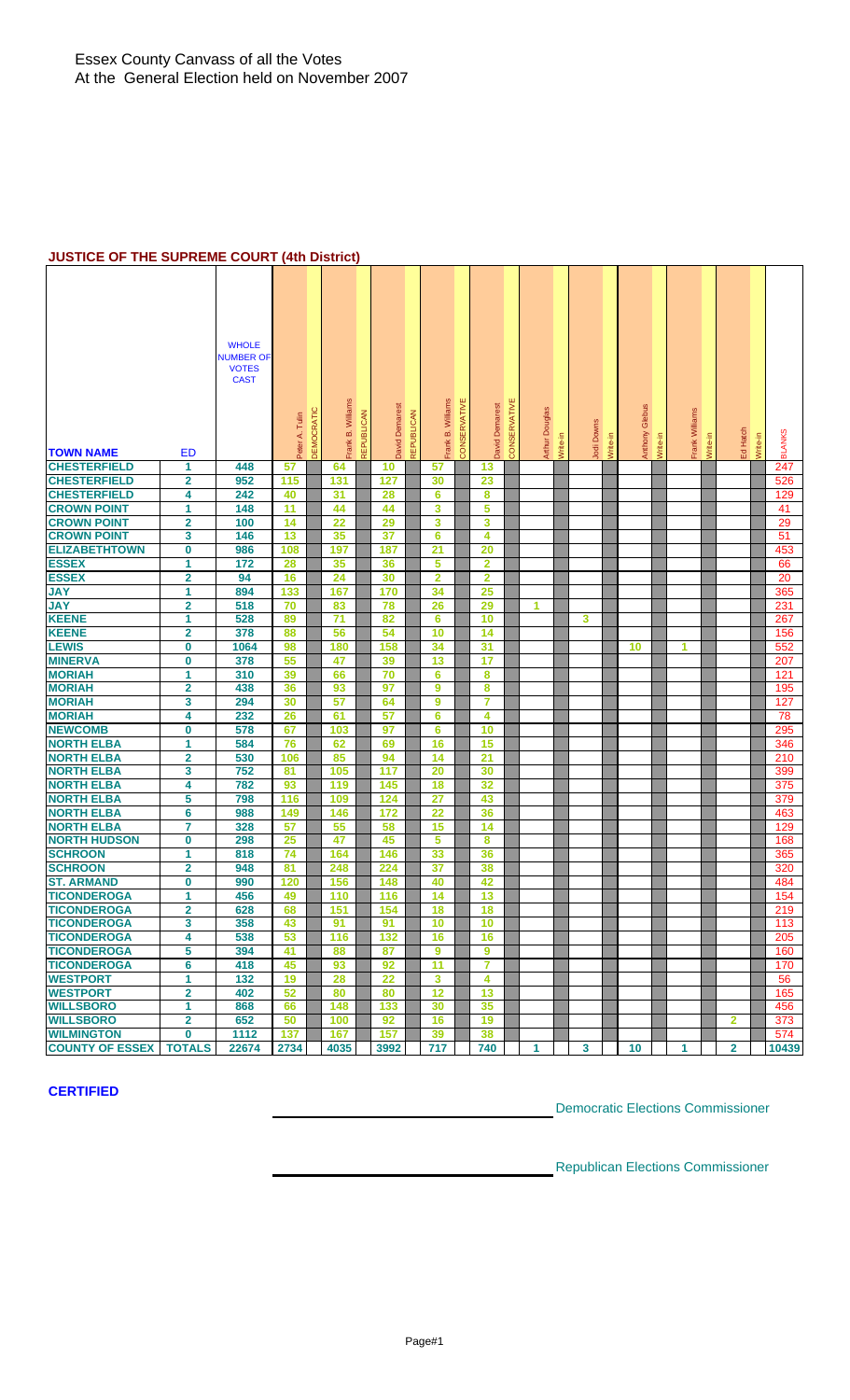#### Essex County Canvass of all the Votes At the General Election held on November 2007

# **COUNTY CLERK**

| <b>WHOLE</b><br><b>NUMBER OF</b><br><b>VOTES</b><br><b>CAST</b><br>oseph Provoncha<br>REPUBLICAN<br><b>BLANKS</b><br><b>TOWN NAME</b><br><b>ED</b><br><b>CHESTERFIELD</b><br>224<br>150<br>1.<br>74<br><b>CHESTERFIELD</b><br>$\overline{\mathbf{2}}$<br>476<br>170<br>306<br><b>CHESTERFIELD</b><br>121<br>4<br>40<br>81<br><b>CROWN POINT</b><br>1<br>74<br>55<br>19<br><b>CROWN POINT</b><br>2<br>50<br>36<br>14<br><b>CROWN POINT</b><br>3<br>25<br>73<br>48<br><b>ELIZABETHTOWN</b><br>0<br>493<br>284<br>209<br><b>ESSEX</b><br>1<br>26<br>86<br>60<br><b>ESSEX</b><br>$\overline{\mathbf{2}}$<br>47<br>37<br>10<br>1<br><b>JAY</b><br>447<br>217<br>230<br>$\overline{\mathbf{2}}$<br><b>JAY</b><br>259<br>128<br>131<br><b>KEENE</b><br>1<br>264<br>132<br>132<br><b>KEENE</b><br>$\overline{\mathbf{2}}$<br>189<br>99<br>90<br><b>LEWIS</b><br>532<br>255<br>0<br>277<br><b>MINERVA</b><br>0<br>189<br>97<br>92<br><b>MORIAH</b><br>1<br>155<br>56<br>99<br><b>MORIAH</b><br>$\overline{\mathbf{2}}$<br>219<br>150<br>69<br><b>MORIAH</b><br>3<br>147<br>108<br>39<br><b>MORIAH</b><br>4<br>116<br>89<br>27<br>0<br>135<br>154<br>289<br>1<br>292<br>89<br>203<br>$\overline{2}$<br>265<br>117<br>148<br>3<br>376<br>146<br>230<br>4<br>391<br>164<br>227<br>5<br>399<br>171<br>228<br>6<br>494<br>218<br>276<br>$\overline{7}$<br><b>NORTH ELBA</b><br>164<br>79<br>85<br>0<br>149<br>107<br>42<br><b>SCHROON</b><br>1<br>409<br>302<br>107<br><b>SCHROON</b><br>$\overline{\mathbf{2}}$<br>352<br>474<br>122<br><b>ST. ARMAND</b><br>0<br>495<br>186<br>309<br><b>TICONDEROGA</b><br>228<br>1<br>144<br>84<br>$\overline{\mathbf{2}}$<br><b>TICONDEROGA</b><br>314<br>208<br>106<br>3<br><b>TICONDEROGA</b><br>179<br>117<br>62<br><b>TICONDEROGA</b><br>4<br>269<br>169<br>100<br><b>TICONDEROGA</b><br>5<br>197<br>120<br>77<br><b>TICONDEROGA</b><br>6<br>125<br>209<br>84<br><b>WESTPORT</b><br>1<br>66<br>44<br>22<br><b>WESTPORT</b><br>$\overline{\mathbf{2}}$<br>201<br>127<br>74<br><b>WILLSBORO</b><br>1<br>434<br>208<br>226<br><b>WILLSBORO</b><br>$\overline{\mathbf{2}}$<br>326<br>147<br>179<br><b>WILMINGTON</b><br>556<br>224<br>0<br>332 |                        |               |       |      |          |             |          |             |             |             |          |          |          |      |
|-----------------------------------------------------------------------------------------------------------------------------------------------------------------------------------------------------------------------------------------------------------------------------------------------------------------------------------------------------------------------------------------------------------------------------------------------------------------------------------------------------------------------------------------------------------------------------------------------------------------------------------------------------------------------------------------------------------------------------------------------------------------------------------------------------------------------------------------------------------------------------------------------------------------------------------------------------------------------------------------------------------------------------------------------------------------------------------------------------------------------------------------------------------------------------------------------------------------------------------------------------------------------------------------------------------------------------------------------------------------------------------------------------------------------------------------------------------------------------------------------------------------------------------------------------------------------------------------------------------------------------------------------------------------------------------------------------------------------------------------------------------------------------------------------------------------------------------------------------------------------------------------------------------------------------------------------------------------------------------------------------------------------------------------------------------------------------------------------------------------------------------------------------------------------|------------------------|---------------|-------|------|----------|-------------|----------|-------------|-------------|-------------|----------|----------|----------|------|
|                                                                                                                                                                                                                                                                                                                                                                                                                                                                                                                                                                                                                                                                                                                                                                                                                                                                                                                                                                                                                                                                                                                                                                                                                                                                                                                                                                                                                                                                                                                                                                                                                                                                                                                                                                                                                                                                                                                                                                                                                                                                                                                                                                       |                        |               |       |      |          |             |          |             |             |             |          |          |          |      |
|                                                                                                                                                                                                                                                                                                                                                                                                                                                                                                                                                                                                                                                                                                                                                                                                                                                                                                                                                                                                                                                                                                                                                                                                                                                                                                                                                                                                                                                                                                                                                                                                                                                                                                                                                                                                                                                                                                                                                                                                                                                                                                                                                                       |                        |               |       |      |          |             |          |             |             |             |          |          |          |      |
|                                                                                                                                                                                                                                                                                                                                                                                                                                                                                                                                                                                                                                                                                                                                                                                                                                                                                                                                                                                                                                                                                                                                                                                                                                                                                                                                                                                                                                                                                                                                                                                                                                                                                                                                                                                                                                                                                                                                                                                                                                                                                                                                                                       |                        |               |       |      |          |             |          |             |             |             |          |          |          |      |
|                                                                                                                                                                                                                                                                                                                                                                                                                                                                                                                                                                                                                                                                                                                                                                                                                                                                                                                                                                                                                                                                                                                                                                                                                                                                                                                                                                                                                                                                                                                                                                                                                                                                                                                                                                                                                                                                                                                                                                                                                                                                                                                                                                       |                        |               |       |      |          |             |          |             |             |             |          |          |          |      |
|                                                                                                                                                                                                                                                                                                                                                                                                                                                                                                                                                                                                                                                                                                                                                                                                                                                                                                                                                                                                                                                                                                                                                                                                                                                                                                                                                                                                                                                                                                                                                                                                                                                                                                                                                                                                                                                                                                                                                                                                                                                                                                                                                                       |                        |               |       |      |          |             |          |             |             |             |          |          |          |      |
|                                                                                                                                                                                                                                                                                                                                                                                                                                                                                                                                                                                                                                                                                                                                                                                                                                                                                                                                                                                                                                                                                                                                                                                                                                                                                                                                                                                                                                                                                                                                                                                                                                                                                                                                                                                                                                                                                                                                                                                                                                                                                                                                                                       |                        |               |       |      |          |             |          |             |             |             |          |          |          |      |
|                                                                                                                                                                                                                                                                                                                                                                                                                                                                                                                                                                                                                                                                                                                                                                                                                                                                                                                                                                                                                                                                                                                                                                                                                                                                                                                                                                                                                                                                                                                                                                                                                                                                                                                                                                                                                                                                                                                                                                                                                                                                                                                                                                       |                        |               |       |      |          |             |          |             |             |             |          |          |          |      |
|                                                                                                                                                                                                                                                                                                                                                                                                                                                                                                                                                                                                                                                                                                                                                                                                                                                                                                                                                                                                                                                                                                                                                                                                                                                                                                                                                                                                                                                                                                                                                                                                                                                                                                                                                                                                                                                                                                                                                                                                                                                                                                                                                                       |                        |               |       |      |          |             |          |             |             |             |          |          |          |      |
|                                                                                                                                                                                                                                                                                                                                                                                                                                                                                                                                                                                                                                                                                                                                                                                                                                                                                                                                                                                                                                                                                                                                                                                                                                                                                                                                                                                                                                                                                                                                                                                                                                                                                                                                                                                                                                                                                                                                                                                                                                                                                                                                                                       |                        |               |       |      |          |             |          |             |             |             |          |          |          |      |
|                                                                                                                                                                                                                                                                                                                                                                                                                                                                                                                                                                                                                                                                                                                                                                                                                                                                                                                                                                                                                                                                                                                                                                                                                                                                                                                                                                                                                                                                                                                                                                                                                                                                                                                                                                                                                                                                                                                                                                                                                                                                                                                                                                       |                        |               |       |      |          |             |          |             |             |             |          |          |          |      |
|                                                                                                                                                                                                                                                                                                                                                                                                                                                                                                                                                                                                                                                                                                                                                                                                                                                                                                                                                                                                                                                                                                                                                                                                                                                                                                                                                                                                                                                                                                                                                                                                                                                                                                                                                                                                                                                                                                                                                                                                                                                                                                                                                                       |                        |               |       |      |          |             |          |             |             |             |          |          |          |      |
|                                                                                                                                                                                                                                                                                                                                                                                                                                                                                                                                                                                                                                                                                                                                                                                                                                                                                                                                                                                                                                                                                                                                                                                                                                                                                                                                                                                                                                                                                                                                                                                                                                                                                                                                                                                                                                                                                                                                                                                                                                                                                                                                                                       |                        |               |       |      |          |             |          |             |             |             |          |          |          |      |
|                                                                                                                                                                                                                                                                                                                                                                                                                                                                                                                                                                                                                                                                                                                                                                                                                                                                                                                                                                                                                                                                                                                                                                                                                                                                                                                                                                                                                                                                                                                                                                                                                                                                                                                                                                                                                                                                                                                                                                                                                                                                                                                                                                       |                        |               |       |      |          |             |          |             |             |             |          |          |          |      |
|                                                                                                                                                                                                                                                                                                                                                                                                                                                                                                                                                                                                                                                                                                                                                                                                                                                                                                                                                                                                                                                                                                                                                                                                                                                                                                                                                                                                                                                                                                                                                                                                                                                                                                                                                                                                                                                                                                                                                                                                                                                                                                                                                                       |                        |               |       |      |          |             |          |             |             |             |          |          |          |      |
|                                                                                                                                                                                                                                                                                                                                                                                                                                                                                                                                                                                                                                                                                                                                                                                                                                                                                                                                                                                                                                                                                                                                                                                                                                                                                                                                                                                                                                                                                                                                                                                                                                                                                                                                                                                                                                                                                                                                                                                                                                                                                                                                                                       |                        |               |       |      |          |             |          |             |             |             |          |          |          |      |
|                                                                                                                                                                                                                                                                                                                                                                                                                                                                                                                                                                                                                                                                                                                                                                                                                                                                                                                                                                                                                                                                                                                                                                                                                                                                                                                                                                                                                                                                                                                                                                                                                                                                                                                                                                                                                                                                                                                                                                                                                                                                                                                                                                       |                        |               |       |      |          |             |          |             |             |             |          |          |          |      |
|                                                                                                                                                                                                                                                                                                                                                                                                                                                                                                                                                                                                                                                                                                                                                                                                                                                                                                                                                                                                                                                                                                                                                                                                                                                                                                                                                                                                                                                                                                                                                                                                                                                                                                                                                                                                                                                                                                                                                                                                                                                                                                                                                                       |                        |               |       |      |          |             |          |             |             |             |          |          |          |      |
|                                                                                                                                                                                                                                                                                                                                                                                                                                                                                                                                                                                                                                                                                                                                                                                                                                                                                                                                                                                                                                                                                                                                                                                                                                                                                                                                                                                                                                                                                                                                                                                                                                                                                                                                                                                                                                                                                                                                                                                                                                                                                                                                                                       |                        |               |       |      |          |             |          |             |             |             |          |          |          |      |
|                                                                                                                                                                                                                                                                                                                                                                                                                                                                                                                                                                                                                                                                                                                                                                                                                                                                                                                                                                                                                                                                                                                                                                                                                                                                                                                                                                                                                                                                                                                                                                                                                                                                                                                                                                                                                                                                                                                                                                                                                                                                                                                                                                       |                        |               |       |      |          |             |          |             |             |             |          |          |          |      |
|                                                                                                                                                                                                                                                                                                                                                                                                                                                                                                                                                                                                                                                                                                                                                                                                                                                                                                                                                                                                                                                                                                                                                                                                                                                                                                                                                                                                                                                                                                                                                                                                                                                                                                                                                                                                                                                                                                                                                                                                                                                                                                                                                                       |                        |               |       |      |          |             |          |             |             |             |          |          |          |      |
|                                                                                                                                                                                                                                                                                                                                                                                                                                                                                                                                                                                                                                                                                                                                                                                                                                                                                                                                                                                                                                                                                                                                                                                                                                                                                                                                                                                                                                                                                                                                                                                                                                                                                                                                                                                                                                                                                                                                                                                                                                                                                                                                                                       |                        |               |       |      |          |             |          |             |             |             |          |          |          |      |
|                                                                                                                                                                                                                                                                                                                                                                                                                                                                                                                                                                                                                                                                                                                                                                                                                                                                                                                                                                                                                                                                                                                                                                                                                                                                                                                                                                                                                                                                                                                                                                                                                                                                                                                                                                                                                                                                                                                                                                                                                                                                                                                                                                       |                        |               |       |      |          |             |          |             |             |             |          |          |          |      |
|                                                                                                                                                                                                                                                                                                                                                                                                                                                                                                                                                                                                                                                                                                                                                                                                                                                                                                                                                                                                                                                                                                                                                                                                                                                                                                                                                                                                                                                                                                                                                                                                                                                                                                                                                                                                                                                                                                                                                                                                                                                                                                                                                                       |                        |               |       |      |          |             |          |             |             |             |          |          |          |      |
|                                                                                                                                                                                                                                                                                                                                                                                                                                                                                                                                                                                                                                                                                                                                                                                                                                                                                                                                                                                                                                                                                                                                                                                                                                                                                                                                                                                                                                                                                                                                                                                                                                                                                                                                                                                                                                                                                                                                                                                                                                                                                                                                                                       |                        |               |       |      |          |             |          |             |             |             |          |          |          |      |
|                                                                                                                                                                                                                                                                                                                                                                                                                                                                                                                                                                                                                                                                                                                                                                                                                                                                                                                                                                                                                                                                                                                                                                                                                                                                                                                                                                                                                                                                                                                                                                                                                                                                                                                                                                                                                                                                                                                                                                                                                                                                                                                                                                       |                        |               |       |      |          |             |          |             |             |             |          |          |          |      |
|                                                                                                                                                                                                                                                                                                                                                                                                                                                                                                                                                                                                                                                                                                                                                                                                                                                                                                                                                                                                                                                                                                                                                                                                                                                                                                                                                                                                                                                                                                                                                                                                                                                                                                                                                                                                                                                                                                                                                                                                                                                                                                                                                                       |                        |               |       |      |          |             |          |             |             |             |          |          |          |      |
|                                                                                                                                                                                                                                                                                                                                                                                                                                                                                                                                                                                                                                                                                                                                                                                                                                                                                                                                                                                                                                                                                                                                                                                                                                                                                                                                                                                                                                                                                                                                                                                                                                                                                                                                                                                                                                                                                                                                                                                                                                                                                                                                                                       |                        |               |       |      |          |             |          |             |             |             |          |          |          |      |
|                                                                                                                                                                                                                                                                                                                                                                                                                                                                                                                                                                                                                                                                                                                                                                                                                                                                                                                                                                                                                                                                                                                                                                                                                                                                                                                                                                                                                                                                                                                                                                                                                                                                                                                                                                                                                                                                                                                                                                                                                                                                                                                                                                       |                        |               |       |      |          |             |          |             |             |             |          |          |          |      |
|                                                                                                                                                                                                                                                                                                                                                                                                                                                                                                                                                                                                                                                                                                                                                                                                                                                                                                                                                                                                                                                                                                                                                                                                                                                                                                                                                                                                                                                                                                                                                                                                                                                                                                                                                                                                                                                                                                                                                                                                                                                                                                                                                                       |                        |               |       |      |          |             |          |             |             |             |          |          |          |      |
|                                                                                                                                                                                                                                                                                                                                                                                                                                                                                                                                                                                                                                                                                                                                                                                                                                                                                                                                                                                                                                                                                                                                                                                                                                                                                                                                                                                                                                                                                                                                                                                                                                                                                                                                                                                                                                                                                                                                                                                                                                                                                                                                                                       |                        |               |       |      |          |             |          |             |             |             |          |          |          |      |
|                                                                                                                                                                                                                                                                                                                                                                                                                                                                                                                                                                                                                                                                                                                                                                                                                                                                                                                                                                                                                                                                                                                                                                                                                                                                                                                                                                                                                                                                                                                                                                                                                                                                                                                                                                                                                                                                                                                                                                                                                                                                                                                                                                       | <b>NEWCOMB</b>         |               |       |      |          |             |          |             |             |             |          |          |          |      |
|                                                                                                                                                                                                                                                                                                                                                                                                                                                                                                                                                                                                                                                                                                                                                                                                                                                                                                                                                                                                                                                                                                                                                                                                                                                                                                                                                                                                                                                                                                                                                                                                                                                                                                                                                                                                                                                                                                                                                                                                                                                                                                                                                                       | <b>NORTH ELBA</b>      |               |       |      |          |             |          |             |             |             |          |          |          |      |
|                                                                                                                                                                                                                                                                                                                                                                                                                                                                                                                                                                                                                                                                                                                                                                                                                                                                                                                                                                                                                                                                                                                                                                                                                                                                                                                                                                                                                                                                                                                                                                                                                                                                                                                                                                                                                                                                                                                                                                                                                                                                                                                                                                       | <b>NORTH ELBA</b>      |               |       |      |          |             |          |             |             |             |          |          |          |      |
|                                                                                                                                                                                                                                                                                                                                                                                                                                                                                                                                                                                                                                                                                                                                                                                                                                                                                                                                                                                                                                                                                                                                                                                                                                                                                                                                                                                                                                                                                                                                                                                                                                                                                                                                                                                                                                                                                                                                                                                                                                                                                                                                                                       | <b>NORTH ELBA</b>      |               |       |      |          |             |          |             |             |             |          |          |          |      |
|                                                                                                                                                                                                                                                                                                                                                                                                                                                                                                                                                                                                                                                                                                                                                                                                                                                                                                                                                                                                                                                                                                                                                                                                                                                                                                                                                                                                                                                                                                                                                                                                                                                                                                                                                                                                                                                                                                                                                                                                                                                                                                                                                                       | <b>NORTH ELBA</b>      |               |       |      |          |             |          |             |             |             |          |          |          |      |
|                                                                                                                                                                                                                                                                                                                                                                                                                                                                                                                                                                                                                                                                                                                                                                                                                                                                                                                                                                                                                                                                                                                                                                                                                                                                                                                                                                                                                                                                                                                                                                                                                                                                                                                                                                                                                                                                                                                                                                                                                                                                                                                                                                       | <b>NORTH ELBA</b>      |               |       |      |          |             |          |             |             |             |          |          |          |      |
|                                                                                                                                                                                                                                                                                                                                                                                                                                                                                                                                                                                                                                                                                                                                                                                                                                                                                                                                                                                                                                                                                                                                                                                                                                                                                                                                                                                                                                                                                                                                                                                                                                                                                                                                                                                                                                                                                                                                                                                                                                                                                                                                                                       | <b>NORTH ELBA</b>      |               |       |      |          |             |          |             |             |             |          |          |          |      |
|                                                                                                                                                                                                                                                                                                                                                                                                                                                                                                                                                                                                                                                                                                                                                                                                                                                                                                                                                                                                                                                                                                                                                                                                                                                                                                                                                                                                                                                                                                                                                                                                                                                                                                                                                                                                                                                                                                                                                                                                                                                                                                                                                                       |                        |               |       |      |          |             |          |             |             |             |          |          |          |      |
|                                                                                                                                                                                                                                                                                                                                                                                                                                                                                                                                                                                                                                                                                                                                                                                                                                                                                                                                                                                                                                                                                                                                                                                                                                                                                                                                                                                                                                                                                                                                                                                                                                                                                                                                                                                                                                                                                                                                                                                                                                                                                                                                                                       | <b>NORTH HUDSON</b>    |               |       |      |          |             |          |             |             |             |          |          |          |      |
|                                                                                                                                                                                                                                                                                                                                                                                                                                                                                                                                                                                                                                                                                                                                                                                                                                                                                                                                                                                                                                                                                                                                                                                                                                                                                                                                                                                                                                                                                                                                                                                                                                                                                                                                                                                                                                                                                                                                                                                                                                                                                                                                                                       |                        |               |       |      |          |             |          |             |             |             |          |          |          |      |
|                                                                                                                                                                                                                                                                                                                                                                                                                                                                                                                                                                                                                                                                                                                                                                                                                                                                                                                                                                                                                                                                                                                                                                                                                                                                                                                                                                                                                                                                                                                                                                                                                                                                                                                                                                                                                                                                                                                                                                                                                                                                                                                                                                       |                        |               |       |      |          |             |          |             |             |             |          |          |          |      |
|                                                                                                                                                                                                                                                                                                                                                                                                                                                                                                                                                                                                                                                                                                                                                                                                                                                                                                                                                                                                                                                                                                                                                                                                                                                                                                                                                                                                                                                                                                                                                                                                                                                                                                                                                                                                                                                                                                                                                                                                                                                                                                                                                                       |                        |               |       |      |          |             |          |             |             |             |          |          |          |      |
|                                                                                                                                                                                                                                                                                                                                                                                                                                                                                                                                                                                                                                                                                                                                                                                                                                                                                                                                                                                                                                                                                                                                                                                                                                                                                                                                                                                                                                                                                                                                                                                                                                                                                                                                                                                                                                                                                                                                                                                                                                                                                                                                                                       |                        |               |       |      |          |             |          |             |             |             |          |          |          |      |
|                                                                                                                                                                                                                                                                                                                                                                                                                                                                                                                                                                                                                                                                                                                                                                                                                                                                                                                                                                                                                                                                                                                                                                                                                                                                                                                                                                                                                                                                                                                                                                                                                                                                                                                                                                                                                                                                                                                                                                                                                                                                                                                                                                       |                        |               |       |      |          |             |          |             |             |             |          |          |          |      |
|                                                                                                                                                                                                                                                                                                                                                                                                                                                                                                                                                                                                                                                                                                                                                                                                                                                                                                                                                                                                                                                                                                                                                                                                                                                                                                                                                                                                                                                                                                                                                                                                                                                                                                                                                                                                                                                                                                                                                                                                                                                                                                                                                                       |                        |               |       |      |          |             |          |             |             |             |          |          |          |      |
|                                                                                                                                                                                                                                                                                                                                                                                                                                                                                                                                                                                                                                                                                                                                                                                                                                                                                                                                                                                                                                                                                                                                                                                                                                                                                                                                                                                                                                                                                                                                                                                                                                                                                                                                                                                                                                                                                                                                                                                                                                                                                                                                                                       |                        |               |       |      |          |             |          |             |             |             |          |          |          |      |
|                                                                                                                                                                                                                                                                                                                                                                                                                                                                                                                                                                                                                                                                                                                                                                                                                                                                                                                                                                                                                                                                                                                                                                                                                                                                                                                                                                                                                                                                                                                                                                                                                                                                                                                                                                                                                                                                                                                                                                                                                                                                                                                                                                       |                        |               |       |      |          |             |          |             |             |             |          |          |          |      |
|                                                                                                                                                                                                                                                                                                                                                                                                                                                                                                                                                                                                                                                                                                                                                                                                                                                                                                                                                                                                                                                                                                                                                                                                                                                                                                                                                                                                                                                                                                                                                                                                                                                                                                                                                                                                                                                                                                                                                                                                                                                                                                                                                                       |                        |               |       |      |          |             |          |             |             |             |          |          |          |      |
|                                                                                                                                                                                                                                                                                                                                                                                                                                                                                                                                                                                                                                                                                                                                                                                                                                                                                                                                                                                                                                                                                                                                                                                                                                                                                                                                                                                                                                                                                                                                                                                                                                                                                                                                                                                                                                                                                                                                                                                                                                                                                                                                                                       |                        |               |       |      |          |             |          |             |             |             |          |          |          |      |
|                                                                                                                                                                                                                                                                                                                                                                                                                                                                                                                                                                                                                                                                                                                                                                                                                                                                                                                                                                                                                                                                                                                                                                                                                                                                                                                                                                                                                                                                                                                                                                                                                                                                                                                                                                                                                                                                                                                                                                                                                                                                                                                                                                       |                        |               |       |      |          |             |          |             |             |             |          |          |          |      |
|                                                                                                                                                                                                                                                                                                                                                                                                                                                                                                                                                                                                                                                                                                                                                                                                                                                                                                                                                                                                                                                                                                                                                                                                                                                                                                                                                                                                                                                                                                                                                                                                                                                                                                                                                                                                                                                                                                                                                                                                                                                                                                                                                                       |                        |               |       |      |          |             |          |             |             |             |          |          |          |      |
|                                                                                                                                                                                                                                                                                                                                                                                                                                                                                                                                                                                                                                                                                                                                                                                                                                                                                                                                                                                                                                                                                                                                                                                                                                                                                                                                                                                                                                                                                                                                                                                                                                                                                                                                                                                                                                                                                                                                                                                                                                                                                                                                                                       |                        |               |       |      |          |             |          |             |             |             |          |          |          |      |
|                                                                                                                                                                                                                                                                                                                                                                                                                                                                                                                                                                                                                                                                                                                                                                                                                                                                                                                                                                                                                                                                                                                                                                                                                                                                                                                                                                                                                                                                                                                                                                                                                                                                                                                                                                                                                                                                                                                                                                                                                                                                                                                                                                       | <b>COUNTY OF ESSEX</b> | <b>TOTALS</b> | 11337 | 5899 | $\bf{0}$ | $\mathbf 0$ | $\bf{0}$ | $\mathbf 0$ | $\mathbf 0$ | $\mathbf 0$ | $\bf{0}$ | $\bf{0}$ | $\bf{0}$ | 5438 |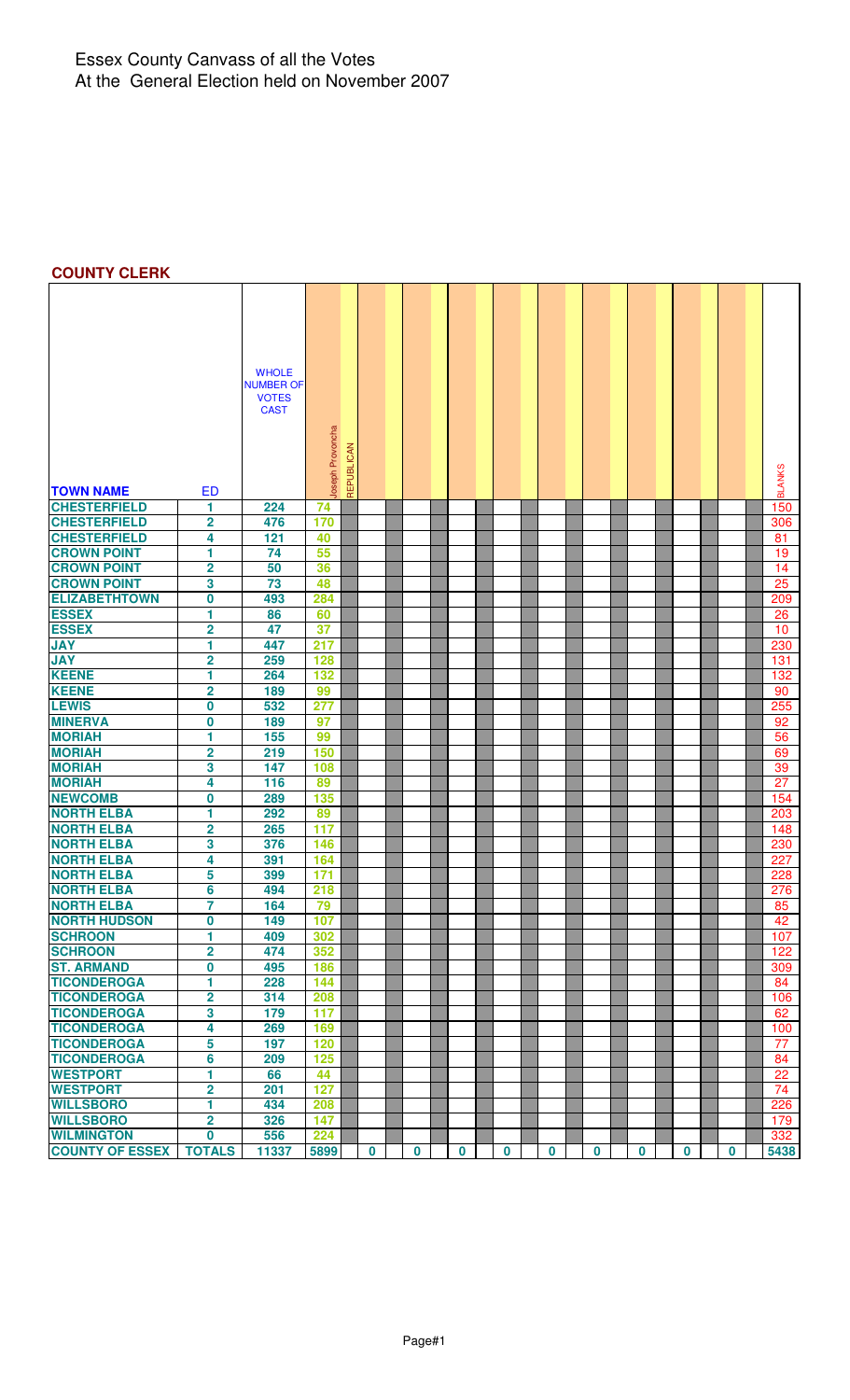#### **AMENDMENT TO ARTICLE 14, SECTION 1 - STATE CONSTITUTION**

|                                            |                              | <b>WHOLE</b>                     |                 |                 |          |             |          |          |          |          |   |   |               |
|--------------------------------------------|------------------------------|----------------------------------|-----------------|-----------------|----------|-------------|----------|----------|----------|----------|---|---|---------------|
|                                            |                              | <b>NUMBER OF</b><br><b>VOTES</b> |                 |                 |          |             |          |          |          |          |   |   |               |
|                                            |                              | <b>CAST</b>                      |                 |                 |          |             |          |          |          |          |   |   |               |
|                                            |                              |                                  |                 |                 |          |             |          |          |          |          |   |   |               |
|                                            |                              |                                  |                 |                 |          |             |          |          |          |          |   |   |               |
|                                            |                              |                                  | YES             |                 |          |             |          |          |          |          |   |   | <b>BLANKS</b> |
| <b>TOWN NAME</b>                           | <b>ED</b>                    |                                  |                 | $\overline{2}$  |          |             |          |          |          |          |   |   |               |
| <b>CHESTERFIELD</b><br><b>CHESTERFIELD</b> | 1<br>$\overline{\mathbf{2}}$ | 224<br>476                       | 85<br>138       | 22<br>24        |          |             |          |          |          |          |   |   | 117<br>314    |
| <b>CHESTERFIELD</b>                        | 4                            | 121                              | 38              | 5               |          |             |          |          |          |          |   |   | 78            |
| <b>CROWN POINT</b>                         | 1                            | 74                               | 36              | 6               |          |             |          |          |          |          |   |   | 32            |
| <b>CROWN POINT</b>                         | $\overline{\mathbf{2}}$      | 50                               | 29              | 0               |          |             |          |          |          |          |   |   | 21            |
| <b>CROWN POINT</b>                         | 3                            | 73                               | 34              | 5               |          |             |          |          |          |          |   |   | 34            |
| <b>ELIZABETHTOWN</b>                       | $\overline{\mathbf{0}}$      | 493                              | 177             | 14              |          |             |          |          |          |          |   |   | 302           |
| <b>ESSEX</b>                               | 1                            | 86                               | 51              | 3               |          |             |          |          |          |          |   |   | 32            |
| <b>ESSEX</b>                               | $\overline{\mathbf{2}}$      | 47                               | 29              | 4               |          |             |          |          |          |          |   |   | 14            |
| <b>JAY</b>                                 | 1                            | 447                              | 199             | 20              |          |             |          |          |          |          |   |   | 228           |
| <b>JAY</b>                                 | 2                            | 259                              | 117             | 26              |          |             |          |          |          |          |   |   | 116           |
| <b>KEENE</b>                               | 1                            | 264                              | 146             | 16              |          |             |          |          |          |          |   |   | 102           |
| <b>KEENE</b>                               | $\overline{\mathbf{2}}$      | 189                              | 113             | 8               |          |             |          |          |          |          |   |   | 68            |
| <b>LEWIS</b>                               | 0                            | 532                              | 186             | 48              |          |             |          |          |          |          |   |   | 298           |
| <b>MINERVA</b>                             | 0                            | 189                              | 127             | 10              |          |             |          |          |          |          |   |   | 52            |
| <b>MORIAH</b>                              | 1                            | 155                              | 62              | 15              |          |             |          |          |          |          |   |   | 78            |
| <b>MORIAH</b>                              | $\overline{\mathbf{2}}$      | 219                              | 74              | 30              |          |             |          |          |          |          |   |   | 115           |
| <b>MORIAH</b>                              | 3                            | 147                              | 49              | 17              |          |             |          |          |          |          |   |   | 81            |
| <b>MORIAH</b>                              | 4                            | 116                              | 34              | 16              |          |             |          |          |          |          |   |   | 66            |
| <b>NEWCOMB</b>                             | 0                            | 289                              | 186             | 6               |          |             |          |          |          |          |   |   | 97            |
| <b>NORTH ELBA</b>                          | 1                            | 292                              | 83              | 10              |          |             |          |          |          |          |   |   | 199           |
| <b>NORTH ELBA</b>                          | 2                            | 265                              | 154             | 17              |          |             |          |          |          |          |   |   | 94            |
| <b>NORTH ELBA</b>                          | 3                            | 376                              | 224             | 20              |          |             |          |          |          |          |   |   | 132           |
| <b>NORTH ELBA</b>                          | 4                            | 391                              | 145             | 12              |          |             |          |          |          |          |   |   | 234           |
| <b>NORTH ELBA</b>                          | 5                            | 399                              | 222             | 17              |          |             |          |          |          |          |   |   | 160           |
| <b>NORTH ELBA</b>                          | 6                            | 494                              | 205             | 85              |          |             |          |          |          |          |   |   | 204           |
| <b>NORTH ELBA</b>                          | 7                            | 164                              | 111             | $5\overline{)}$ |          |             |          |          |          |          |   |   | 48            |
| <b>NORTH HUDSON</b>                        | 0                            | 149                              | 50              | 6               |          |             |          |          |          |          |   |   | 93            |
| <b>SCHROON</b>                             | 1.                           | 409                              | 200             | 11              |          |             |          |          |          |          |   |   | 198           |
| <b>SCHROON</b>                             | $\overline{\mathbf{2}}$      | 474<br>495                       | 199             | 20<br>17        |          |             |          |          |          |          |   |   | 255           |
| <b>ST. ARMAND</b><br><b>TICONDEROGA</b>    | 0<br>1                       | 228                              | 205<br>95       | 16              |          |             |          |          |          |          |   |   | 273<br>117    |
| <b>TICONDEROGA</b>                         | $\overline{\mathbf{2}}$      | 314                              | 128             | 24              |          |             |          |          |          |          |   |   | 162           |
| <b>TICONDEROGA</b>                         | 3                            | 179                              | $\overline{71}$ | 10              |          |             |          |          |          |          |   |   | 98            |
| <b>TICONDEROGA</b>                         | 4                            | 269                              | 108             | 23              |          |             |          |          |          |          |   |   | 138           |
| <b>TICONDEROGA</b>                         | 5                            | 197                              | 91              | 14              |          |             |          |          |          |          |   |   | 92            |
| <b>TICONDEROGA</b>                         | 6                            | 209                              | $\overline{77}$ | 16              |          |             |          |          |          |          |   |   | 116           |
| <b>WESTPORT</b>                            | 1                            | 66                               | 44              | $\overline{2}$  |          |             |          |          |          |          |   |   | 20            |
| <b>WESTPORT</b>                            | $\overline{\mathbf{2}}$      | 201                              | 104             | 10              |          |             |          |          |          |          |   |   | 87            |
| <b>WILLSBORO</b>                           | 1                            | 434                              | 175             | 29              |          |             |          |          |          |          |   |   | 230           |
| <b>WILLSBORO</b>                           | $\overline{\mathbf{2}}$      | 326                              | 106             | 17              |          |             |          |          |          |          |   |   | 203           |
| <b>WILMINGTON</b>                          | $\bf{0}$                     | 556                              | 275             | 23              |          |             |          |          |          |          |   |   | 258           |
| <b>COUNTY OF ESSEX</b>                     | <b>TOTALS</b>                | 11337                            | 4982            | 699             | $\bf{0}$ | $\mathbf 0$ | $\bf{0}$ | $\bf{0}$ | $\bf{0}$ | $\bf{0}$ | 0 | 0 | 5656          |

#### Proposition No. 1, An Amendment

#### AMENDMENT TO ARTICLE 14, SECTION 1 - STATE CONSTITUTION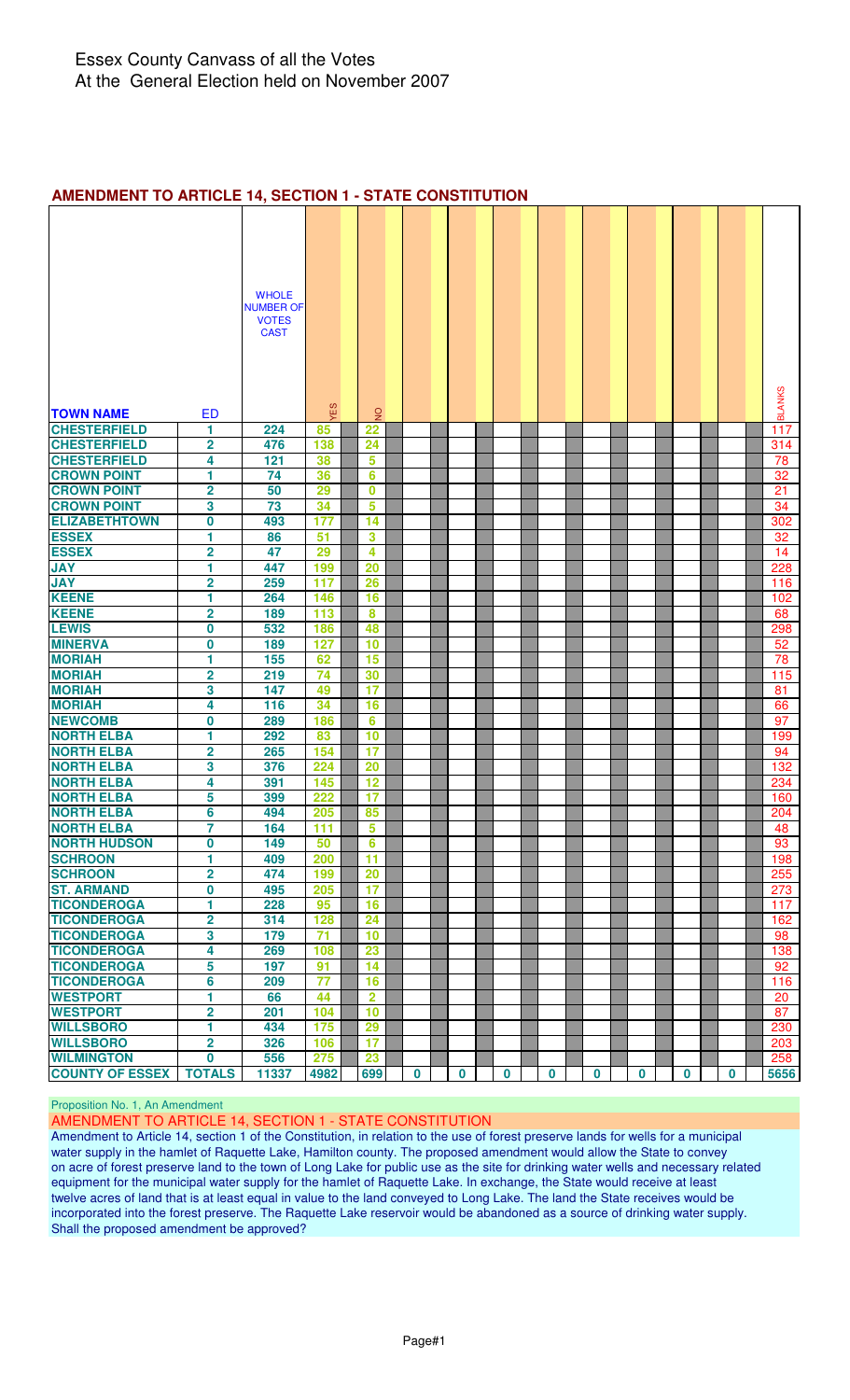# **Essex County - Town of CHESTERFIELD**

| 536<br>Gerald H. Morrow (Citizen's) 4D<br>80<br>44<br>27<br>9<br>0<br>0<br>0<br>0<br>0<br>0<br>205<br><b>Blank</b><br>119<br>20<br>66<br>Void<br>0<br>476<br>121<br>0<br>821<br>224<br>0<br>0<br><b>Total Votes Cast For This Office</b><br><b>TOWN CLERK</b><br><b>Total all Districts</b><br>2nd District<br>1st District<br>3rd District<br>4th District<br>5th District<br>6th District<br>Lynn A. Jarvis (Rep) 5B<br>401<br>119<br>230<br>52<br>0<br>$\mathbf{0}$<br>0<br>0<br>$\mathbf{0}$<br>0<br>0<br>420<br><b>Blank</b><br>105<br>246<br>69<br>Void<br>0<br>224<br>0<br>0<br><b>Total Votes Cast For This Office</b><br>476<br>121<br>0<br>821<br><b>TOWN JUSTICE(FULL TERM)</b><br><b>Total all Districts</b><br>1st District<br>2nd District<br>3rd District<br>4th District<br>5th District<br>6th District<br>0<br>0<br>0<br>0<br>0<br>0<br>0<br>$\mathbf{0}$<br><b>Blank</b><br>0<br>0<br>Void<br>$\overline{\mathbf{0}}$<br>$\overline{\mathbf{0}}$<br>$\overline{\mathbf{0}}$<br>0<br>0<br>0<br>0<br><b>Total Votes Cast For This Office</b><br><b>COUNCILMEN(FULL TERM)</b><br><b>Total all Districts</b><br>1st District<br>2nd District<br>3rd District<br>4th District<br>5th District<br>6th District<br>424<br>Joseph W. Kusalonis (Dem) 6A<br>117<br>248<br>59<br>Michael J. LeClair (Rep) 6B<br>214<br>374<br>107<br>53<br><b>Russell L. Blaise (Rep) 7B</b><br>346<br>92<br>198<br>56<br>Joseph W. Kusalonis (Citizen's) 6D<br>5<br>70<br>24<br>41<br><b>Russell L. Blaise (People's) 7E</b><br>41<br>12<br>20<br>9<br>0<br>0<br>0<br>387<br><b>Blank</b><br>96<br>231<br>60<br>Void<br>0<br><b>Total Votes Cast For This Office</b><br>0<br>448<br>952<br>0<br>242<br>0<br>1642<br><b>COUNCILMEN(UNEXPIRED TERM)</b><br><b>Total all Districts</b><br>4th District<br>6th District<br>1st District<br>2nd District<br>3rd District<br>5th District<br>0<br>0<br>0<br>0<br>0<br>0<br>0<br>0<br>0<br><b>Blank</b><br>Void<br>0<br><b>Total Votes Cast For This Office</b><br>0<br>0<br>0<br>0<br>0<br>0<br>0<br><b>ASSESSOR-4 yrs TERM</b><br><b>Total all Districts</b><br>2nd District<br>3rd District<br>4th District<br>5th District<br>6th District<br>1st District<br>0<br>0<br>0<br>0<br>0<br>0<br>0<br>0<br>0<br><b>Blank</b><br>Void<br>0<br><b>Total Votes Cast For This Office</b><br>0<br>0<br>0<br>0<br>0<br>0<br>0 | <b>SUPERVISOR</b>         | 1st District | 2nd District | 3rd District | 4th District | 5th District | 6th District | <b>Total all Districts</b> |  |
|-----------------------------------------------------------------------------------------------------------------------------------------------------------------------------------------------------------------------------------------------------------------------------------------------------------------------------------------------------------------------------------------------------------------------------------------------------------------------------------------------------------------------------------------------------------------------------------------------------------------------------------------------------------------------------------------------------------------------------------------------------------------------------------------------------------------------------------------------------------------------------------------------------------------------------------------------------------------------------------------------------------------------------------------------------------------------------------------------------------------------------------------------------------------------------------------------------------------------------------------------------------------------------------------------------------------------------------------------------------------------------------------------------------------------------------------------------------------------------------------------------------------------------------------------------------------------------------------------------------------------------------------------------------------------------------------------------------------------------------------------------------------------------------------------------------------------------------------------------------------------------------------------------------------------------------------------------------------------------------------------------------------------------------------------------------------------------------------------------------------------------------------------------------------------------------------------------------------------------------------------------------------------------------------------------------------------------------------------------------|---------------------------|--------------|--------------|--------------|--------------|--------------|--------------|----------------------------|--|
|                                                                                                                                                                                                                                                                                                                                                                                                                                                                                                                                                                                                                                                                                                                                                                                                                                                                                                                                                                                                                                                                                                                                                                                                                                                                                                                                                                                                                                                                                                                                                                                                                                                                                                                                                                                                                                                                                                                                                                                                                                                                                                                                                                                                                                                                                                                                                           | Gerald H. Morrow (Dem) 4A | 131          | 313          |              | 92           |              |              |                            |  |
|                                                                                                                                                                                                                                                                                                                                                                                                                                                                                                                                                                                                                                                                                                                                                                                                                                                                                                                                                                                                                                                                                                                                                                                                                                                                                                                                                                                                                                                                                                                                                                                                                                                                                                                                                                                                                                                                                                                                                                                                                                                                                                                                                                                                                                                                                                                                                           |                           |              |              |              |              |              |              |                            |  |
|                                                                                                                                                                                                                                                                                                                                                                                                                                                                                                                                                                                                                                                                                                                                                                                                                                                                                                                                                                                                                                                                                                                                                                                                                                                                                                                                                                                                                                                                                                                                                                                                                                                                                                                                                                                                                                                                                                                                                                                                                                                                                                                                                                                                                                                                                                                                                           |                           |              |              |              |              |              |              |                            |  |
|                                                                                                                                                                                                                                                                                                                                                                                                                                                                                                                                                                                                                                                                                                                                                                                                                                                                                                                                                                                                                                                                                                                                                                                                                                                                                                                                                                                                                                                                                                                                                                                                                                                                                                                                                                                                                                                                                                                                                                                                                                                                                                                                                                                                                                                                                                                                                           |                           |              |              |              |              |              |              |                            |  |
|                                                                                                                                                                                                                                                                                                                                                                                                                                                                                                                                                                                                                                                                                                                                                                                                                                                                                                                                                                                                                                                                                                                                                                                                                                                                                                                                                                                                                                                                                                                                                                                                                                                                                                                                                                                                                                                                                                                                                                                                                                                                                                                                                                                                                                                                                                                                                           |                           |              |              |              |              |              |              |                            |  |
|                                                                                                                                                                                                                                                                                                                                                                                                                                                                                                                                                                                                                                                                                                                                                                                                                                                                                                                                                                                                                                                                                                                                                                                                                                                                                                                                                                                                                                                                                                                                                                                                                                                                                                                                                                                                                                                                                                                                                                                                                                                                                                                                                                                                                                                                                                                                                           |                           |              |              |              |              |              |              |                            |  |
|                                                                                                                                                                                                                                                                                                                                                                                                                                                                                                                                                                                                                                                                                                                                                                                                                                                                                                                                                                                                                                                                                                                                                                                                                                                                                                                                                                                                                                                                                                                                                                                                                                                                                                                                                                                                                                                                                                                                                                                                                                                                                                                                                                                                                                                                                                                                                           |                           |              |              |              |              |              |              |                            |  |
|                                                                                                                                                                                                                                                                                                                                                                                                                                                                                                                                                                                                                                                                                                                                                                                                                                                                                                                                                                                                                                                                                                                                                                                                                                                                                                                                                                                                                                                                                                                                                                                                                                                                                                                                                                                                                                                                                                                                                                                                                                                                                                                                                                                                                                                                                                                                                           |                           |              |              |              |              |              |              |                            |  |
|                                                                                                                                                                                                                                                                                                                                                                                                                                                                                                                                                                                                                                                                                                                                                                                                                                                                                                                                                                                                                                                                                                                                                                                                                                                                                                                                                                                                                                                                                                                                                                                                                                                                                                                                                                                                                                                                                                                                                                                                                                                                                                                                                                                                                                                                                                                                                           |                           |              |              |              |              |              |              |                            |  |
|                                                                                                                                                                                                                                                                                                                                                                                                                                                                                                                                                                                                                                                                                                                                                                                                                                                                                                                                                                                                                                                                                                                                                                                                                                                                                                                                                                                                                                                                                                                                                                                                                                                                                                                                                                                                                                                                                                                                                                                                                                                                                                                                                                                                                                                                                                                                                           |                           |              |              |              |              |              |              |                            |  |
|                                                                                                                                                                                                                                                                                                                                                                                                                                                                                                                                                                                                                                                                                                                                                                                                                                                                                                                                                                                                                                                                                                                                                                                                                                                                                                                                                                                                                                                                                                                                                                                                                                                                                                                                                                                                                                                                                                                                                                                                                                                                                                                                                                                                                                                                                                                                                           |                           |              |              |              |              |              |              |                            |  |
|                                                                                                                                                                                                                                                                                                                                                                                                                                                                                                                                                                                                                                                                                                                                                                                                                                                                                                                                                                                                                                                                                                                                                                                                                                                                                                                                                                                                                                                                                                                                                                                                                                                                                                                                                                                                                                                                                                                                                                                                                                                                                                                                                                                                                                                                                                                                                           |                           |              |              |              |              |              |              |                            |  |
|                                                                                                                                                                                                                                                                                                                                                                                                                                                                                                                                                                                                                                                                                                                                                                                                                                                                                                                                                                                                                                                                                                                                                                                                                                                                                                                                                                                                                                                                                                                                                                                                                                                                                                                                                                                                                                                                                                                                                                                                                                                                                                                                                                                                                                                                                                                                                           |                           |              |              |              |              |              |              |                            |  |
|                                                                                                                                                                                                                                                                                                                                                                                                                                                                                                                                                                                                                                                                                                                                                                                                                                                                                                                                                                                                                                                                                                                                                                                                                                                                                                                                                                                                                                                                                                                                                                                                                                                                                                                                                                                                                                                                                                                                                                                                                                                                                                                                                                                                                                                                                                                                                           |                           |              |              |              |              |              |              |                            |  |
|                                                                                                                                                                                                                                                                                                                                                                                                                                                                                                                                                                                                                                                                                                                                                                                                                                                                                                                                                                                                                                                                                                                                                                                                                                                                                                                                                                                                                                                                                                                                                                                                                                                                                                                                                                                                                                                                                                                                                                                                                                                                                                                                                                                                                                                                                                                                                           |                           |              |              |              |              |              |              |                            |  |
|                                                                                                                                                                                                                                                                                                                                                                                                                                                                                                                                                                                                                                                                                                                                                                                                                                                                                                                                                                                                                                                                                                                                                                                                                                                                                                                                                                                                                                                                                                                                                                                                                                                                                                                                                                                                                                                                                                                                                                                                                                                                                                                                                                                                                                                                                                                                                           |                           |              |              |              |              |              |              |                            |  |
|                                                                                                                                                                                                                                                                                                                                                                                                                                                                                                                                                                                                                                                                                                                                                                                                                                                                                                                                                                                                                                                                                                                                                                                                                                                                                                                                                                                                                                                                                                                                                                                                                                                                                                                                                                                                                                                                                                                                                                                                                                                                                                                                                                                                                                                                                                                                                           |                           |              |              |              |              |              |              |                            |  |
|                                                                                                                                                                                                                                                                                                                                                                                                                                                                                                                                                                                                                                                                                                                                                                                                                                                                                                                                                                                                                                                                                                                                                                                                                                                                                                                                                                                                                                                                                                                                                                                                                                                                                                                                                                                                                                                                                                                                                                                                                                                                                                                                                                                                                                                                                                                                                           |                           |              |              |              |              |              |              |                            |  |
|                                                                                                                                                                                                                                                                                                                                                                                                                                                                                                                                                                                                                                                                                                                                                                                                                                                                                                                                                                                                                                                                                                                                                                                                                                                                                                                                                                                                                                                                                                                                                                                                                                                                                                                                                                                                                                                                                                                                                                                                                                                                                                                                                                                                                                                                                                                                                           |                           |              |              |              |              |              |              |                            |  |
|                                                                                                                                                                                                                                                                                                                                                                                                                                                                                                                                                                                                                                                                                                                                                                                                                                                                                                                                                                                                                                                                                                                                                                                                                                                                                                                                                                                                                                                                                                                                                                                                                                                                                                                                                                                                                                                                                                                                                                                                                                                                                                                                                                                                                                                                                                                                                           |                           |              |              |              |              |              |              |                            |  |
|                                                                                                                                                                                                                                                                                                                                                                                                                                                                                                                                                                                                                                                                                                                                                                                                                                                                                                                                                                                                                                                                                                                                                                                                                                                                                                                                                                                                                                                                                                                                                                                                                                                                                                                                                                                                                                                                                                                                                                                                                                                                                                                                                                                                                                                                                                                                                           |                           |              |              |              |              |              |              |                            |  |
|                                                                                                                                                                                                                                                                                                                                                                                                                                                                                                                                                                                                                                                                                                                                                                                                                                                                                                                                                                                                                                                                                                                                                                                                                                                                                                                                                                                                                                                                                                                                                                                                                                                                                                                                                                                                                                                                                                                                                                                                                                                                                                                                                                                                                                                                                                                                                           |                           |              |              |              |              |              |              |                            |  |
|                                                                                                                                                                                                                                                                                                                                                                                                                                                                                                                                                                                                                                                                                                                                                                                                                                                                                                                                                                                                                                                                                                                                                                                                                                                                                                                                                                                                                                                                                                                                                                                                                                                                                                                                                                                                                                                                                                                                                                                                                                                                                                                                                                                                                                                                                                                                                           |                           |              |              |              |              |              |              |                            |  |
|                                                                                                                                                                                                                                                                                                                                                                                                                                                                                                                                                                                                                                                                                                                                                                                                                                                                                                                                                                                                                                                                                                                                                                                                                                                                                                                                                                                                                                                                                                                                                                                                                                                                                                                                                                                                                                                                                                                                                                                                                                                                                                                                                                                                                                                                                                                                                           |                           |              |              |              |              |              |              |                            |  |
|                                                                                                                                                                                                                                                                                                                                                                                                                                                                                                                                                                                                                                                                                                                                                                                                                                                                                                                                                                                                                                                                                                                                                                                                                                                                                                                                                                                                                                                                                                                                                                                                                                                                                                                                                                                                                                                                                                                                                                                                                                                                                                                                                                                                                                                                                                                                                           |                           |              |              |              |              |              |              |                            |  |
|                                                                                                                                                                                                                                                                                                                                                                                                                                                                                                                                                                                                                                                                                                                                                                                                                                                                                                                                                                                                                                                                                                                                                                                                                                                                                                                                                                                                                                                                                                                                                                                                                                                                                                                                                                                                                                                                                                                                                                                                                                                                                                                                                                                                                                                                                                                                                           |                           |              |              |              |              |              |              |                            |  |
|                                                                                                                                                                                                                                                                                                                                                                                                                                                                                                                                                                                                                                                                                                                                                                                                                                                                                                                                                                                                                                                                                                                                                                                                                                                                                                                                                                                                                                                                                                                                                                                                                                                                                                                                                                                                                                                                                                                                                                                                                                                                                                                                                                                                                                                                                                                                                           |                           |              |              |              |              |              |              |                            |  |
|                                                                                                                                                                                                                                                                                                                                                                                                                                                                                                                                                                                                                                                                                                                                                                                                                                                                                                                                                                                                                                                                                                                                                                                                                                                                                                                                                                                                                                                                                                                                                                                                                                                                                                                                                                                                                                                                                                                                                                                                                                                                                                                                                                                                                                                                                                                                                           |                           |              |              |              |              |              |              |                            |  |
|                                                                                                                                                                                                                                                                                                                                                                                                                                                                                                                                                                                                                                                                                                                                                                                                                                                                                                                                                                                                                                                                                                                                                                                                                                                                                                                                                                                                                                                                                                                                                                                                                                                                                                                                                                                                                                                                                                                                                                                                                                                                                                                                                                                                                                                                                                                                                           |                           |              |              |              |              |              |              |                            |  |
|                                                                                                                                                                                                                                                                                                                                                                                                                                                                                                                                                                                                                                                                                                                                                                                                                                                                                                                                                                                                                                                                                                                                                                                                                                                                                                                                                                                                                                                                                                                                                                                                                                                                                                                                                                                                                                                                                                                                                                                                                                                                                                                                                                                                                                                                                                                                                           |                           |              |              |              |              |              |              |                            |  |
|                                                                                                                                                                                                                                                                                                                                                                                                                                                                                                                                                                                                                                                                                                                                                                                                                                                                                                                                                                                                                                                                                                                                                                                                                                                                                                                                                                                                                                                                                                                                                                                                                                                                                                                                                                                                                                                                                                                                                                                                                                                                                                                                                                                                                                                                                                                                                           |                           |              |              |              |              |              |              |                            |  |
|                                                                                                                                                                                                                                                                                                                                                                                                                                                                                                                                                                                                                                                                                                                                                                                                                                                                                                                                                                                                                                                                                                                                                                                                                                                                                                                                                                                                                                                                                                                                                                                                                                                                                                                                                                                                                                                                                                                                                                                                                                                                                                                                                                                                                                                                                                                                                           |                           |              |              |              |              |              |              |                            |  |
|                                                                                                                                                                                                                                                                                                                                                                                                                                                                                                                                                                                                                                                                                                                                                                                                                                                                                                                                                                                                                                                                                                                                                                                                                                                                                                                                                                                                                                                                                                                                                                                                                                                                                                                                                                                                                                                                                                                                                                                                                                                                                                                                                                                                                                                                                                                                                           |                           |              |              |              |              |              |              |                            |  |
|                                                                                                                                                                                                                                                                                                                                                                                                                                                                                                                                                                                                                                                                                                                                                                                                                                                                                                                                                                                                                                                                                                                                                                                                                                                                                                                                                                                                                                                                                                                                                                                                                                                                                                                                                                                                                                                                                                                                                                                                                                                                                                                                                                                                                                                                                                                                                           |                           |              |              |              |              |              |              |                            |  |
|                                                                                                                                                                                                                                                                                                                                                                                                                                                                                                                                                                                                                                                                                                                                                                                                                                                                                                                                                                                                                                                                                                                                                                                                                                                                                                                                                                                                                                                                                                                                                                                                                                                                                                                                                                                                                                                                                                                                                                                                                                                                                                                                                                                                                                                                                                                                                           |                           |              |              |              |              |              |              |                            |  |
|                                                                                                                                                                                                                                                                                                                                                                                                                                                                                                                                                                                                                                                                                                                                                                                                                                                                                                                                                                                                                                                                                                                                                                                                                                                                                                                                                                                                                                                                                                                                                                                                                                                                                                                                                                                                                                                                                                                                                                                                                                                                                                                                                                                                                                                                                                                                                           |                           |              |              |              |              |              |              |                            |  |
|                                                                                                                                                                                                                                                                                                                                                                                                                                                                                                                                                                                                                                                                                                                                                                                                                                                                                                                                                                                                                                                                                                                                                                                                                                                                                                                                                                                                                                                                                                                                                                                                                                                                                                                                                                                                                                                                                                                                                                                                                                                                                                                                                                                                                                                                                                                                                           |                           |              |              |              |              |              |              |                            |  |
|                                                                                                                                                                                                                                                                                                                                                                                                                                                                                                                                                                                                                                                                                                                                                                                                                                                                                                                                                                                                                                                                                                                                                                                                                                                                                                                                                                                                                                                                                                                                                                                                                                                                                                                                                                                                                                                                                                                                                                                                                                                                                                                                                                                                                                                                                                                                                           |                           |              |              |              |              |              |              |                            |  |
|                                                                                                                                                                                                                                                                                                                                                                                                                                                                                                                                                                                                                                                                                                                                                                                                                                                                                                                                                                                                                                                                                                                                                                                                                                                                                                                                                                                                                                                                                                                                                                                                                                                                                                                                                                                                                                                                                                                                                                                                                                                                                                                                                                                                                                                                                                                                                           |                           |              |              |              |              |              |              |                            |  |
|                                                                                                                                                                                                                                                                                                                                                                                                                                                                                                                                                                                                                                                                                                                                                                                                                                                                                                                                                                                                                                                                                                                                                                                                                                                                                                                                                                                                                                                                                                                                                                                                                                                                                                                                                                                                                                                                                                                                                                                                                                                                                                                                                                                                                                                                                                                                                           |                           |              |              |              |              |              |              |                            |  |
|                                                                                                                                                                                                                                                                                                                                                                                                                                                                                                                                                                                                                                                                                                                                                                                                                                                                                                                                                                                                                                                                                                                                                                                                                                                                                                                                                                                                                                                                                                                                                                                                                                                                                                                                                                                                                                                                                                                                                                                                                                                                                                                                                                                                                                                                                                                                                           |                           |              |              |              |              |              |              |                            |  |
|                                                                                                                                                                                                                                                                                                                                                                                                                                                                                                                                                                                                                                                                                                                                                                                                                                                                                                                                                                                                                                                                                                                                                                                                                                                                                                                                                                                                                                                                                                                                                                                                                                                                                                                                                                                                                                                                                                                                                                                                                                                                                                                                                                                                                                                                                                                                                           |                           |              |              |              |              |              |              |                            |  |
|                                                                                                                                                                                                                                                                                                                                                                                                                                                                                                                                                                                                                                                                                                                                                                                                                                                                                                                                                                                                                                                                                                                                                                                                                                                                                                                                                                                                                                                                                                                                                                                                                                                                                                                                                                                                                                                                                                                                                                                                                                                                                                                                                                                                                                                                                                                                                           |                           |              |              |              |              |              |              |                            |  |
|                                                                                                                                                                                                                                                                                                                                                                                                                                                                                                                                                                                                                                                                                                                                                                                                                                                                                                                                                                                                                                                                                                                                                                                                                                                                                                                                                                                                                                                                                                                                                                                                                                                                                                                                                                                                                                                                                                                                                                                                                                                                                                                                                                                                                                                                                                                                                           |                           |              |              |              |              |              |              |                            |  |
|                                                                                                                                                                                                                                                                                                                                                                                                                                                                                                                                                                                                                                                                                                                                                                                                                                                                                                                                                                                                                                                                                                                                                                                                                                                                                                                                                                                                                                                                                                                                                                                                                                                                                                                                                                                                                                                                                                                                                                                                                                                                                                                                                                                                                                                                                                                                                           |                           |              |              |              |              |              |              |                            |  |
|                                                                                                                                                                                                                                                                                                                                                                                                                                                                                                                                                                                                                                                                                                                                                                                                                                                                                                                                                                                                                                                                                                                                                                                                                                                                                                                                                                                                                                                                                                                                                                                                                                                                                                                                                                                                                                                                                                                                                                                                                                                                                                                                                                                                                                                                                                                                                           |                           |              |              |              |              |              |              |                            |  |
|                                                                                                                                                                                                                                                                                                                                                                                                                                                                                                                                                                                                                                                                                                                                                                                                                                                                                                                                                                                                                                                                                                                                                                                                                                                                                                                                                                                                                                                                                                                                                                                                                                                                                                                                                                                                                                                                                                                                                                                                                                                                                                                                                                                                                                                                                                                                                           |                           |              |              |              |              |              |              |                            |  |
|                                                                                                                                                                                                                                                                                                                                                                                                                                                                                                                                                                                                                                                                                                                                                                                                                                                                                                                                                                                                                                                                                                                                                                                                                                                                                                                                                                                                                                                                                                                                                                                                                                                                                                                                                                                                                                                                                                                                                                                                                                                                                                                                                                                                                                                                                                                                                           |                           |              |              |              |              |              |              |                            |  |
|                                                                                                                                                                                                                                                                                                                                                                                                                                                                                                                                                                                                                                                                                                                                                                                                                                                                                                                                                                                                                                                                                                                                                                                                                                                                                                                                                                                                                                                                                                                                                                                                                                                                                                                                                                                                                                                                                                                                                                                                                                                                                                                                                                                                                                                                                                                                                           |                           |              |              |              |              |              |              |                            |  |
|                                                                                                                                                                                                                                                                                                                                                                                                                                                                                                                                                                                                                                                                                                                                                                                                                                                                                                                                                                                                                                                                                                                                                                                                                                                                                                                                                                                                                                                                                                                                                                                                                                                                                                                                                                                                                                                                                                                                                                                                                                                                                                                                                                                                                                                                                                                                                           |                           |              |              |              |              |              |              |                            |  |
|                                                                                                                                                                                                                                                                                                                                                                                                                                                                                                                                                                                                                                                                                                                                                                                                                                                                                                                                                                                                                                                                                                                                                                                                                                                                                                                                                                                                                                                                                                                                                                                                                                                                                                                                                                                                                                                                                                                                                                                                                                                                                                                                                                                                                                                                                                                                                           |                           |              |              |              |              |              |              |                            |  |
|                                                                                                                                                                                                                                                                                                                                                                                                                                                                                                                                                                                                                                                                                                                                                                                                                                                                                                                                                                                                                                                                                                                                                                                                                                                                                                                                                                                                                                                                                                                                                                                                                                                                                                                                                                                                                                                                                                                                                                                                                                                                                                                                                                                                                                                                                                                                                           |                           |              |              |              |              |              |              |                            |  |
|                                                                                                                                                                                                                                                                                                                                                                                                                                                                                                                                                                                                                                                                                                                                                                                                                                                                                                                                                                                                                                                                                                                                                                                                                                                                                                                                                                                                                                                                                                                                                                                                                                                                                                                                                                                                                                                                                                                                                                                                                                                                                                                                                                                                                                                                                                                                                           |                           |              |              |              |              |              |              |                            |  |
|                                                                                                                                                                                                                                                                                                                                                                                                                                                                                                                                                                                                                                                                                                                                                                                                                                                                                                                                                                                                                                                                                                                                                                                                                                                                                                                                                                                                                                                                                                                                                                                                                                                                                                                                                                                                                                                                                                                                                                                                                                                                                                                                                                                                                                                                                                                                                           |                           |              |              |              |              |              |              |                            |  |
|                                                                                                                                                                                                                                                                                                                                                                                                                                                                                                                                                                                                                                                                                                                                                                                                                                                                                                                                                                                                                                                                                                                                                                                                                                                                                                                                                                                                                                                                                                                                                                                                                                                                                                                                                                                                                                                                                                                                                                                                                                                                                                                                                                                                                                                                                                                                                           |                           |              |              |              |              |              |              |                            |  |
|                                                                                                                                                                                                                                                                                                                                                                                                                                                                                                                                                                                                                                                                                                                                                                                                                                                                                                                                                                                                                                                                                                                                                                                                                                                                                                                                                                                                                                                                                                                                                                                                                                                                                                                                                                                                                                                                                                                                                                                                                                                                                                                                                                                                                                                                                                                                                           |                           |              |              |              |              |              |              |                            |  |
|                                                                                                                                                                                                                                                                                                                                                                                                                                                                                                                                                                                                                                                                                                                                                                                                                                                                                                                                                                                                                                                                                                                                                                                                                                                                                                                                                                                                                                                                                                                                                                                                                                                                                                                                                                                                                                                                                                                                                                                                                                                                                                                                                                                                                                                                                                                                                           |                           |              |              |              |              |              |              |                            |  |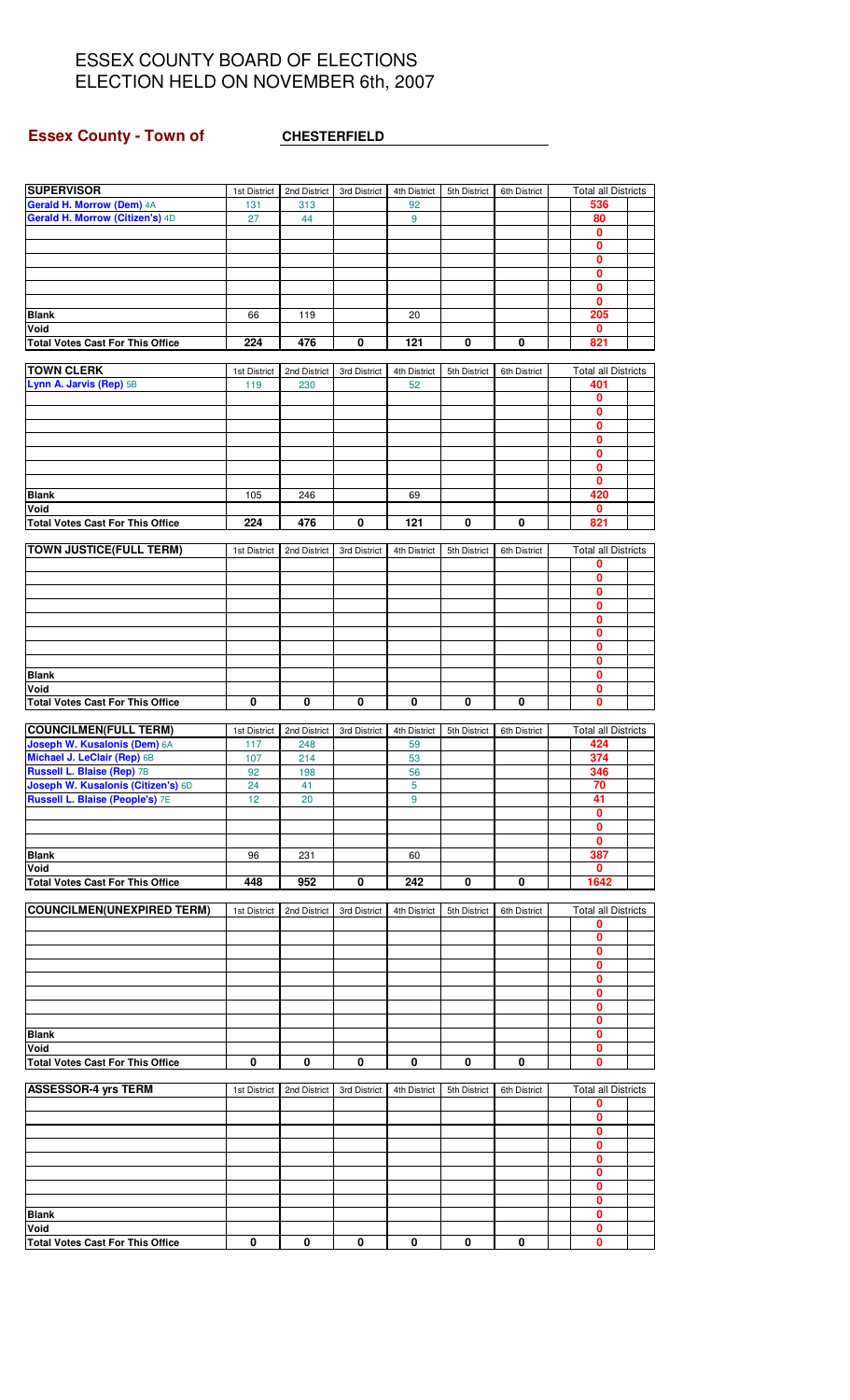#### **Essex County - Town of CHESTERFIELD**

| <b>ASSESSOR- vrs UNEXPIRED TERM</b>     | 1st District | 2nd District | 3rd District | 4th District | 5th District | 6th District | <b>Total all Districts</b> |  |
|-----------------------------------------|--------------|--------------|--------------|--------------|--------------|--------------|----------------------------|--|
|                                         |              |              |              |              |              |              | 0                          |  |
|                                         |              |              |              |              |              |              | 0                          |  |
|                                         |              |              |              |              |              |              | 0                          |  |
|                                         |              |              |              |              |              |              | O                          |  |
|                                         |              |              |              |              |              |              | 0                          |  |
|                                         |              |              |              |              |              |              | $\mathbf{0}$               |  |
|                                         |              |              |              |              |              |              | 0                          |  |
|                                         |              |              |              |              |              |              | 0                          |  |
| <b>Blank</b>                            |              |              |              |              |              |              | 0                          |  |
| Void                                    |              |              |              |              |              |              | 0                          |  |
| <b>Total Votes Cast For This Office</b> | 0            | 0            | 0            | 0            | $\mathbf 0$  | 0            | 0                          |  |
|                                         |              |              |              |              |              |              |                            |  |
| <b>TAX COLLECTOR</b>                    | 1st District | 2nd District | 3rd District | 4th District | 5th District | 6th District | <b>Total all Districts</b> |  |
| Bruce L. Bourgeois, Jr. (Dem) 9A        | 165          | 342          |              | 90           |              |              | 597                        |  |
|                                         |              |              |              |              |              |              | 0                          |  |
|                                         |              |              |              |              |              |              | 0                          |  |
|                                         |              |              |              |              |              |              | $\mathbf{0}$               |  |
|                                         |              |              |              |              |              |              | 0                          |  |
|                                         |              |              |              |              |              |              | $\mathbf{0}$               |  |
|                                         |              |              |              |              |              |              | $\mathbf{0}$               |  |
|                                         |              |              |              |              |              |              | 0                          |  |
| <b>Blank</b>                            | 59           | 134          |              | 31           |              |              | 224                        |  |
| Void                                    |              |              |              |              |              |              | 0                          |  |
| <b>Total Votes Cast For This Office</b> | 224          | 476          | 0            | 121          | $\mathbf{0}$ | 0            | 821                        |  |
|                                         |              |              |              |              |              |              |                            |  |
| <b>SUPT. Of HIGHWAYS</b>                | 1st District | 2nd District | 3rd District | 4th District | 5th District | 6th District | <b>Total all Districts</b> |  |
| Philip W. Pray (Rep) 8B                 | 113          | 235          |              | 65           |              |              | 413                        |  |
| Philip W. Pray (Heritage) 8F            | 22           | 30           |              | 18           |              |              | 70                         |  |
|                                         |              |              |              |              |              |              | 0                          |  |
|                                         |              |              |              |              |              |              | $\mathbf{0}$               |  |
|                                         |              |              |              |              |              |              | 0                          |  |
|                                         |              |              |              |              |              |              | 0                          |  |
|                                         |              |              |              |              |              |              | 0                          |  |
|                                         |              |              |              |              |              |              | 0                          |  |
| <b>Blank</b>                            | 89           | 211          |              | 38           |              |              | 338                        |  |
| Void                                    |              |              |              |              |              |              | 0                          |  |
| <b>Total Votes Cast For This Office</b> | 224          | 476          | 0            | 121          | 0            | 0            | 821                        |  |
|                                         |              |              |              |              |              |              |                            |  |
| <b>MISCELLANEOUS</b>                    | 1st District | 2nd District | 3rd District | 4th District | 5th District | 6th District | <b>Total all Districts</b> |  |
| <b>Proposition One-An Amendment YES</b> | 85           | 138          |              | 38           |              |              | 261                        |  |
| <b>Proposition One-An Amendment NO</b>  | 22           | 24           |              | 5            |              |              | 51                         |  |
| <b>Blank</b>                            | 117          | 314          |              | 78           |              |              | 509                        |  |
| Void                                    |              |              |              |              |              |              | 0                          |  |
| <b>Total Votes Cast For This Office</b> | 224          | 476          | 0            | 121          | 0            | 0            | 821                        |  |

Proposition No. 1, An Amendment

AMENDMENT TO ARTICLE 14, SECTION 1 - STATE CONSTITUTION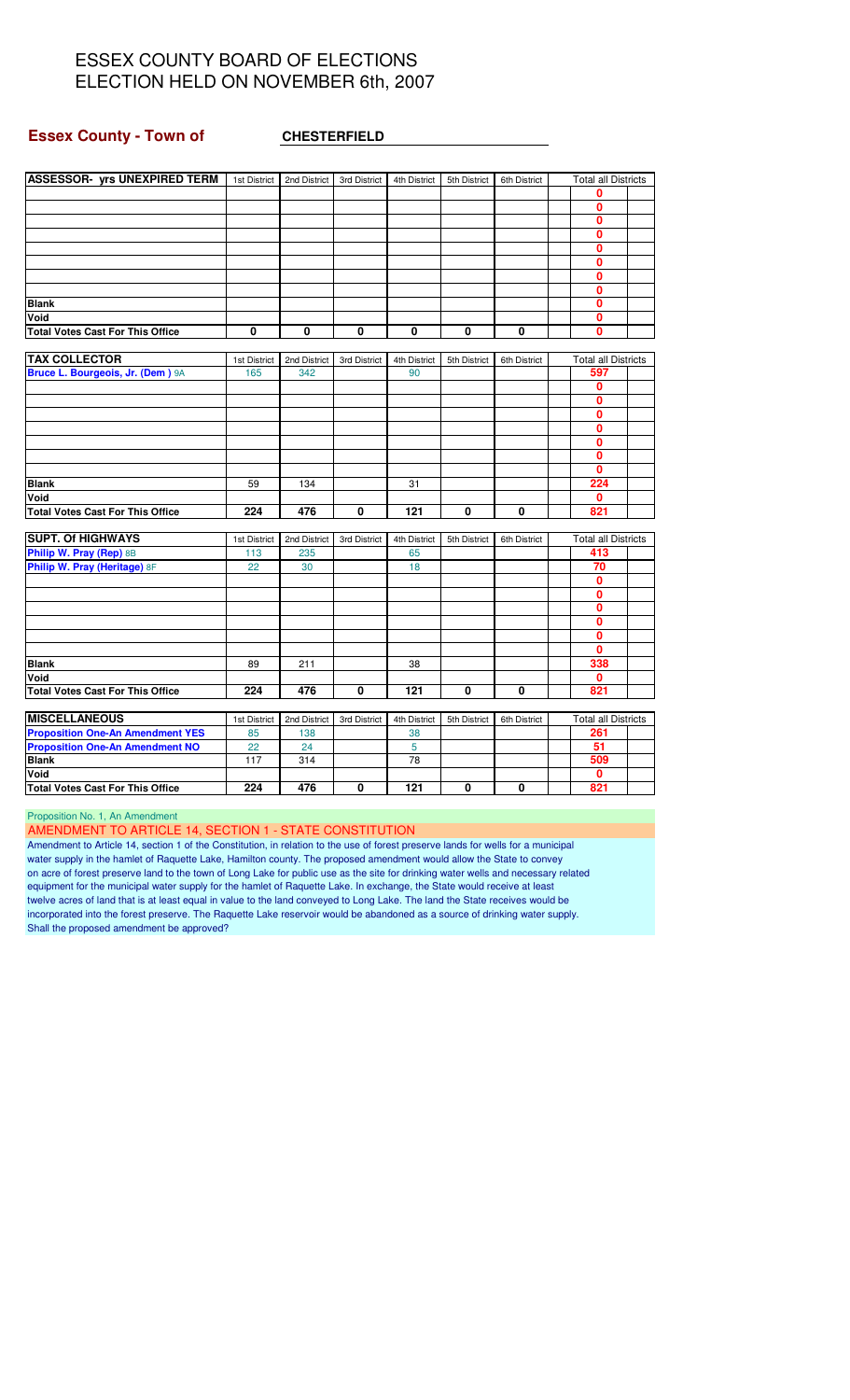# **Essex County - Town of CROWN POINT**

| <b>SUPERVISOR</b>                                             | 1st District   | 2nd District | 3rd District    | 4th District | 5th District | 6th District | <b>Total all Districts</b> |  |
|---------------------------------------------------------------|----------------|--------------|-----------------|--------------|--------------|--------------|----------------------------|--|
| Dale French (Rep) 4B                                          | 51             | 37           | 53              |              |              |              | 141                        |  |
|                                                               |                |              |                 |              |              |              | 0                          |  |
|                                                               |                |              |                 |              |              |              | 0                          |  |
|                                                               |                |              |                 |              |              |              | 0                          |  |
|                                                               |                |              |                 |              |              |              | 0                          |  |
|                                                               |                |              |                 |              |              |              | 0<br>1                     |  |
| <b>Mickey Mouse</b><br>Robert Patnode, Jr.                    | $\overline{c}$ |              | 1               |              |              |              | 2                          |  |
| <b>Blank</b>                                                  | 21             | 13           | 19              |              |              |              | 53                         |  |
| Void                                                          |                |              |                 |              |              |              | 0                          |  |
| <b>Total Votes Cast For This Office</b>                       | 74             | 50           | 73              | 0            | 0            | 0            | 197                        |  |
|                                                               |                |              |                 |              |              |              |                            |  |
| <b>TOWN CLERK/TAX COLLECTOR</b>                               | 1st District   | 2nd District | 3rd District    | 4th District | 5th District | 6th District | <b>Total all Districts</b> |  |
| <b>Linda L Woods (Rep) 5B</b>                                 | 58             | 44           | 57              |              |              |              | 159                        |  |
|                                                               |                |              |                 |              |              |              | 0                          |  |
|                                                               |                |              |                 |              |              |              | 0<br>0                     |  |
|                                                               |                |              |                 |              |              |              | 0                          |  |
|                                                               |                |              |                 |              |              |              | 0                          |  |
|                                                               |                |              |                 |              |              |              | 0                          |  |
| <b>Minnie Mouse</b>                                           |                |              | 1               |              |              |              | 1                          |  |
| <b>Blank</b>                                                  | 16             | 6            | 15              |              |              |              | 37                         |  |
| Void                                                          |                |              |                 |              |              |              | 0                          |  |
| <b>Total Votes Cast For This Office</b>                       | 74             | 50           | 73              | 0            | 0            | 0            | 197                        |  |
| <b>TOWN JUSTICE(FULL TERM)</b>                                | 1st District   | 2nd District | 3rd District    | 4th District | 5th District | 6th District | <b>Total all Districts</b> |  |
| Arthur S. Miclette (Rep) 6B                                   | 56             | 36           | 53              |              |              |              | 145                        |  |
|                                                               |                |              |                 |              |              |              | 0                          |  |
|                                                               |                |              |                 |              |              |              | 0                          |  |
|                                                               |                |              |                 |              |              |              | 0                          |  |
|                                                               |                |              |                 |              |              |              | 0                          |  |
|                                                               |                |              |                 |              |              |              | 0                          |  |
|                                                               |                |              |                 |              |              |              | 0<br>0                     |  |
| <b>Blank</b>                                                  | 18             | 14           | 20              |              |              |              | 52                         |  |
| Void                                                          |                |              |                 |              |              |              | 0                          |  |
| <b>Total Votes Cast For This Office</b>                       | 74             | 50           | $\overline{73}$ | 0            | 0            | 0            | 197                        |  |
|                                                               |                |              |                 |              |              |              |                            |  |
| <b>COUNCILMEN(FULL TERM)</b>                                  | 1st District   | 2nd District | 3rd District    | 4th District | 5th District | 6th District | <b>Total all Districts</b> |  |
| <b>Charles Mazurowski (Rep) 7B</b><br>Yvonne Dushane (Rep) 8B | 50             | 37<br>41     | 52              |              |              |              | 139<br>159                 |  |
| <b>Charles Mazurowski (Fiscal) 7D</b>                         | 60<br>3        | $\mathbf 0$  | 58<br>7         |              |              |              | 10                         |  |
|                                                               |                |              |                 |              |              |              | 0                          |  |
|                                                               |                |              |                 |              |              |              | 0                          |  |
|                                                               |                |              |                 |              |              |              | 0                          |  |
|                                                               |                |              |                 |              |              |              | 0                          |  |
|                                                               |                |              |                 |              |              |              | 0                          |  |
| <b>Blank</b>                                                  | 35             | 22           | 29              |              |              |              | 86                         |  |
| Void                                                          | 148            | 100          | 146             | 0            | 0            | 0            | 0<br>394                   |  |
| <b>Total Votes Cast For This Office</b>                       |                |              |                 |              |              |              |                            |  |
| <b>COUNCILMEN(UNEXPIRED TERM)</b>                             | 1st District   | 2nd District | 3rd District    | 4th District | 5th District | 6th District | <b>Total all Districts</b> |  |
|                                                               |                |              |                 |              |              |              | 0                          |  |
|                                                               |                |              |                 |              |              |              | 0                          |  |
|                                                               |                |              |                 |              |              |              | 0                          |  |
|                                                               |                |              |                 |              |              |              | 0<br>0                     |  |
|                                                               |                |              |                 |              |              |              | 0                          |  |
|                                                               |                |              |                 |              |              |              | 0                          |  |
|                                                               |                |              |                 |              |              |              | 0                          |  |
| <b>Blank</b>                                                  |                |              |                 |              |              |              | 0                          |  |
| Void                                                          |                |              |                 |              |              |              | 0                          |  |
| <b>Total Votes Cast For This Office</b>                       | 0              | 0            | 0               | 0            | 0            | 0            | 0                          |  |
| <b>ASSESSOR-4 yrs TERM</b>                                    | 1st District   | 2nd District | 3rd District    | 4th District | 5th District | 6th District | <b>Total all Districts</b> |  |
| Glen L. Porter, Jr. (Rep) 9B                                  | 53             | 33           | 51              |              |              |              | 137                        |  |
| Stephen L. Mackay (Rep) 10B                                   | 57             | 36           | 46              |              |              |              | 139                        |  |
|                                                               |                |              |                 |              |              |              | 0                          |  |
|                                                               |                |              |                 |              |              |              | 0                          |  |
|                                                               |                |              |                 |              |              |              | 0                          |  |
|                                                               |                |              |                 |              |              |              | 0                          |  |
|                                                               |                |              |                 |              |              |              | 0<br>$\mathbf{0}$          |  |
| <b>Blank</b>                                                  | 38             | 31           | 49              |              |              |              | 118                        |  |
| Void                                                          |                |              |                 |              |              |              | 0                          |  |
| <b>Total Votes Cast For This Office</b>                       | 148            | 100          | 146             | 0            | $\mathbf{0}$ | 0            | 394                        |  |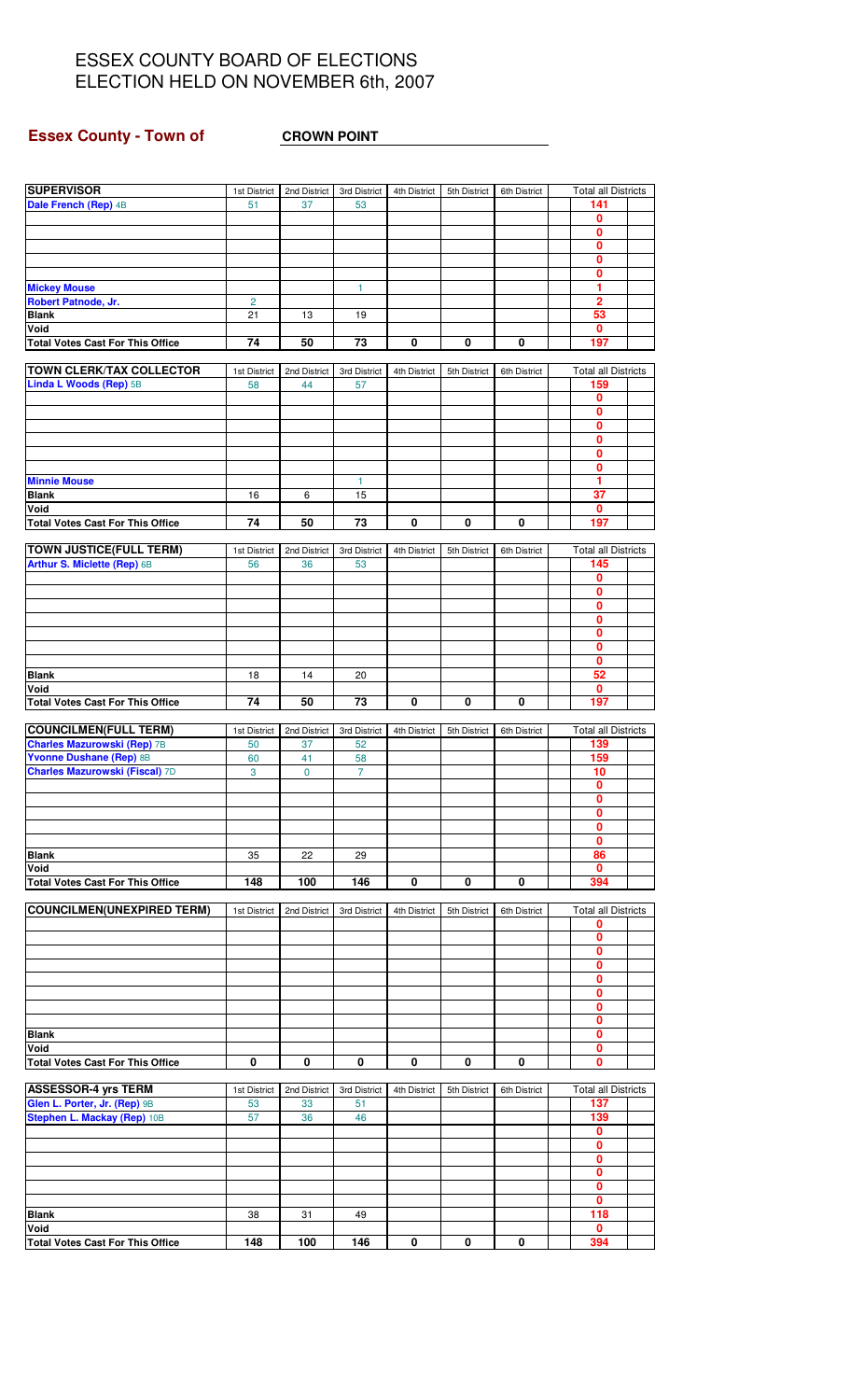#### **Essex County - Town of CROWN POINT**

| <b>ASSESSOR- yrs UNEXPIRED TERM</b>     | 1st District | 2nd District | 3rd District | 4th District | 5th District | 6th District | <b>Total all Districts</b> |  |
|-----------------------------------------|--------------|--------------|--------------|--------------|--------------|--------------|----------------------------|--|
|                                         |              |              |              |              |              |              | 0                          |  |
|                                         |              |              |              |              |              |              | 0                          |  |
|                                         |              |              |              |              |              |              | 0                          |  |
|                                         |              |              |              |              |              |              | 0                          |  |
|                                         |              |              |              |              |              |              | 0                          |  |
|                                         |              |              |              |              |              |              | 0                          |  |
|                                         |              |              |              |              |              |              | 0                          |  |
|                                         |              |              |              |              |              |              | $\mathbf{0}$               |  |
| <b>Blank</b>                            |              |              |              |              |              |              | 0                          |  |
| Void                                    |              |              |              |              |              |              | 0                          |  |
| <b>Total Votes Cast For This Office</b> | 0            | 0            | 0            | 0            | 0            | 0            | 0                          |  |
|                                         |              |              |              |              |              |              |                            |  |
| <b>TAX COLLECTOR</b>                    | 1st District | 2nd District | 3rd District | 4th District | 5th District | 6th District | <b>Total all Districts</b> |  |
|                                         |              |              |              |              |              |              | 0                          |  |
|                                         |              |              |              |              |              |              | 0                          |  |
|                                         |              |              |              |              |              |              | 0                          |  |
|                                         |              |              |              |              |              |              | $\mathbf{0}$               |  |
|                                         |              |              |              |              |              |              | 0                          |  |
|                                         |              |              |              |              |              |              | 0                          |  |
|                                         |              |              |              |              |              |              | 0                          |  |
|                                         |              |              |              |              |              |              | $\mathbf{0}$               |  |
| <b>Blank</b>                            |              |              |              |              |              |              | 0                          |  |
| Void                                    |              |              |              |              |              |              | $\mathbf{0}$               |  |
| <b>Total Votes Cast For This Office</b> | 0            | 0            | 0            | 0            | 0            | 0            | 0                          |  |
|                                         |              |              |              |              |              |              |                            |  |
| <b>SUPT. Of HIGHWAYS</b>                | 1st District | 2nd District | 3rd District | 4th District | 5th District | 6th District | <b>Total all Districts</b> |  |
| Eugene W. Ingleston (Rep) 11B           | 59           | 41           | 57           |              |              |              | 157                        |  |
| Eugene W. Ingleston (People's) 11E      | 3            | 1            | 5            |              |              |              | 9                          |  |
|                                         |              |              |              |              |              |              | 0                          |  |
|                                         |              |              |              |              |              |              | 0                          |  |
|                                         |              |              |              |              |              |              | $\mathbf{0}$               |  |
|                                         |              |              |              |              |              |              | 0                          |  |
|                                         |              |              |              |              |              |              | 0                          |  |
|                                         |              |              |              |              |              |              | $\mathbf{0}$               |  |
| <b>Blank</b>                            | 12           | 8            | 11           |              |              |              | 31                         |  |
| Void                                    |              |              |              |              |              |              | 0                          |  |
| <b>Total Votes Cast For This Office</b> | 74           | 50           | 73           | 0            | $\mathbf 0$  | 0            | 197                        |  |
|                                         |              |              |              |              |              |              |                            |  |
| <b>MISCELLANEOUS</b>                    | 1st District | 2nd District | 3rd District | 4th District | 5th District | 6th District | <b>Total all Districts</b> |  |
| <b>Proposition One-An Amendment YES</b> | 36           | 29           | 34           |              |              |              | 99                         |  |
| <b>Proposition One-An Amendment NO</b>  | 6            | $\mathbf 0$  | 5            |              |              |              | 11                         |  |
| <b>Blank</b>                            | 32           | 21           | 34           |              |              |              | 87                         |  |
| Void                                    |              |              |              |              |              |              | $\mathbf{0}$               |  |
| <b>Total Votes Cast For This Office</b> | 74           | 50           | 73           | $\Omega$     | $\Omega$     | $\Omega$     | 197                        |  |

Proposition No. 1, An Amendment

AMENDMENT TO ARTICLE 14, SECTION 1 - STATE CONSTITUTION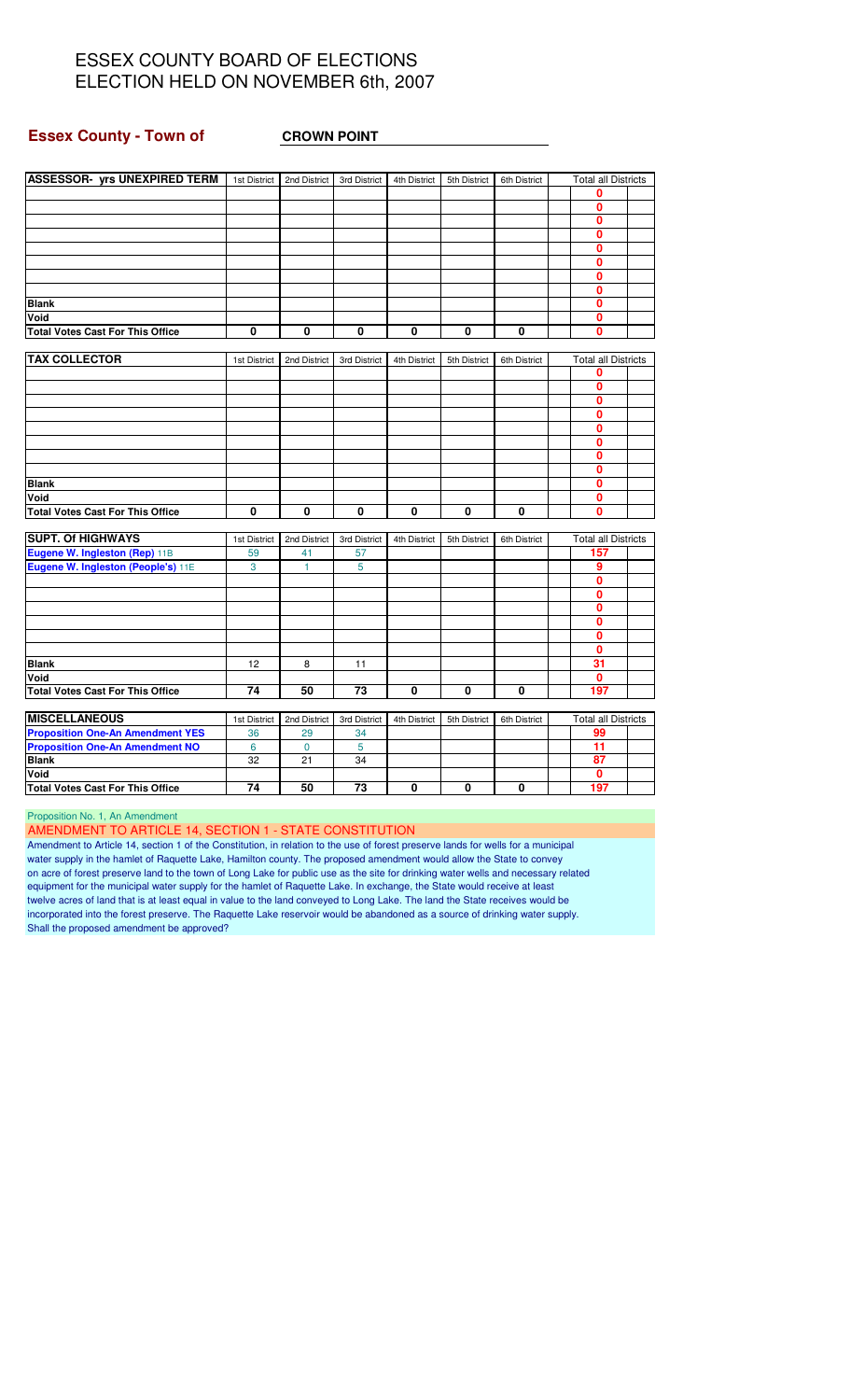## **Essex County - Town of <b>ESSEX**

| <b>SUPERVISOR</b>                       | 1st District      | 2nd District   | 3rd District | 4th District | 5th District | 6th District | <b>Total all Districts</b> |  |
|-----------------------------------------|-------------------|----------------|--------------|--------------|--------------|--------------|----------------------------|--|
| Ronald E. Jackson (Rep) 4B              | 53                | 33             |              |              |              |              | 86                         |  |
| Ronald E. Jackson (Honesty) 4D          | $\sqrt{5}$        | $\overline{c}$ |              |              |              |              | 7                          |  |
|                                         |                   |                |              |              |              |              | $\bf{0}$                   |  |
|                                         |                   |                |              |              |              |              | $\mathbf{0}$               |  |
|                                         |                   |                |              |              |              |              | 0                          |  |
|                                         |                   |                |              |              |              |              | $\bf{0}$<br>3              |  |
| <b>Joan Stephen</b>                     | 3<br>$\mathbf{1}$ |                |              |              |              |              | 1                          |  |
| <b>Steve Sayward</b><br><b>Blank</b>    | 24                | 12             |              |              |              |              | 36                         |  |
| Void                                    |                   |                |              |              |              |              | 0                          |  |
| <b>Total Votes Cast For This Office</b> | 86                | 47             | 0            | 0            | 0            | 0            | 133                        |  |
|                                         |                   |                |              |              |              |              |                            |  |
| <b>TOWN CLERK/TAX COLLECTOR</b>         | 1st District      | 2nd District   | 3rd District | 4th District | 5th District | 6th District | <b>Total all Districts</b> |  |
| Audrey J. Hoskins (Rep) 5B              | 57                | 35             |              |              |              |              | 92                         |  |
| <b>Audrey J. Hoskins (Honesty) 5D</b>   | $\overline{7}$    | $\overline{2}$ |              |              |              |              | 9                          |  |
|                                         |                   |                |              |              |              |              | $\mathbf 0$                |  |
|                                         |                   |                |              |              |              |              | 0                          |  |
|                                         |                   |                |              |              |              |              | 0                          |  |
|                                         |                   |                |              |              |              |              | $\bf{0}$                   |  |
|                                         |                   |                |              |              |              |              | 0                          |  |
| <b>Barbara Kunfi</b>                    | 1                 |                |              |              |              |              | 1                          |  |
| <b>Blank</b>                            | 21                | 10             |              |              |              |              | 31                         |  |
| Void                                    |                   |                |              |              |              |              | 0                          |  |
| <b>Total Votes Cast For This Office</b> | 86                | 47             | 0            | 0            | 0            | 0            | 133                        |  |
|                                         |                   |                |              |              |              |              |                            |  |
| <b>TOWN JUSTICE(FULL TERM)</b>          | 1st District      | 2nd District   | 3rd District | 4th District | 5th District | 6th District | <b>Total all Districts</b> |  |
|                                         |                   |                |              |              |              |              | 0                          |  |
|                                         |                   |                |              |              |              |              | 0                          |  |
|                                         |                   |                |              |              |              |              | $\mathbf{0}$               |  |
|                                         |                   |                |              |              |              |              | $\mathbf 0$                |  |
|                                         |                   |                |              |              |              |              | 0                          |  |
|                                         |                   |                |              |              |              |              | 0                          |  |
|                                         |                   |                |              |              |              |              | $\mathbf{0}$               |  |
|                                         |                   |                |              |              |              |              | 0<br>$\mathbf 0$           |  |
| <b>Blank</b><br>Void                    |                   |                |              |              |              |              | $\mathbf{0}$               |  |
| <b>Total Votes Cast For This Office</b> | 0                 | 0              | 0            | 0            | 0            | 0            | 0                          |  |
|                                         |                   |                |              |              |              |              |                            |  |
| <b>COUNCILMEN(FULL TERM)</b>            | 1st District      | 2nd District   | 3rd District | 4th District | 5th District | 6th District | <b>Total all Districts</b> |  |
| Mark A. Wrisley (Rep) 6B                | 56                | 39             |              |              |              |              | 95                         |  |
| Stephen A. Sayward, Jr (Rep) 7B         | 61                | 33             |              |              |              |              | 94                         |  |
|                                         |                   |                |              |              |              |              | 0                          |  |
|                                         |                   |                |              |              |              |              | 0                          |  |
|                                         |                   |                |              |              |              |              | 0                          |  |
|                                         |                   |                |              |              |              |              | 0                          |  |
| <b>Darlene Breckenridge</b>             | 1                 |                |              |              |              |              | 1                          |  |
| <b>Erin Hall</b>                        | 1                 |                |              |              |              |              | 1                          |  |
| <b>Blank</b>                            | 53                | 22             |              |              |              |              | 75                         |  |
| Void                                    |                   |                |              |              |              |              | 0                          |  |
| <b>Total Votes Cast For This Office</b> | 172               | 94             | 0            | 0            | 0            | 0            | 266                        |  |
|                                         |                   |                |              |              |              |              |                            |  |
| <b>COUNCILMEN(UNEXPIRED TERM)</b>       | 1st District      | 2nd District   | 3rd District | 4th District | 5th District | 6th District | <b>Total all Districts</b> |  |
|                                         |                   |                |              |              |              |              | 0                          |  |
|                                         |                   |                |              |              |              |              | 0                          |  |
|                                         |                   |                |              |              |              |              | 0                          |  |
|                                         |                   |                |              |              |              |              | $\bf{0}$                   |  |
|                                         |                   |                |              |              |              |              | 0                          |  |
|                                         |                   |                |              |              |              |              | 0                          |  |
|                                         |                   |                |              |              |              |              | $\mathbf 0$                |  |
|                                         |                   |                |              |              |              |              | 0                          |  |
| <b>Blank</b><br>Void                    |                   |                |              |              |              |              | 0<br>0                     |  |
| <b>Total Votes Cast For This Office</b> | 0                 | 0              | 0            | $\mathbf 0$  | 0            | 0            | $\mathbf 0$                |  |
|                                         |                   |                |              |              |              |              |                            |  |
| <b>ASSESSOR-4 yrs TERM</b>              | 1st District      | 2nd District   | 3rd District | 4th District | 5th District | 6th District | <b>Total all Districts</b> |  |
| David H. Sayre (Rep) 8B                 | 52                | 37             |              |              |              |              | 89                         |  |
| Grace L. Drummond (Rep) 9B              | 46                | 34             |              |              |              |              | 80                         |  |
| Grace L. Drummond (Honesty) 9D          | $\overline{4}$    | 1              |              |              |              |              | 5                          |  |
|                                         |                   |                |              |              |              |              | 0                          |  |
|                                         |                   |                |              |              |              |              | 0                          |  |
| <b>Tom Duca</b>                         | 1                 |                |              |              |              |              | 1                          |  |
| <b>Tim Burke</b>                        | 1                 |                |              |              |              |              | 1                          |  |
| <b>Al Ulmer</b>                         | 1                 |                |              |              |              |              | 1                          |  |
| <b>Blank</b>                            | 67                | 22             |              |              |              |              | 89                         |  |
| Void                                    |                   |                |              |              |              |              | 0                          |  |
| <b>Total Votes Cast For This Office</b> | 172               | 94             | 0            | 0            | 0            | 0            | 266                        |  |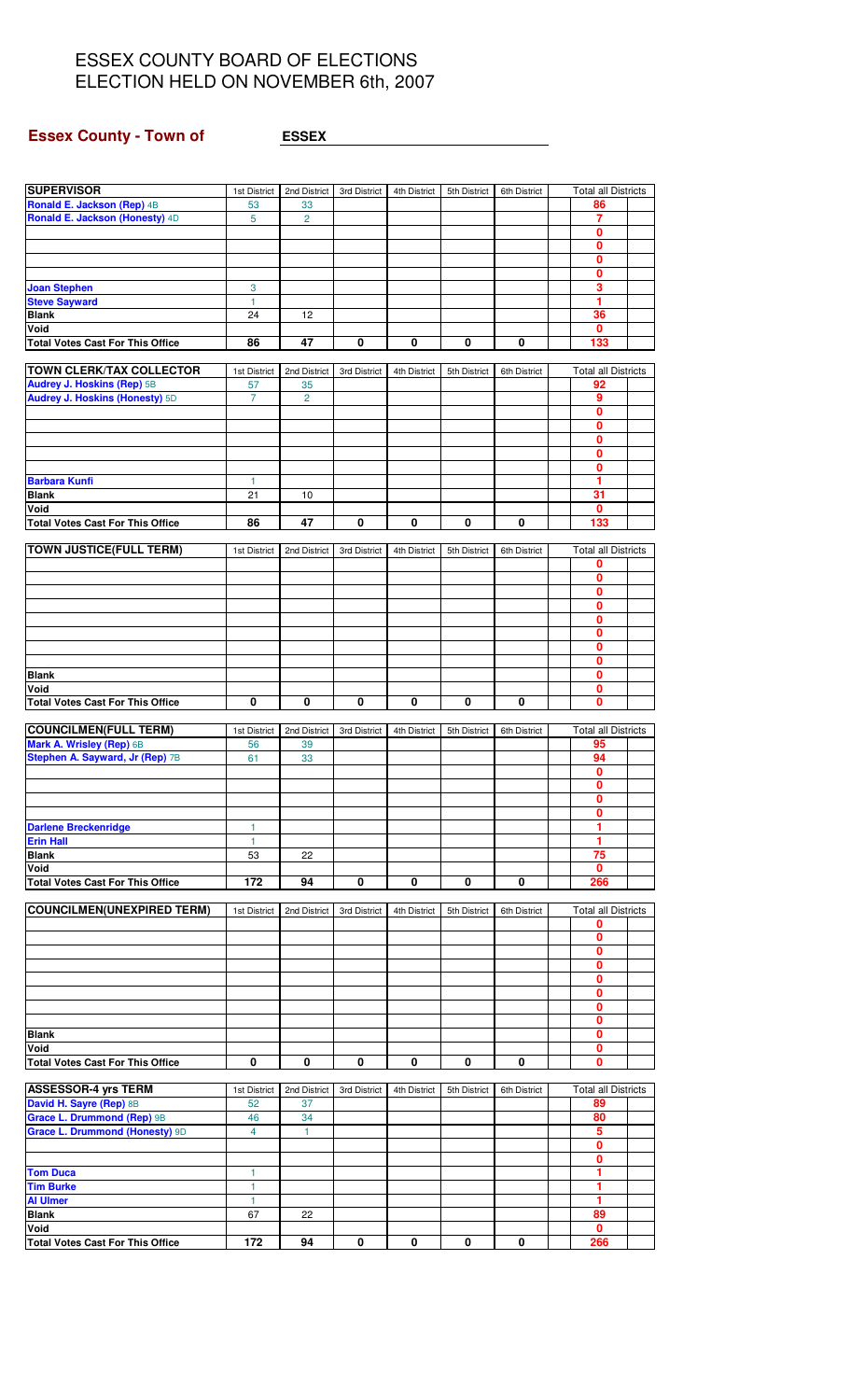#### **Essex County - Town of ESSEX**

| <b>ASSESSOR- yrs UNEXPIRED TERM</b> 1st District |              | 2nd District   | 3rd District | 4th District | 5th District | 6th District | <b>Total all Districts</b> |  |
|--------------------------------------------------|--------------|----------------|--------------|--------------|--------------|--------------|----------------------------|--|
|                                                  |              |                |              |              |              |              | 0                          |  |
|                                                  |              |                |              |              |              |              | 0                          |  |
|                                                  |              |                |              |              |              |              | 0                          |  |
|                                                  |              |                |              |              |              |              | 0                          |  |
|                                                  |              |                |              |              |              |              | 0                          |  |
|                                                  |              |                |              |              |              |              | 0                          |  |
|                                                  |              |                |              |              |              |              | 0                          |  |
|                                                  |              |                |              |              |              |              | 0                          |  |
| <b>Blank</b>                                     |              |                |              |              |              |              | 0                          |  |
| Void                                             |              |                |              |              |              |              | 0                          |  |
| <b>Total Votes Cast For This Office</b>          | 0            | 0              | 0            | 0            | 0            | 0            | 0                          |  |
|                                                  |              |                |              |              |              |              |                            |  |
| <b>TAX COLLECTOR</b>                             | 1st District | 2nd District   | 3rd District | 4th District | 5th District | 6th District | <b>Total all Districts</b> |  |
|                                                  |              |                |              |              |              |              | 0                          |  |
|                                                  |              |                |              |              |              |              | 0                          |  |
|                                                  |              |                |              |              |              |              | 0                          |  |
|                                                  |              |                |              |              |              |              | 0                          |  |
|                                                  |              |                |              |              |              |              | 0                          |  |
|                                                  |              |                |              |              |              |              | 0                          |  |
|                                                  |              |                |              |              |              |              | 0                          |  |
|                                                  |              |                |              |              |              |              | 0                          |  |
| <b>Blank</b>                                     |              |                |              |              |              |              | $\mathbf{0}$               |  |
| Void                                             |              |                |              |              |              |              | 0                          |  |
| <b>Total Votes Cast For This Office</b>          | 0            | 0              | 0            | 0            | 0            | 0            | 0                          |  |
|                                                  |              |                |              |              |              |              |                            |  |
| <b>SUPT. Of HIGHWAYS</b>                         | 1st District | 2nd District   | 3rd District | 4th District | 5th District | 6th District | <b>Total all Districts</b> |  |
| James Z. Morgan, Jr. (Rep) 10B                   | 60           | 38             |              |              |              |              | 98                         |  |
| James Z. Morgan, Jr. (Honesty) 10D               | 8            | $\overline{2}$ |              |              |              |              | 10                         |  |
|                                                  |              |                |              |              |              |              | 0                          |  |
|                                                  |              |                |              |              |              |              | 0                          |  |
|                                                  |              |                |              |              |              |              | 0                          |  |
|                                                  |              |                |              |              |              |              | 0                          |  |
|                                                  |              |                |              |              |              |              | O                          |  |
|                                                  |              |                |              |              |              |              | 0                          |  |
| <b>Blank</b>                                     | 18           | $\overline{7}$ |              |              |              |              | 25                         |  |
| Void                                             |              |                |              |              |              |              | 0                          |  |
| <b>Total Votes Cast For This Office</b>          | 86           | 47             | 0            | 0            | 0            | 0            | 133                        |  |
|                                                  |              |                |              |              |              |              |                            |  |
| <b>MISCELLANEOUS</b>                             | 1st District | 2nd District   | 3rd District | 4th District | 5th District | 6th District | <b>Total all Districts</b> |  |
| <b>Proposition One-An Amendment YES</b>          | 51           | 29             |              |              |              |              | 80                         |  |
| <b>Proposition One-An Amendment NO</b>           | 3            | 4              |              |              |              |              | 7                          |  |
| <b>Blank</b>                                     | 32           | 14             |              |              |              |              | 46                         |  |
| Void                                             |              |                |              |              |              |              | 0                          |  |
| <b>Total Votes Cast For This Office</b>          | 86           | 47             | 0            | 0            | 0            | 0            | 133                        |  |
|                                                  |              |                |              |              |              |              |                            |  |

Proposition No. 1, An Amendment

AMENDMENT TO ARTICLE 14, SECTION 1 - STATE CONSTITUTION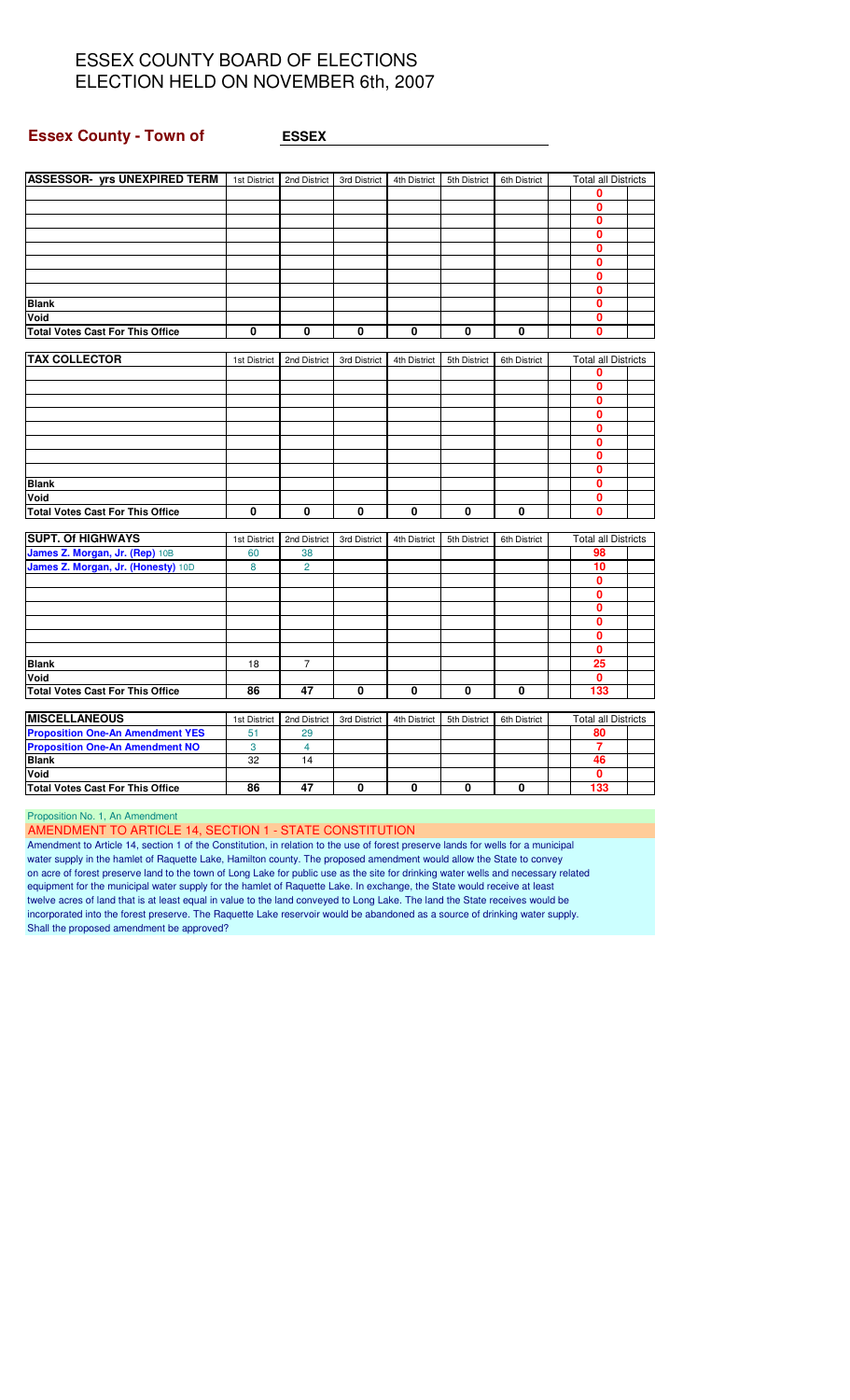# **Essex County - Town of ELIZABETHTOWN**

| <b>SUPERVISOR</b>                        | 1st District            | 2nd District | 3rd District | 4th District | 5th District | 6th District            | <b>Total all Districts</b>      |
|------------------------------------------|-------------------------|--------------|--------------|--------------|--------------|-------------------------|---------------------------------|
| Joseph E. Martin (Dem) 4A                | 178                     |              |              |              |              |                         | 178                             |
| Noel H. Merrihew, III (Rep) 4B           | 246                     |              |              |              |              |                         | 246                             |
| Joseph E. Martin (Taxpayers) 4D          | 27                      |              |              |              |              |                         | 27                              |
| Noel H. Merrihew, III (Progressive) 4E   | 26                      |              |              |              |              |                         | 26                              |
|                                          |                         |              |              |              |              |                         | 0                               |
|                                          |                         |              |              |              |              |                         | 0                               |
|                                          |                         |              |              |              |              |                         | $\mathbf{0}$                    |
|                                          |                         |              |              |              |              |                         | 0                               |
| <b>Blank</b>                             | 16                      |              |              |              |              |                         | 16                              |
| Void                                     |                         |              |              |              |              |                         | $\mathbf{0}$                    |
| <b>Total Votes Cast For This Office</b>  | 493                     | 0            | $\pmb{0}$    | $\pmb{0}$    | 0            | 0                       | 493                             |
|                                          |                         |              |              |              |              |                         |                                 |
| <b>TOWN CLERK</b>                        | 1st District            | 2nd District | 3rd District | 4th District | 5th District | 6th District            | <b>Total all Districts</b>      |
|                                          |                         |              |              |              |              |                         | 0<br>0                          |
|                                          |                         |              |              |              |              |                         | $\mathbf{0}$                    |
|                                          |                         |              |              |              |              |                         | 0                               |
|                                          |                         |              |              |              |              |                         | $\mathbf 0$                     |
|                                          |                         |              |              |              |              |                         | $\mathbf{0}$                    |
|                                          |                         |              |              |              |              |                         | 0                               |
|                                          |                         |              |              |              |              |                         | $\mathbf{0}$                    |
| <b>Blank</b>                             |                         |              |              |              |              |                         | $\mathbf{0}$                    |
| Void                                     |                         |              |              |              |              |                         | 0                               |
| <b>Total Votes Cast For This Office</b>  | 0                       | 0            | 0            | $\pmb{0}$    | 0            | 0                       | $\mathbf 0$                     |
|                                          |                         |              |              |              |              |                         |                                 |
| <b>TOWN JUSTICE(FULL TERM)</b>           | 1st District            | 2nd District | 3rd District | 4th District | 5th District | 6th District            | <b>Total all Districts</b>      |
|                                          |                         |              |              |              |              |                         | 0                               |
|                                          |                         |              |              |              |              |                         | 0                               |
|                                          |                         |              |              |              |              |                         | 0                               |
|                                          |                         |              |              |              |              |                         | $\mathbf 0$                     |
|                                          |                         |              |              |              |              |                         | 0                               |
|                                          |                         |              |              |              |              |                         | 0                               |
|                                          |                         |              |              |              |              |                         | $\mathbf{0}$<br>$\mathbf{0}$    |
| <b>Blank</b>                             |                         |              |              |              |              |                         | 0                               |
| Void                                     |                         |              |              |              |              |                         | $\mathbf 0$                     |
| <b>Total Votes Cast For This Office</b>  | $\overline{\mathbf{0}}$ | 0            | 0            | $\pmb{0}$    | 0            | $\overline{\mathbf{0}}$ | $\mathbf{0}$                    |
|                                          |                         |              |              |              |              |                         |                                 |
| <b>COUNCILMEN(FULL TERM)</b>             | 1st District            | 2nd District | 3rd District | 4th District | 5th District | 6th District            | <b>Total all Districts</b>      |
| Margaret S. Bartley (Dem) 5A             | 206                     |              |              |              |              |                         | 206                             |
| Michael J. McGinn (Rep) 5B               | 247                     |              |              |              |              |                         | 247                             |
| Philip G. Hutchins (Rep) 6B              | 269                     |              |              |              |              |                         | 269                             |
| Margaret S. Bartley (E-Town Citizens) 5F | 38                      |              |              |              |              |                         | 38                              |
| Philip G. Hutchins (Honesty) 6G          | 32                      |              |              |              |              |                         | 32                              |
|                                          |                         |              |              |              |              |                         | 0                               |
|                                          |                         |              |              |              |              |                         | 0                               |
|                                          |                         |              |              |              |              |                         | 0                               |
| <b>Blank</b>                             | 194                     |              |              |              |              |                         | 194                             |
| Void                                     |                         |              |              |              |              |                         | 0                               |
| <b>Total Votes Cast For This Office</b>  | 986                     | 0            | 0            | 0            | 0            | 0                       | 986                             |
| <b>COUNCILMEN(UNEXPIRED TERM)</b>        | 1st District            | 2nd District | 3rd District |              |              |                         |                                 |
|                                          |                         |              |              |              |              |                         |                                 |
|                                          |                         |              |              | 4th District | 5th District | 6th District            | <b>Total all Districts</b><br>0 |
|                                          |                         |              |              |              |              |                         | 0                               |
|                                          |                         |              |              |              |              |                         | 0                               |
|                                          |                         |              |              |              |              |                         | 0                               |
|                                          |                         |              |              |              |              |                         | 0                               |
|                                          |                         |              |              |              |              |                         | 0                               |
|                                          |                         |              |              |              |              |                         | 0                               |
|                                          |                         |              |              |              |              |                         | 0                               |
| <b>Blank</b>                             |                         |              |              |              |              |                         | 0                               |
| Void                                     |                         |              |              |              |              |                         | 0                               |
| <b>Total Votes Cast For This Office</b>  | 0                       | 0            | 0            | 0            | 0            | 0                       | $\bf{0}$                        |
|                                          |                         |              |              |              |              |                         |                                 |
| <b>ASSESSOR-4 yrs TERM</b>               | 1st District            | 2nd District | 3rd District | 4th District | 5th District | 6th District            | <b>Total all Districts</b>      |
|                                          |                         |              |              |              |              |                         | 0                               |
|                                          |                         |              |              |              |              |                         | 0                               |
|                                          |                         |              |              |              |              |                         | 0<br>$\mathbf{0}$               |
|                                          |                         |              |              |              |              |                         | 0                               |
|                                          |                         |              |              |              |              |                         | 0                               |
|                                          |                         |              |              |              |              |                         | $\bf{0}$                        |
|                                          |                         |              |              |              |              |                         | 0                               |
| <b>Blank</b>                             |                         |              |              |              |              |                         | 0                               |
| Void                                     | 0                       |              | 0            |              | 0            | 0                       | 0                               |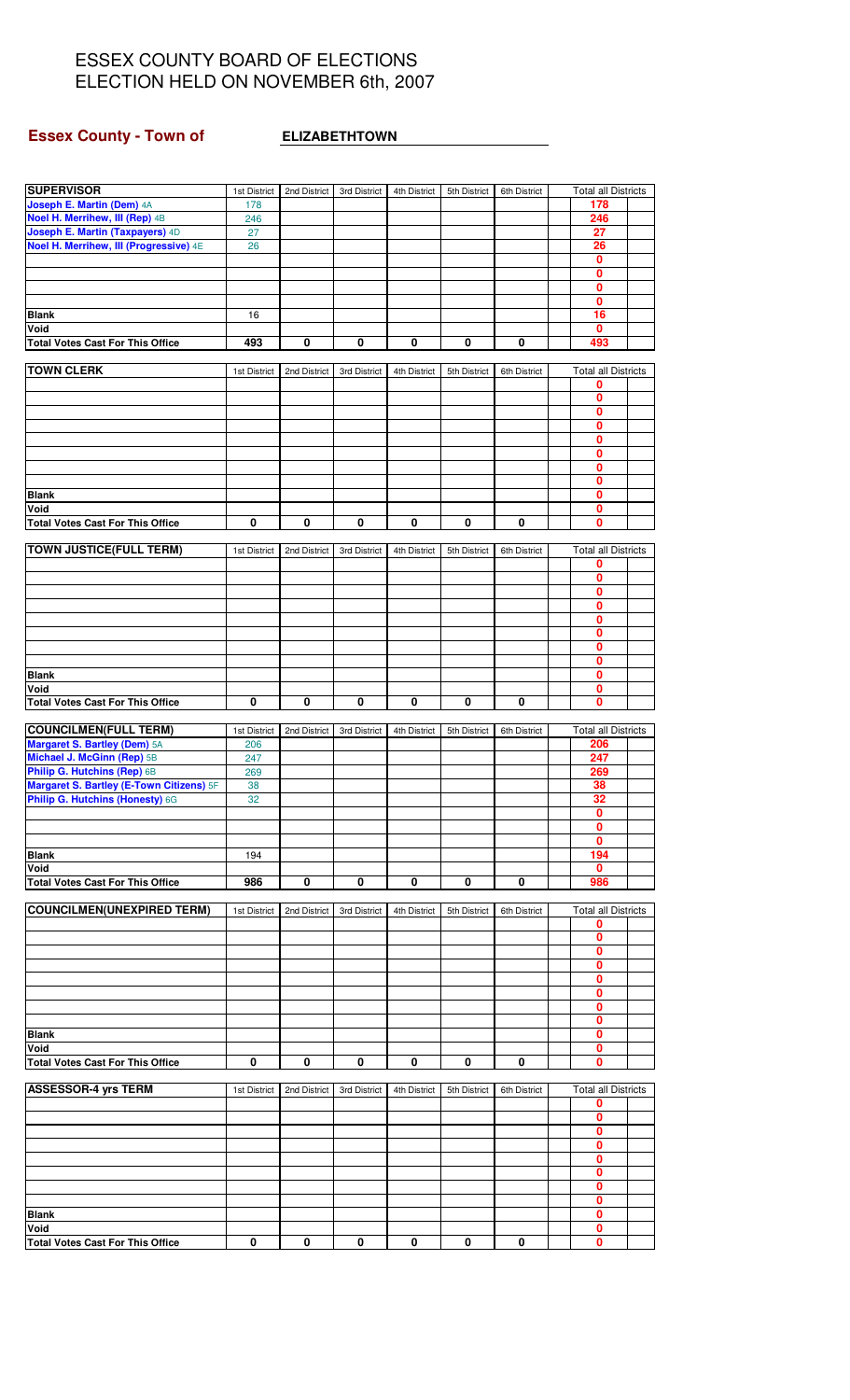#### **Essex County - Town of ELIZABETHTOWN**

| <b>ASSESSOR- yrs UNEXPIRED TERM</b>     | 1st District | 2nd District | 3rd District | 4th District | 5th District | 6th District | <b>Total all Districts</b> |  |
|-----------------------------------------|--------------|--------------|--------------|--------------|--------------|--------------|----------------------------|--|
|                                         |              |              |              |              |              |              | 0                          |  |
|                                         |              |              |              |              |              |              | 0                          |  |
|                                         |              |              |              |              |              |              | $\mathbf{0}$               |  |
|                                         |              |              |              |              |              |              | $\mathbf 0$                |  |
|                                         |              |              |              |              |              |              | $\mathbf{0}$               |  |
|                                         |              |              |              |              |              |              | $\Omega$                   |  |
|                                         |              |              |              |              |              |              | $\mathbf 0$                |  |
|                                         |              |              |              |              |              |              | 0                          |  |
| <b>Blank</b>                            |              |              |              |              |              |              | $\mathbf{0}$               |  |
| Void                                    |              |              |              |              |              |              | 0                          |  |
| <b>Total Votes Cast For This Office</b> | 0            | $\mathbf 0$  | 0            | $\mathbf{0}$ | 0            | 0            | $\mathbf{0}$               |  |
|                                         |              |              |              |              |              |              |                            |  |
| <b>TAX COLLECTOR</b>                    | 1st District | 2nd District | 3rd District | 4th District | 5th District | 6th District | <b>Total all Districts</b> |  |
|                                         |              |              |              |              |              |              | 0                          |  |
|                                         |              |              |              |              |              |              | $\mathbf 0$                |  |
|                                         |              |              |              |              |              |              | $\mathbf{0}$               |  |
|                                         |              |              |              |              |              |              | $\mathbf{0}$               |  |
|                                         |              |              |              |              |              |              | 0                          |  |
|                                         |              |              |              |              |              |              | 0                          |  |
|                                         |              |              |              |              |              |              | $\mathbf{0}$               |  |
|                                         |              |              |              |              |              |              | 0                          |  |
| <b>Blank</b>                            |              |              |              |              |              |              | $\mathbf{0}$               |  |
| Void                                    |              |              |              |              |              |              | $\mathbf 0$                |  |
| <b>Total Votes Cast For This Office</b> | 0            | $\mathbf 0$  | 0            | $\mathbf{0}$ | $\mathbf{0}$ | 0            | $\mathbf{0}$               |  |
|                                         |              |              |              |              |              |              |                            |  |
| <b>SUPT. Of HIGHWAYS</b>                | 1st District | 2nd District | 3rd District | 4th District | 5th District | 6th District | <b>Total all Districts</b> |  |
| Dennis L. Aubin (Rep) 7B                | 321          |              |              |              |              |              | 321                        |  |
| Dennis L. Aubin (Justice) 7H            | 46           |              |              |              |              |              | 46                         |  |
|                                         |              |              |              |              |              |              | 0                          |  |
|                                         |              |              |              |              |              |              | $\mathbf{0}$               |  |
|                                         |              |              |              |              |              |              | $\mathbf{0}$               |  |
|                                         |              |              |              |              |              |              | 0                          |  |
|                                         |              |              |              |              |              |              | $\mathbf{0}$               |  |
|                                         |              |              |              |              |              |              | $\mathbf 0$                |  |
| <b>Blank</b>                            | 126          |              |              |              |              |              | 126                        |  |
| Void                                    |              |              |              |              |              |              | $\mathbf{0}$               |  |
| <b>Total Votes Cast For This Office</b> | 493          | 0            | 0            | 0            | 0            | 0            | 493                        |  |
|                                         |              |              |              |              |              |              |                            |  |
| <b>MISCELLANEOUS</b>                    | 1st District | 2nd District | 3rd District | 4th District | 5th District | 6th District | <b>Total all Districts</b> |  |
| <b>Proposition One-An Amendment YES</b> | 177          |              |              |              |              |              | 177                        |  |
| <b>Proposition One-An Amendment NO</b>  | 14           |              |              |              |              |              | 14                         |  |
| <b>Blank</b>                            | 302          |              |              |              |              |              | 302                        |  |
| Void                                    |              |              |              |              |              |              | 0                          |  |
| <b>Total Votes Cast For This Office</b> | 493          | $\mathbf 0$  | 0            | 0            | 0            | 0            | 493                        |  |

Proposition No. 1, An Amendment

AMENDMENT TO ARTICLE 14, SECTION 1 - STATE CONSTITUTION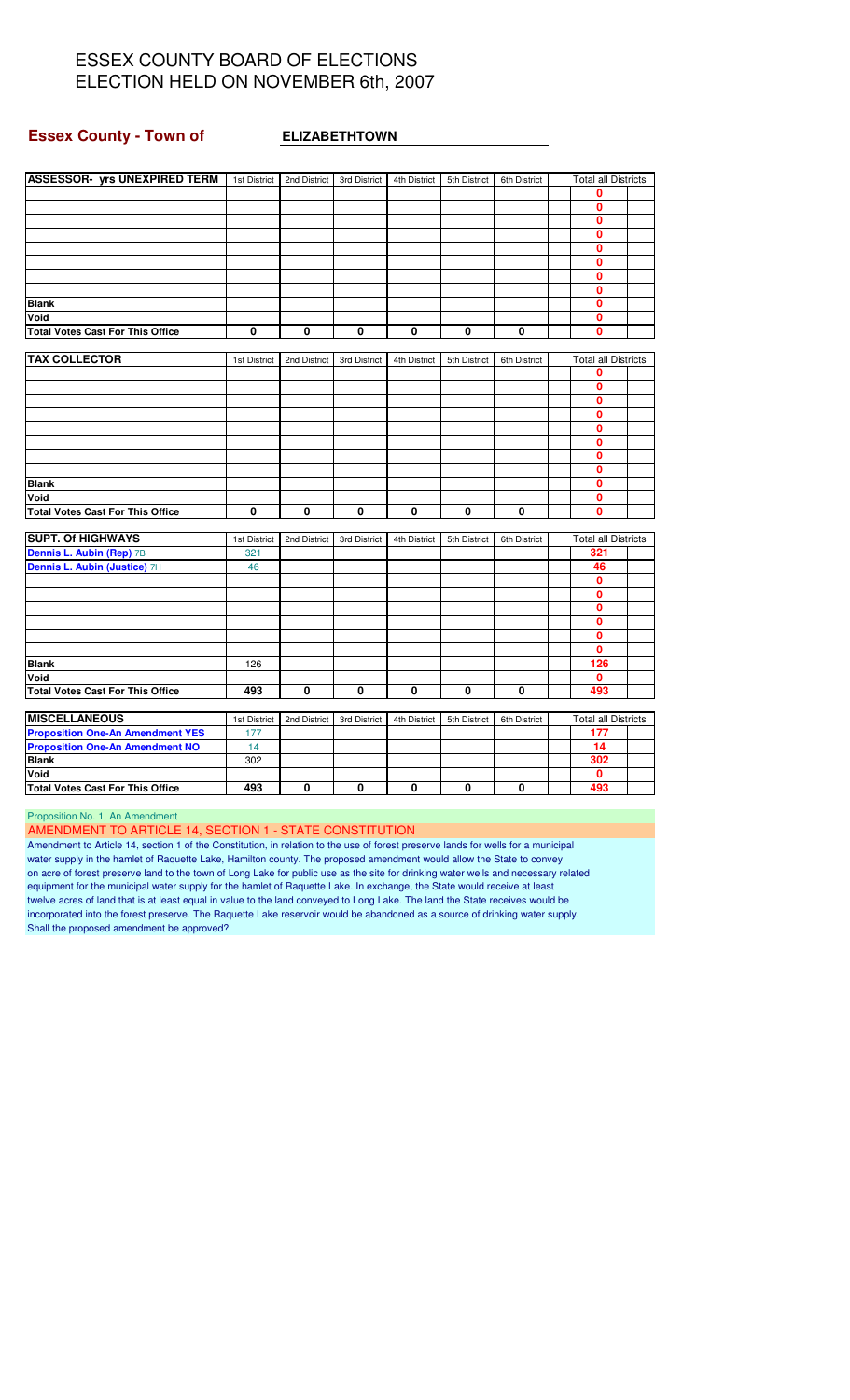## **Essex County - Town of <b>KEENE**

| <b>SUPERVISOR</b>                       | 1st District | 2nd District     | 3rd District | 4th District | 5th District | 6th District            | <b>Total all Districts</b> |  |
|-----------------------------------------|--------------|------------------|--------------|--------------|--------------|-------------------------|----------------------------|--|
| William B. Ferebee (Rep) 4B             | 136          | 110              |              |              |              |                         | 246                        |  |
| William B. Ferebee (Peace) 4D           | 50           | 40               |              |              |              |                         | 90                         |  |
|                                         |              |                  |              |              |              |                         | 0                          |  |
|                                         |              |                  |              |              |              |                         | 0                          |  |
|                                         |              |                  |              |              |              |                         | $\mathbf{0}$               |  |
|                                         |              |                  |              |              |              |                         | 0                          |  |
|                                         |              |                  |              |              |              |                         | 0                          |  |
| <b>Mickey Mouse</b>                     | $\mathbf{1}$ |                  |              |              |              |                         | 1                          |  |
| <b>Blank</b>                            | 77           | 39               |              |              |              |                         | 116                        |  |
| Void                                    |              |                  |              |              |              |                         | 0                          |  |
| <b>Total Votes Cast For This Office</b> | 264          | 189              | 0            | 0            | 0            | 0                       | 453                        |  |
|                                         |              |                  |              |              |              |                         |                            |  |
| <b>TOWN CLERK</b>                       | 1st District | 2nd District     | 3rd District | 4th District | 5th District | 6th District            | <b>Total all Districts</b> |  |
|                                         |              |                  |              |              |              |                         | 0                          |  |
|                                         |              |                  |              |              |              |                         | 0                          |  |
|                                         |              |                  |              |              |              |                         | $\mathbf{0}$               |  |
|                                         |              |                  |              |              |              |                         |                            |  |
|                                         |              |                  |              |              |              |                         | $\mathbf 0$                |  |
|                                         |              |                  |              |              |              |                         | 0                          |  |
|                                         |              |                  |              |              |              |                         | 0                          |  |
|                                         |              |                  |              |              |              |                         | $\mathbf{0}$               |  |
|                                         |              |                  |              |              |              |                         | 0                          |  |
| <b>Blank</b>                            |              |                  |              |              |              |                         | 0                          |  |
| Void                                    |              |                  |              |              |              |                         | $\mathbf{0}$               |  |
| <b>Total Votes Cast For This Office</b> | 0            | 0                | 0            | 0            | 0            | 0                       | 0                          |  |
|                                         |              |                  |              |              |              |                         |                            |  |
| <b>TOWN JUSTICE(FULL TERM)</b>          | 1st District | 2nd District     | 3rd District | 4th District | 5th District | 6th District            | <b>Total all Districts</b> |  |
| Kent T. Wells (Rep) 5B                  | 167          | 127              |              |              |              |                         | 294                        |  |
|                                         |              |                  |              |              |              |                         | 0                          |  |
|                                         |              |                  |              |              |              |                         | $\mathbf{0}$               |  |
|                                         |              |                  |              |              |              |                         | 0                          |  |
|                                         |              |                  |              |              |              |                         | 0                          |  |
|                                         |              |                  |              |              |              |                         | $\mathbf{0}$               |  |
| <b>Diane Purdy</b>                      |              | 1                |              |              |              |                         | 1                          |  |
|                                         |              |                  |              |              |              |                         | 1                          |  |
| <b>Brad Pelkey</b>                      | 1            |                  |              |              |              |                         |                            |  |
| <b>Blank</b>                            | 96           | 61               |              |              |              |                         | 157                        |  |
| Void                                    |              |                  |              |              |              |                         | 0                          |  |
| <b>Total Votes Cast For This Office</b> | 264          | 189              | 0            | 0            | 0            | 0                       | 453                        |  |
|                                         |              |                  |              |              |              |                         |                            |  |
| <b>COUNCILMEN(FULL TERM)</b>            | 1st District | 2nd District     | 3rd District | 4th District | 5th District | 6th District            | <b>Total all Districts</b> |  |
| <b>Marcy Neville (Dem) 6A</b>           | 156          | 120              |              |              |              |                         | 276                        |  |
| Lawrence R. Jaques (Rep) 7B             | 132          | 88               |              |              |              |                         | 220                        |  |
| <b>Marcy Neville (Honesty) 6E</b>       | 33           | 16               |              |              |              |                         | 49                         |  |
| Naj M. Wikoff (People's) 6F             | 103          | 70               |              |              |              |                         | 173                        |  |
|                                         |              |                  |              |              |              |                         | $\mathbf{0}$               |  |
|                                         |              |                  |              |              |              |                         | 0                          |  |
| <b>Jodi Downs</b>                       |              | 1                |              |              |              |                         | 1                          |  |
| <b>Diane Purdy</b>                      |              | $\overline{2}$   |              |              |              |                         | $\overline{2}$             |  |
| <b>Blank</b>                            | 104          | 81               |              |              |              |                         | 185                        |  |
| Void                                    |              |                  |              |              |              |                         | $\mathbf{0}$               |  |
| <b>Total Votes Cast For This Office</b> | 528          | 378              | 0            | 0            | 0            | 0                       | 906                        |  |
|                                         |              |                  |              |              |              |                         |                            |  |
|                                         |              |                  |              |              |              |                         |                            |  |
| <b>COUNCILMEN(UNEXPIRED TERM)</b>       | 1st District | 2nd District     | 3rd District | 4th District | 5th District | 6th District            | <b>Total all Districts</b> |  |
|                                         |              |                  |              |              |              |                         | 0                          |  |
|                                         |              |                  |              |              |              |                         | 0                          |  |
|                                         |              |                  |              |              |              |                         | $\bf{0}$                   |  |
|                                         |              |                  |              |              |              |                         | $\mathbf 0$                |  |
|                                         |              |                  |              |              |              |                         | 0                          |  |
|                                         |              |                  |              |              |              |                         | $\mathbf 0$                |  |
|                                         |              |                  |              |              |              |                         | $\mathbf 0$                |  |
|                                         |              |                  |              |              |              |                         | 0                          |  |
| <b>Blank</b>                            |              |                  |              |              |              |                         | 0                          |  |
| Void                                    |              |                  |              |              |              |                         | 0                          |  |
| <b>Total Votes Cast For This Office</b> | 0            | 0                | 0            | 0            | 0            | 0                       | 0                          |  |
|                                         |              |                  |              |              |              |                         |                            |  |
| <b>ASSESSOR-4 yrs TERM</b>              | 1st District | 2nd District     | 3rd District | 4th District | 5th District | 6th District            | <b>Total all Districts</b> |  |
| William M. Washburn (Rep) 8B            | 125          | 85               |              |              |              |                         | 210                        |  |
| Donna A. Combs (Justice) 9G             | 99           | 73               |              |              |              |                         | 172                        |  |
|                                         |              |                  |              |              |              |                         | 0                          |  |
|                                         |              |                  |              |              |              |                         | 0                          |  |
|                                         |              |                  |              |              |              |                         | $\mathbf 0$                |  |
|                                         |              |                  |              |              |              |                         |                            |  |
|                                         |              |                  |              |              |              |                         | 0                          |  |
|                                         |              |                  |              |              |              |                         | $\mathbf{0}$               |  |
| <b>Jodi Downs</b>                       | 23           | 49               |              |              |              |                         | 72                         |  |
| <b>Blank</b>                            | 281          | 171              |              |              |              |                         | 452                        |  |
| Void                                    |              |                  |              |              |              |                         | 0                          |  |
| <b>Total Votes Cast For This Office</b> | 528          | $\overline{378}$ | 0            | 0            | 0            | $\overline{\mathbf{0}}$ | 906                        |  |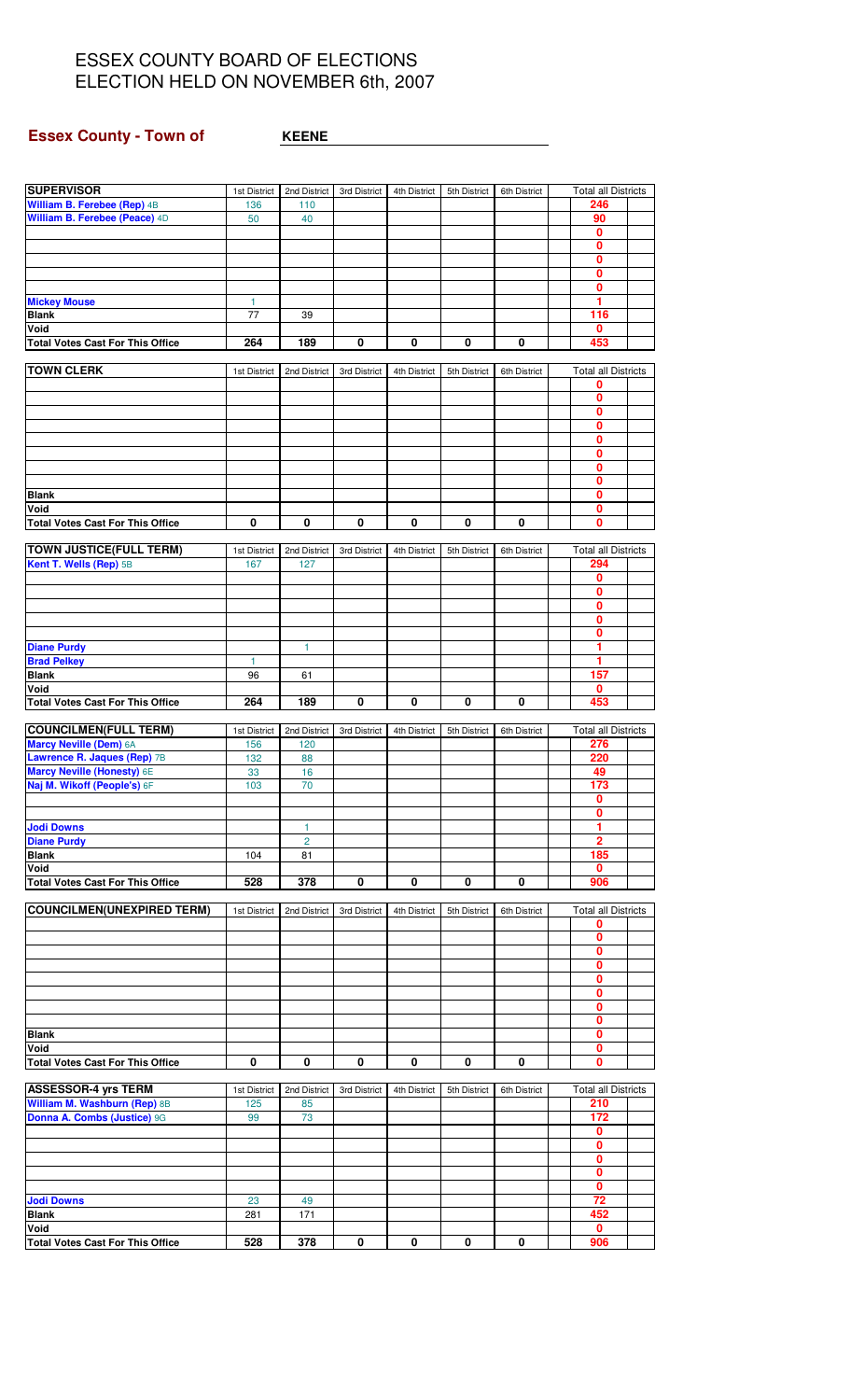#### **Essex County - Town of**  $\qquad$  **<b>KEENE**

| <b>ASSESSOR- yrs UNEXPIRED TERM</b>             | 1st District | 2nd District | 3rd District | 4th District | 5th District | 6th District | <b>Total all Districts</b> |  |
|-------------------------------------------------|--------------|--------------|--------------|--------------|--------------|--------------|----------------------------|--|
|                                                 |              |              |              |              |              |              | 0                          |  |
|                                                 |              |              |              |              |              |              | 0                          |  |
|                                                 |              |              |              |              |              |              | 0                          |  |
|                                                 |              |              |              |              |              |              | $\mathbf{0}$               |  |
|                                                 |              |              |              |              |              |              | 0                          |  |
|                                                 |              |              |              |              |              |              | 0                          |  |
|                                                 |              |              |              |              |              |              | 0                          |  |
|                                                 |              |              |              |              |              |              | 0                          |  |
| <b>Blank</b>                                    |              |              |              |              |              |              | $\mathbf{0}$               |  |
| Void                                            |              |              |              |              |              |              | 0                          |  |
| <b>Total Votes Cast For This Office</b>         | 0            | 0            | 0            | 0            | 0            | 0            | 0                          |  |
|                                                 |              |              |              |              |              |              |                            |  |
| <b>TAX COLLECTOR</b>                            |              |              |              |              |              |              | <b>Total all Districts</b> |  |
|                                                 | 1st District | 2nd District | 3rd District | 4th District | 5th District | 6th District |                            |  |
|                                                 |              |              |              |              |              |              | 0                          |  |
|                                                 |              |              |              |              |              |              | $\mathbf{0}$               |  |
|                                                 |              |              |              |              |              |              | 0                          |  |
|                                                 |              |              |              |              |              |              | 0                          |  |
|                                                 |              |              |              |              |              |              | 0                          |  |
|                                                 |              |              |              |              |              |              | 0                          |  |
|                                                 |              |              |              |              |              |              | 0                          |  |
|                                                 |              |              |              |              |              |              | $\mathbf{0}$               |  |
| <b>Blank</b>                                    |              |              |              |              |              |              | $\mathbf{0}$               |  |
| Void                                            |              |              |              |              |              |              | 0                          |  |
| <b>Total Votes Cast For This Office</b>         | 0            | 0            | 0            | 0            | 0            | 0            | $\mathbf{0}$               |  |
| <b>SUPT. Of HIGHWAYS</b>                        | 1st District | 2nd District | 3rd District | 4th District | 5th District | 6th District | <b>Total all Districts</b> |  |
|                                                 |              |              |              |              |              |              | 0                          |  |
|                                                 |              |              |              |              |              |              | $\bf{0}$                   |  |
|                                                 |              |              |              |              |              |              | 0                          |  |
|                                                 |              |              |              |              |              |              | $\mathbf{0}$               |  |
|                                                 |              |              |              |              |              |              |                            |  |
|                                                 |              |              |              |              |              |              | 0                          |  |
|                                                 |              |              |              |              |              |              | 0                          |  |
|                                                 |              |              |              |              |              |              | $\mathbf{0}$               |  |
|                                                 |              |              |              |              |              |              | 0                          |  |
| <b>Blank</b>                                    |              |              |              |              |              |              | 0                          |  |
| Void                                            |              |              |              |              |              |              | 0                          |  |
| <b>Total Votes Cast For This Office</b>         | 0            | 0            | $\mathbf{0}$ | 0            | 0            | 0            | $\mathbf{0}$               |  |
| <b>MISCELLANEOUS</b>                            | 1st District | 2nd District | 3rd District | 4th District | 5th District | 6th District | <b>Total all Districts</b> |  |
| <b>Proposition One-An Amendment YES</b>         | 146          | 113          |              |              |              |              | 259                        |  |
| <b>Proposition One-An Amendment NO</b>          | 16           | 8            |              |              |              |              | 24                         |  |
| <b>Blank</b>                                    | 102          | 68           |              |              |              |              | 170                        |  |
| Void                                            |              |              |              |              |              |              | 0                          |  |
| <b>Total Votes Cast For This Office</b>         | 264          | 189          | 0            | 0            | 0            | 0            | 453                        |  |
|                                                 |              |              |              |              |              |              |                            |  |
| <b>Proposition One YES</b>                      | 110          | 72           |              |              |              |              | 182                        |  |
| <b>Proposition One NO</b>                       | 81           | 70           |              |              |              |              | 151                        |  |
| <b>Blank</b>                                    | 73           | 47           |              |              |              |              | 120                        |  |
|                                                 |              |              |              |              |              |              |                            |  |
| Void<br><b>Total Votes Cast For This Office</b> | 264          | 189          | 0            | 0            | 0            | 0            | $\mathbf{0}$<br>453        |  |

Proposition No. 1, An Amendment

#### AMENDMENT TO ARTICLE 14, SECTION 1 - STATE CONSTITUTION

Amendment to Article 14, section 1 of the Constitution, in relation to the use of forest preserve lands for wells for a municipal water supply in the hamlet of Raquette Lake, Hamilton county. The proposed amendment would allow the State to convey on acre of forest preserve land to the town of Long Lake for public use as the site for drinking water wells and necessary related equipment for the municipal water supply for the hamlet of Raquette Lake. In exchange, the State would receive at least twelve acres of land that is at least equal in value to the land conveyed to Long Lake. The land the State receives would be incorporated into the forest preserve. The Raquette Lake reservoir would be abandoned as a source of drinking water supply. Shall the proposed amendment be approved?

Proposition No. 1

Shall the Town of Keene abolish the current elected Board of Assessor system and replace it with a Sole Appointed Assessor?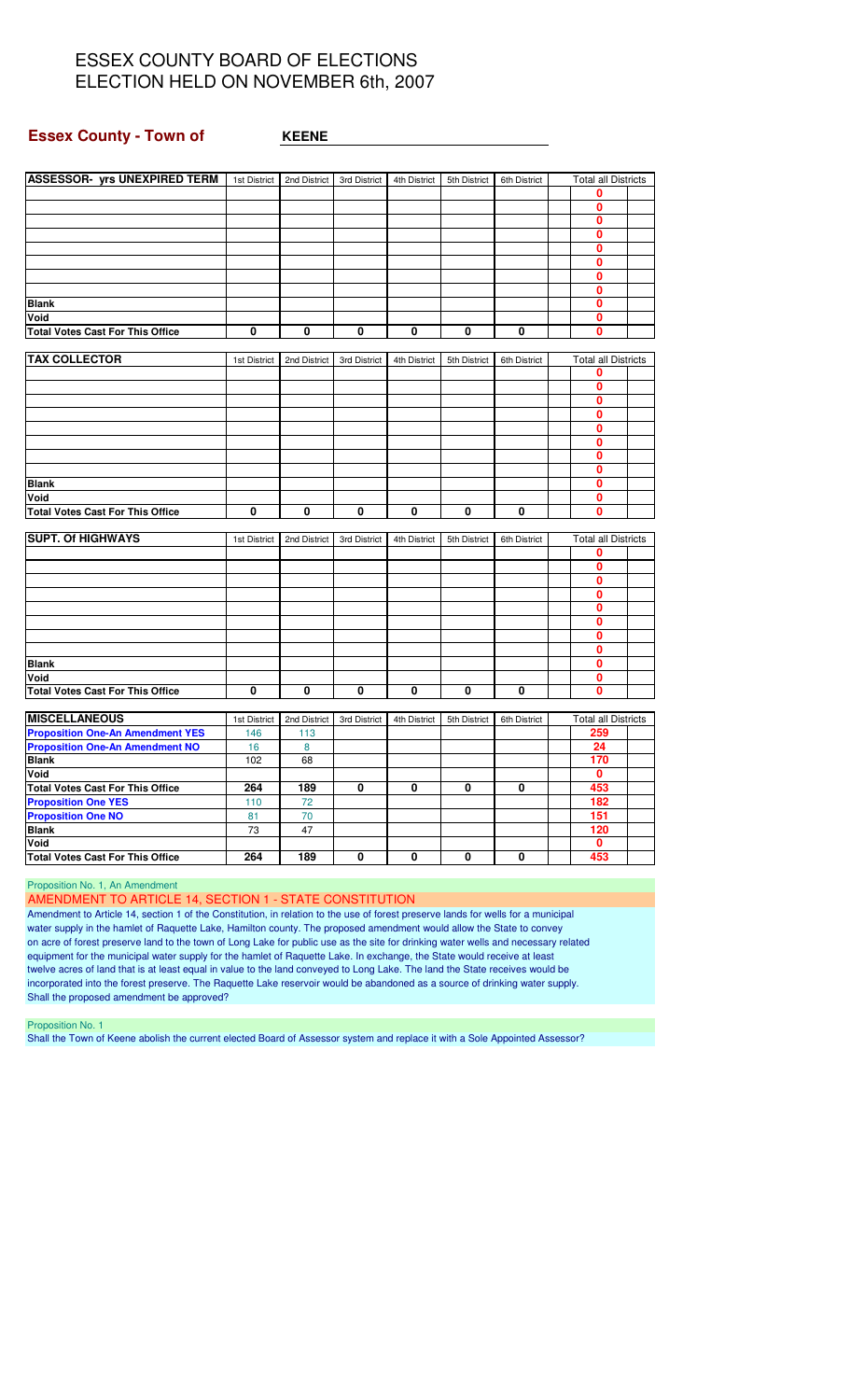# **Essex County - Town of LEWIS**

<u> 1980 - Johann Barbara, martxa a</u>

| <b>SUPERVISOR</b>                       | 1st District | 2nd District | 3rd District | 4th District | 5th District | 6th District | <b>Total all Districts</b> |  |
|-----------------------------------------|--------------|--------------|--------------|--------------|--------------|--------------|----------------------------|--|
| David H. Blades (Rep) 4B                | 287          |              |              |              |              |              | 287                        |  |
| David H. Blades (Honesty) 4D            | 48           |              |              |              |              |              | 48                         |  |
|                                         |              |              |              |              |              |              | 0                          |  |
|                                         |              |              |              |              |              |              | 0                          |  |
|                                         |              |              |              |              |              |              |                            |  |
|                                         |              |              |              |              |              |              | 0                          |  |
|                                         |              |              |              |              |              |              | 0                          |  |
|                                         |              |              |              |              |              |              | 0                          |  |
| <b>Anthony Glebus</b>                   | 115          |              |              |              |              |              | 115                        |  |
| <b>Blank</b>                            | 82           |              |              |              |              |              | 82                         |  |
| Void                                    |              |              |              |              |              |              | 0                          |  |
| <b>Total Votes Cast For This Office</b> | 532          | 0            | 0            | 0            | 0            | 0            | 532                        |  |
|                                         |              |              |              |              |              |              |                            |  |
| <b>TOWN CLERK</b>                       | 1st District | 2nd District | 3rd District | 4th District | 5th District | 6th District | <b>Total all Districts</b> |  |
|                                         |              |              |              |              |              |              |                            |  |
|                                         |              |              |              |              |              |              | 0                          |  |
|                                         |              |              |              |              |              |              | 0                          |  |
|                                         |              |              |              |              |              |              | 0                          |  |
|                                         |              |              |              |              |              |              | 0                          |  |
|                                         |              |              |              |              |              |              | 0                          |  |
|                                         |              |              |              |              |              |              | 0                          |  |
|                                         |              |              |              |              |              |              | $\mathbf{0}$               |  |
|                                         |              |              |              |              |              |              | 0                          |  |
| <b>Blank</b>                            |              |              |              |              |              |              | 0                          |  |
|                                         |              |              |              |              |              |              |                            |  |
| Void                                    |              |              |              |              |              |              | 0                          |  |
| <b>Total Votes Cast For This Office</b> | $\pmb{0}$    | 0            | 0            | 0            | 0            | 0            | 0                          |  |
|                                         |              |              |              |              |              |              |                            |  |
| <b>TOWN JUSTICE(FULL TERM)</b>          | 1st District | 2nd District | 3rd District | 4th District | 5th District | 6th District | <b>Total all Districts</b> |  |
| James P. Pulsifer (Rep) 5B              | 330          |              |              |              |              |              | 330                        |  |
|                                         |              |              |              |              |              |              | 0                          |  |
|                                         |              |              |              |              |              |              | 0                          |  |
|                                         |              |              |              |              |              |              | 0                          |  |
|                                         |              |              |              |              |              |              | 0                          |  |
|                                         |              |              |              |              |              |              | 0                          |  |
|                                         |              |              |              |              |              |              |                            |  |
|                                         |              |              |              |              |              |              | 0                          |  |
| <b>Anthony Glebus</b>                   | $\mathbf{3}$ |              |              |              |              |              | 3                          |  |
| <b>Blank</b>                            | 199          |              |              |              |              |              | 199                        |  |
| Void                                    |              |              |              |              |              |              | 0                          |  |
| <b>Total Votes Cast For This Office</b> | 532          | $\bf{0}$     | 0            | 0            | 0            | 0            | 532                        |  |
|                                         |              |              |              |              |              |              |                            |  |
| <b>COUNCILMEN(FULL TERM)</b>            | 1st District | 2nd District | 3rd District | 4th District | 5th District | 6th District | <b>Total all Districts</b> |  |
| <b>Charles H. Martin (Dem) 6A</b>       | 362          |              |              |              |              |              | 362                        |  |
| Francis E. Drake (Dem) 7A               | 152          |              |              |              |              |              | 152                        |  |
| Stephen Denton, Jr. (Rep) 6B            | 326          |              |              |              |              |              | 326                        |  |
|                                         |              |              |              |              |              |              |                            |  |
| Francis E. Drake (People's) 7E          | 21           |              |              |              |              |              | 21                         |  |
|                                         |              |              |              |              |              |              | $\Omega$                   |  |
|                                         |              |              |              |              |              |              | 0                          |  |
|                                         |              |              |              |              |              |              | 0                          |  |
| <b>Anthony Glebus</b>                   | 3            |              |              |              |              |              | 3                          |  |
| <b>Blank</b>                            | 200          |              |              |              |              |              | 200                        |  |
| Void                                    |              |              |              |              |              |              | 0                          |  |
| <b>Total Votes Cast For This Office</b> | 1064         | 0            | 0            | 0            | 0            | 0            | 1064                       |  |
|                                         |              |              |              |              |              |              |                            |  |
| <b>COUNCILMEN(UNEXPIRED TERM)</b>       | 1st District | 2nd District | 3rd District | 4th District | 5th District | 6th District | <b>Total all Districts</b> |  |
|                                         |              |              |              |              |              |              | 0                          |  |
|                                         |              |              |              |              |              |              | 0                          |  |
|                                         |              |              |              |              |              |              |                            |  |
|                                         |              |              |              |              |              |              | 0                          |  |
|                                         |              |              |              |              |              |              | 0                          |  |
|                                         |              |              |              |              |              |              | 0                          |  |
|                                         |              |              |              |              |              |              | 0                          |  |
|                                         |              |              |              |              |              |              | 0                          |  |
|                                         |              |              |              |              |              |              | 0                          |  |
| <b>Blank</b>                            |              |              |              |              |              |              | 0                          |  |
| Void                                    |              |              |              |              |              |              | 0                          |  |
| <b>Total Votes Cast For This Office</b> | 0            | 0            | 0            | 0            | 0            | 0            | 0                          |  |
|                                         |              |              |              |              |              |              |                            |  |
| <b>ASSESSOR-4 yrs TERM</b>              |              |              |              |              |              |              | <b>Total all Districts</b> |  |
|                                         | 1st District | 2nd District | 3rd District | 4th District | 5th District | 6th District |                            |  |
|                                         |              |              |              |              |              |              | 0                          |  |
|                                         |              |              |              |              |              |              | 0                          |  |
|                                         |              |              |              |              |              |              | 0                          |  |
|                                         |              |              |              |              |              |              | 0                          |  |
|                                         |              |              |              |              |              |              | 0                          |  |
|                                         |              |              |              |              |              |              | 0                          |  |
|                                         |              |              |              |              |              |              | 0                          |  |
|                                         |              |              |              |              |              |              | 0                          |  |
| <b>Blank</b>                            |              |              |              |              |              |              | 0                          |  |
|                                         |              |              |              |              |              |              | 0                          |  |
| Void                                    |              |              |              |              |              |              |                            |  |
| <b>Total Votes Cast For This Office</b> | 0            | 0            | 0            | 0            | 0            | 0            | 0                          |  |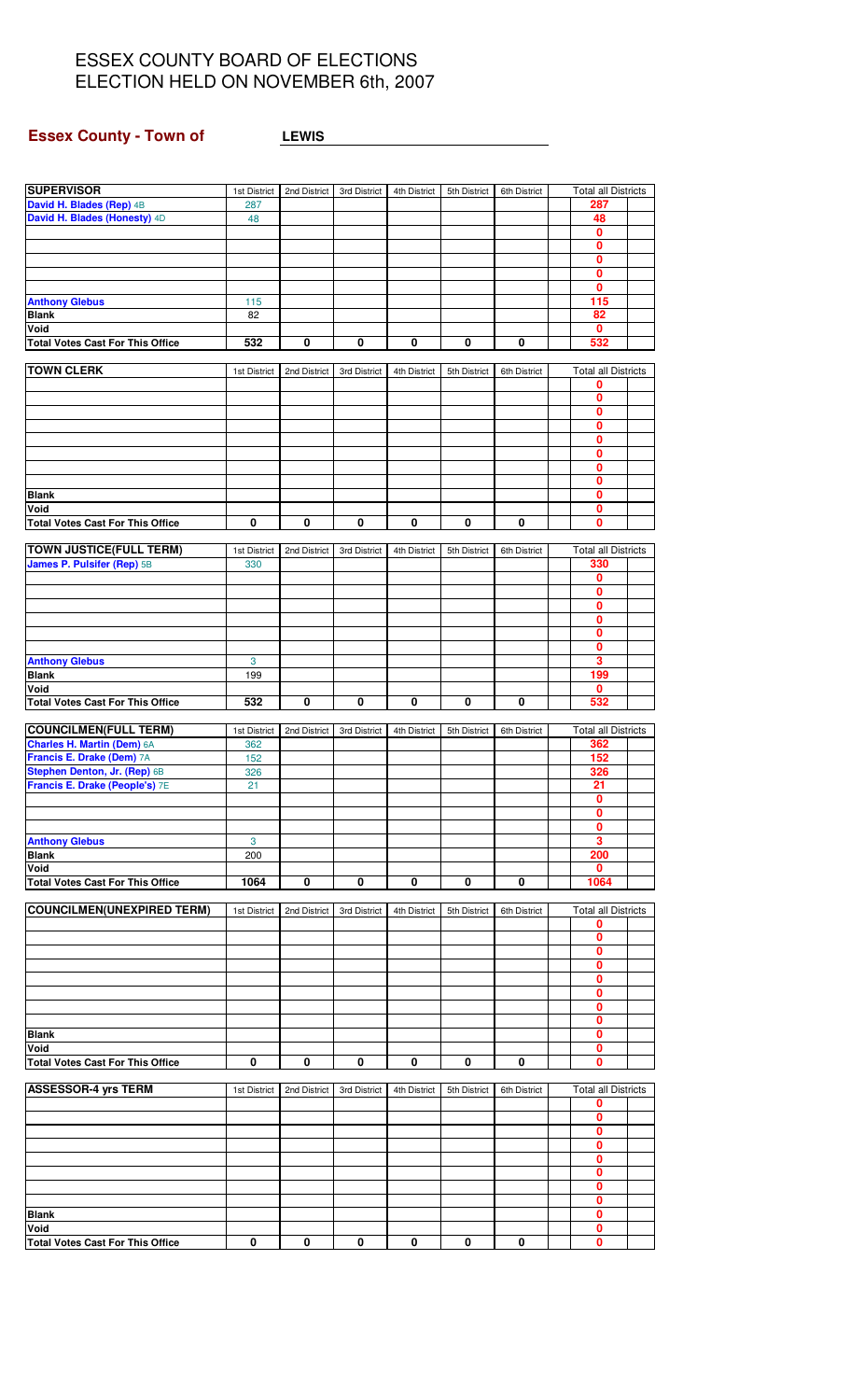#### **Essex County - Town of LEWIS**

| <b>ASSESSOR- yrs UNEXPIRED TERM</b><br><b>Total all Districts</b><br>1st District<br>2nd District<br>3rd District<br>4th District<br>5th District<br>6th District<br>0<br>0<br>$\mathbf{0}$<br>0<br>$\mathbf{0}$<br>0<br>0<br>0<br>0<br><b>Blank</b><br>Void<br>0<br>0<br>$\mathbf{0}$<br><b>Total Votes Cast For This Office</b><br>0<br>0<br>0<br>$\mathbf 0$<br>0<br><b>TAX COLLECTOR</b><br><b>Total all Districts</b><br>2nd District<br>6th District<br>1st District<br>3rd District<br>4th District<br>5th District<br>0<br>0<br>0<br>0<br>0<br>0<br>0<br>0<br>$\mathbf{0}$<br><b>Blank</b><br>Void<br>0<br>0<br>0<br>0<br>0<br>0<br>0<br><b>Total Votes Cast For This Office</b><br>0<br><b>SUPT. Of HIGHWAYS</b><br><b>Total all Districts</b><br>2nd District<br>3rd District<br>4th District<br>5th District<br>6th District<br>1st District<br>0<br>0<br>0<br>0<br>0<br>0<br>0<br>0<br><b>Blank</b><br>0<br>Void<br>0<br>0<br>$\mathbf 0$<br>$\mathbf{0}$<br>0<br>0<br>0<br>0<br><b>Total Votes Cast For This Office</b><br><b>MISCELLANEOUS</b><br><b>Total all Districts</b><br>1st District<br>2nd District<br>3rd District<br>4th District<br>5th District<br>6th District<br><b>Proposition One-An Amendment YES</b><br>186<br>186<br><b>Proposition One-An Amendment NO</b><br>48<br>48<br><b>Blank</b><br>298<br>298<br>Void<br>0<br>532<br>532<br>0<br>0<br>$\mathbf{0}$<br>0<br>0<br><b>Total Votes Cast For This Office</b> |  |  |  |  |  |
|---------------------------------------------------------------------------------------------------------------------------------------------------------------------------------------------------------------------------------------------------------------------------------------------------------------------------------------------------------------------------------------------------------------------------------------------------------------------------------------------------------------------------------------------------------------------------------------------------------------------------------------------------------------------------------------------------------------------------------------------------------------------------------------------------------------------------------------------------------------------------------------------------------------------------------------------------------------------------------------------------------------------------------------------------------------------------------------------------------------------------------------------------------------------------------------------------------------------------------------------------------------------------------------------------------------------------------------------------------------------------------------------------------------------------------------------------|--|--|--|--|--|
|                                                                                                                                                                                                                                                                                                                                                                                                                                                                                                                                                                                                                                                                                                                                                                                                                                                                                                                                                                                                                                                                                                                                                                                                                                                                                                                                                                                                                                                   |  |  |  |  |  |
|                                                                                                                                                                                                                                                                                                                                                                                                                                                                                                                                                                                                                                                                                                                                                                                                                                                                                                                                                                                                                                                                                                                                                                                                                                                                                                                                                                                                                                                   |  |  |  |  |  |
|                                                                                                                                                                                                                                                                                                                                                                                                                                                                                                                                                                                                                                                                                                                                                                                                                                                                                                                                                                                                                                                                                                                                                                                                                                                                                                                                                                                                                                                   |  |  |  |  |  |
|                                                                                                                                                                                                                                                                                                                                                                                                                                                                                                                                                                                                                                                                                                                                                                                                                                                                                                                                                                                                                                                                                                                                                                                                                                                                                                                                                                                                                                                   |  |  |  |  |  |
|                                                                                                                                                                                                                                                                                                                                                                                                                                                                                                                                                                                                                                                                                                                                                                                                                                                                                                                                                                                                                                                                                                                                                                                                                                                                                                                                                                                                                                                   |  |  |  |  |  |
|                                                                                                                                                                                                                                                                                                                                                                                                                                                                                                                                                                                                                                                                                                                                                                                                                                                                                                                                                                                                                                                                                                                                                                                                                                                                                                                                                                                                                                                   |  |  |  |  |  |
|                                                                                                                                                                                                                                                                                                                                                                                                                                                                                                                                                                                                                                                                                                                                                                                                                                                                                                                                                                                                                                                                                                                                                                                                                                                                                                                                                                                                                                                   |  |  |  |  |  |
|                                                                                                                                                                                                                                                                                                                                                                                                                                                                                                                                                                                                                                                                                                                                                                                                                                                                                                                                                                                                                                                                                                                                                                                                                                                                                                                                                                                                                                                   |  |  |  |  |  |
|                                                                                                                                                                                                                                                                                                                                                                                                                                                                                                                                                                                                                                                                                                                                                                                                                                                                                                                                                                                                                                                                                                                                                                                                                                                                                                                                                                                                                                                   |  |  |  |  |  |
|                                                                                                                                                                                                                                                                                                                                                                                                                                                                                                                                                                                                                                                                                                                                                                                                                                                                                                                                                                                                                                                                                                                                                                                                                                                                                                                                                                                                                                                   |  |  |  |  |  |
|                                                                                                                                                                                                                                                                                                                                                                                                                                                                                                                                                                                                                                                                                                                                                                                                                                                                                                                                                                                                                                                                                                                                                                                                                                                                                                                                                                                                                                                   |  |  |  |  |  |
|                                                                                                                                                                                                                                                                                                                                                                                                                                                                                                                                                                                                                                                                                                                                                                                                                                                                                                                                                                                                                                                                                                                                                                                                                                                                                                                                                                                                                                                   |  |  |  |  |  |
|                                                                                                                                                                                                                                                                                                                                                                                                                                                                                                                                                                                                                                                                                                                                                                                                                                                                                                                                                                                                                                                                                                                                                                                                                                                                                                                                                                                                                                                   |  |  |  |  |  |
|                                                                                                                                                                                                                                                                                                                                                                                                                                                                                                                                                                                                                                                                                                                                                                                                                                                                                                                                                                                                                                                                                                                                                                                                                                                                                                                                                                                                                                                   |  |  |  |  |  |
|                                                                                                                                                                                                                                                                                                                                                                                                                                                                                                                                                                                                                                                                                                                                                                                                                                                                                                                                                                                                                                                                                                                                                                                                                                                                                                                                                                                                                                                   |  |  |  |  |  |
|                                                                                                                                                                                                                                                                                                                                                                                                                                                                                                                                                                                                                                                                                                                                                                                                                                                                                                                                                                                                                                                                                                                                                                                                                                                                                                                                                                                                                                                   |  |  |  |  |  |
|                                                                                                                                                                                                                                                                                                                                                                                                                                                                                                                                                                                                                                                                                                                                                                                                                                                                                                                                                                                                                                                                                                                                                                                                                                                                                                                                                                                                                                                   |  |  |  |  |  |
|                                                                                                                                                                                                                                                                                                                                                                                                                                                                                                                                                                                                                                                                                                                                                                                                                                                                                                                                                                                                                                                                                                                                                                                                                                                                                                                                                                                                                                                   |  |  |  |  |  |
|                                                                                                                                                                                                                                                                                                                                                                                                                                                                                                                                                                                                                                                                                                                                                                                                                                                                                                                                                                                                                                                                                                                                                                                                                                                                                                                                                                                                                                                   |  |  |  |  |  |
|                                                                                                                                                                                                                                                                                                                                                                                                                                                                                                                                                                                                                                                                                                                                                                                                                                                                                                                                                                                                                                                                                                                                                                                                                                                                                                                                                                                                                                                   |  |  |  |  |  |
|                                                                                                                                                                                                                                                                                                                                                                                                                                                                                                                                                                                                                                                                                                                                                                                                                                                                                                                                                                                                                                                                                                                                                                                                                                                                                                                                                                                                                                                   |  |  |  |  |  |
|                                                                                                                                                                                                                                                                                                                                                                                                                                                                                                                                                                                                                                                                                                                                                                                                                                                                                                                                                                                                                                                                                                                                                                                                                                                                                                                                                                                                                                                   |  |  |  |  |  |
|                                                                                                                                                                                                                                                                                                                                                                                                                                                                                                                                                                                                                                                                                                                                                                                                                                                                                                                                                                                                                                                                                                                                                                                                                                                                                                                                                                                                                                                   |  |  |  |  |  |
|                                                                                                                                                                                                                                                                                                                                                                                                                                                                                                                                                                                                                                                                                                                                                                                                                                                                                                                                                                                                                                                                                                                                                                                                                                                                                                                                                                                                                                                   |  |  |  |  |  |
|                                                                                                                                                                                                                                                                                                                                                                                                                                                                                                                                                                                                                                                                                                                                                                                                                                                                                                                                                                                                                                                                                                                                                                                                                                                                                                                                                                                                                                                   |  |  |  |  |  |
|                                                                                                                                                                                                                                                                                                                                                                                                                                                                                                                                                                                                                                                                                                                                                                                                                                                                                                                                                                                                                                                                                                                                                                                                                                                                                                                                                                                                                                                   |  |  |  |  |  |
|                                                                                                                                                                                                                                                                                                                                                                                                                                                                                                                                                                                                                                                                                                                                                                                                                                                                                                                                                                                                                                                                                                                                                                                                                                                                                                                                                                                                                                                   |  |  |  |  |  |
|                                                                                                                                                                                                                                                                                                                                                                                                                                                                                                                                                                                                                                                                                                                                                                                                                                                                                                                                                                                                                                                                                                                                                                                                                                                                                                                                                                                                                                                   |  |  |  |  |  |
|                                                                                                                                                                                                                                                                                                                                                                                                                                                                                                                                                                                                                                                                                                                                                                                                                                                                                                                                                                                                                                                                                                                                                                                                                                                                                                                                                                                                                                                   |  |  |  |  |  |
|                                                                                                                                                                                                                                                                                                                                                                                                                                                                                                                                                                                                                                                                                                                                                                                                                                                                                                                                                                                                                                                                                                                                                                                                                                                                                                                                                                                                                                                   |  |  |  |  |  |
|                                                                                                                                                                                                                                                                                                                                                                                                                                                                                                                                                                                                                                                                                                                                                                                                                                                                                                                                                                                                                                                                                                                                                                                                                                                                                                                                                                                                                                                   |  |  |  |  |  |
|                                                                                                                                                                                                                                                                                                                                                                                                                                                                                                                                                                                                                                                                                                                                                                                                                                                                                                                                                                                                                                                                                                                                                                                                                                                                                                                                                                                                                                                   |  |  |  |  |  |
|                                                                                                                                                                                                                                                                                                                                                                                                                                                                                                                                                                                                                                                                                                                                                                                                                                                                                                                                                                                                                                                                                                                                                                                                                                                                                                                                                                                                                                                   |  |  |  |  |  |
|                                                                                                                                                                                                                                                                                                                                                                                                                                                                                                                                                                                                                                                                                                                                                                                                                                                                                                                                                                                                                                                                                                                                                                                                                                                                                                                                                                                                                                                   |  |  |  |  |  |
|                                                                                                                                                                                                                                                                                                                                                                                                                                                                                                                                                                                                                                                                                                                                                                                                                                                                                                                                                                                                                                                                                                                                                                                                                                                                                                                                                                                                                                                   |  |  |  |  |  |
|                                                                                                                                                                                                                                                                                                                                                                                                                                                                                                                                                                                                                                                                                                                                                                                                                                                                                                                                                                                                                                                                                                                                                                                                                                                                                                                                                                                                                                                   |  |  |  |  |  |
|                                                                                                                                                                                                                                                                                                                                                                                                                                                                                                                                                                                                                                                                                                                                                                                                                                                                                                                                                                                                                                                                                                                                                                                                                                                                                                                                                                                                                                                   |  |  |  |  |  |
|                                                                                                                                                                                                                                                                                                                                                                                                                                                                                                                                                                                                                                                                                                                                                                                                                                                                                                                                                                                                                                                                                                                                                                                                                                                                                                                                                                                                                                                   |  |  |  |  |  |
|                                                                                                                                                                                                                                                                                                                                                                                                                                                                                                                                                                                                                                                                                                                                                                                                                                                                                                                                                                                                                                                                                                                                                                                                                                                                                                                                                                                                                                                   |  |  |  |  |  |
|                                                                                                                                                                                                                                                                                                                                                                                                                                                                                                                                                                                                                                                                                                                                                                                                                                                                                                                                                                                                                                                                                                                                                                                                                                                                                                                                                                                                                                                   |  |  |  |  |  |
|                                                                                                                                                                                                                                                                                                                                                                                                                                                                                                                                                                                                                                                                                                                                                                                                                                                                                                                                                                                                                                                                                                                                                                                                                                                                                                                                                                                                                                                   |  |  |  |  |  |
|                                                                                                                                                                                                                                                                                                                                                                                                                                                                                                                                                                                                                                                                                                                                                                                                                                                                                                                                                                                                                                                                                                                                                                                                                                                                                                                                                                                                                                                   |  |  |  |  |  |
|                                                                                                                                                                                                                                                                                                                                                                                                                                                                                                                                                                                                                                                                                                                                                                                                                                                                                                                                                                                                                                                                                                                                                                                                                                                                                                                                                                                                                                                   |  |  |  |  |  |
|                                                                                                                                                                                                                                                                                                                                                                                                                                                                                                                                                                                                                                                                                                                                                                                                                                                                                                                                                                                                                                                                                                                                                                                                                                                                                                                                                                                                                                                   |  |  |  |  |  |
|                                                                                                                                                                                                                                                                                                                                                                                                                                                                                                                                                                                                                                                                                                                                                                                                                                                                                                                                                                                                                                                                                                                                                                                                                                                                                                                                                                                                                                                   |  |  |  |  |  |

Proposition No. 1, An Amendment

AMENDMENT TO ARTICLE 14, SECTION 1 - STATE CONSTITUTION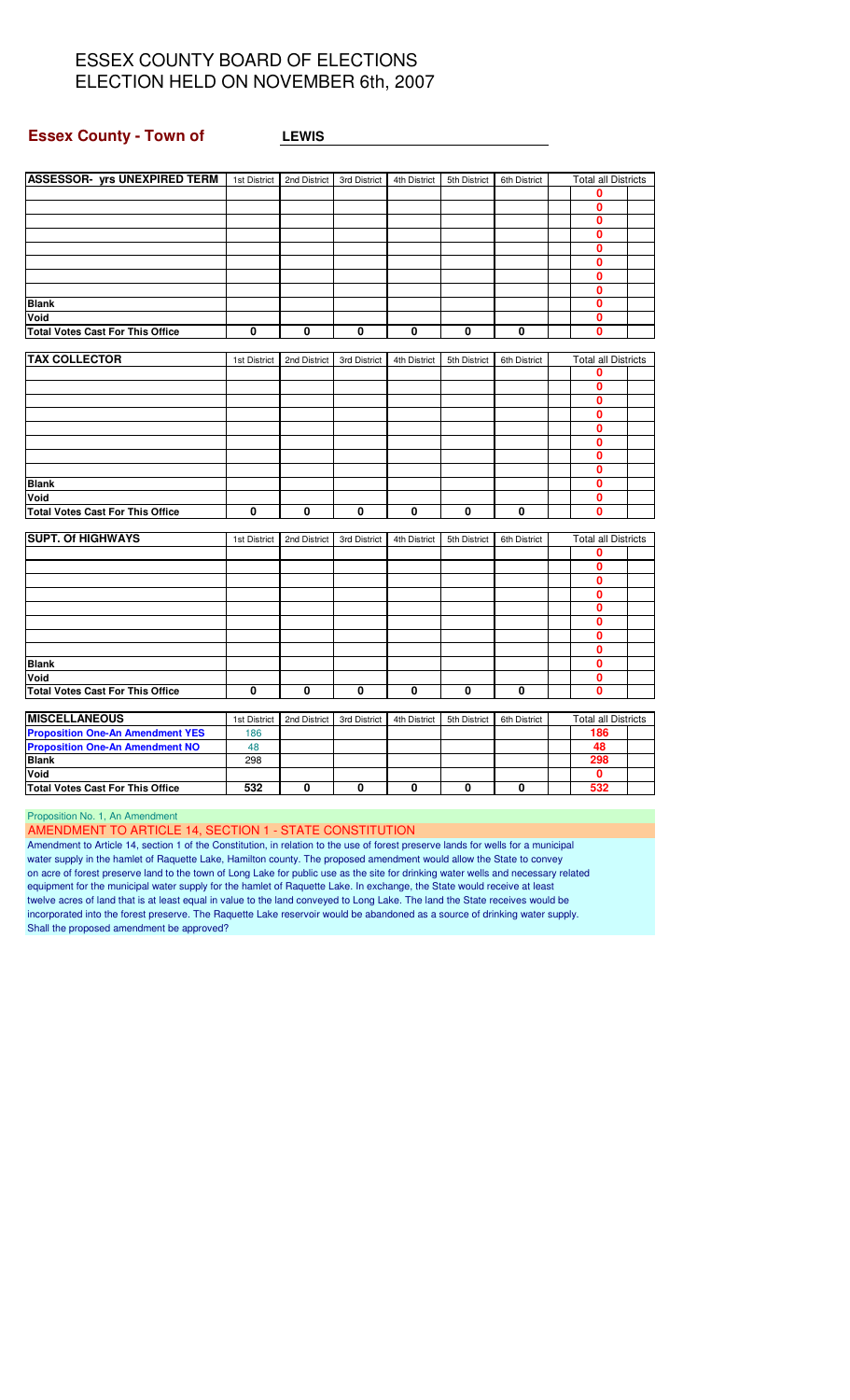## **Essex County - Town of <b>MINERVA**

| <b>SUPERVISOR</b>                       | 1st District | 2nd District | 3rd District | 4th District | 5th District | 6th District | <b>Total all Districts</b>  |  |
|-----------------------------------------|--------------|--------------|--------------|--------------|--------------|--------------|-----------------------------|--|
|                                         |              |              |              |              |              |              | 0                           |  |
|                                         |              |              |              |              |              |              | $\mathbf 0$<br>0            |  |
|                                         |              |              |              |              |              |              | $\mathbf 0$                 |  |
|                                         |              |              |              |              |              |              | $\bf{0}$                    |  |
|                                         |              |              |              |              |              |              | 0                           |  |
|                                         |              |              |              |              |              |              | 0<br>$\mathbf{0}$           |  |
| <b>Blank</b>                            |              |              |              |              |              |              | $\mathbf 0$                 |  |
| Void                                    |              |              |              |              |              |              | 0                           |  |
| <b>Total Votes Cast For This Office</b> | 0            | $\bf{0}$     | 0            | $\pmb{0}$    | 0            | $\pmb{0}$    | $\mathbf{0}$                |  |
| <b>TOWN CLERK</b>                       | 1st District | 2nd District | 3rd District | 4th District | 5th District | 6th District | <b>Total all Districts</b>  |  |
|                                         |              |              |              |              |              |              | 0                           |  |
|                                         |              |              |              |              |              |              | $\mathbf 0$                 |  |
|                                         |              |              |              |              |              |              | $\mathbf 0$                 |  |
|                                         |              |              |              |              |              |              | 0<br>0                      |  |
|                                         |              |              |              |              |              |              | 0                           |  |
|                                         |              |              |              |              |              |              | 0                           |  |
|                                         |              |              |              |              |              |              | 0                           |  |
| <b>Blank</b><br>Void                    |              |              |              |              |              |              | 0<br>0                      |  |
| <b>Total Votes Cast For This Office</b> | 0            | $\bf{0}$     | 0            | 0            | 0            | $\mathbf 0$  | $\bf{0}$                    |  |
|                                         |              |              |              |              |              |              |                             |  |
| <b>TOWN JUSTICE(FULL TERM)</b>          | 1st District | 2nd District | 3rd District | 4th District | 5th District | 6th District | <b>Total all Districts</b>  |  |
| Arthur J. Liberty (Rep) 4B              | 122          |              |              |              |              |              | 122<br>0                    |  |
|                                         |              |              |              |              |              |              | $\mathbf 0$                 |  |
|                                         |              |              |              |              |              |              | 0                           |  |
|                                         |              |              |              |              |              |              | 0                           |  |
|                                         |              |              |              |              |              |              | 0<br>0                      |  |
|                                         |              |              |              |              |              |              | $\mathbf 0$                 |  |
| <b>Blank</b>                            | 67           |              |              |              |              |              | 67                          |  |
| Void                                    | 189          | 0            | 0            | 0            | 0            | $\bf{0}$     | 0<br>189                    |  |
| <b>Total Votes Cast For This Office</b> |              |              |              |              |              |              |                             |  |
| <b>COUNCILMEN(FULL TERM)</b>            | 1st District | 2nd District | 3rd District | 4th District | 5th District | 6th District | <b>Total all Districts</b>  |  |
| Elizabeth E. LeMay (Dem) 5A             | 131          |              |              |              |              |              | 131                         |  |
| Stephen R. McNally (Dem) 6A             | 125          |              |              |              |              |              | 125<br>0                    |  |
|                                         |              |              |              |              |              |              | $\mathbf{0}$                |  |
|                                         |              |              |              |              |              |              | $\mathbf 0$                 |  |
|                                         |              |              |              |              |              |              | 0                           |  |
|                                         |              |              |              |              |              |              | $\bf{0}$<br>$\mathbf 0$     |  |
| <b>Blank</b>                            | 122          |              |              |              |              |              | 122                         |  |
| Void                                    |              |              |              |              |              |              | $\mathbf{0}$                |  |
| <b>Total Votes Cast For This Office</b> | 378          | 0            | 0            | 0            | 0            | 0            | 378                         |  |
| <b>COUNCILMEN(UNEXPIRED TERM)</b>       | 1st District | 2nd District | 3rd District | 4th District | 5th District | 6th District | <b>Total all Districts</b>  |  |
|                                         |              |              |              |              |              |              | 0                           |  |
|                                         |              |              |              |              |              |              | 0                           |  |
|                                         |              |              |              |              |              |              | $\mathbf{0}$<br>$\mathbf 0$ |  |
|                                         |              |              |              |              |              |              | 0                           |  |
|                                         |              |              |              |              |              |              | $\mathbf{0}$                |  |
|                                         |              |              |              |              |              |              | $\mathbf 0$<br>0            |  |
| <b>Blank</b>                            |              |              |              |              |              |              | 0                           |  |
| Void                                    |              |              |              |              |              |              | 0                           |  |
| <b>Total Votes Cast For This Office</b> | 0            | 0            | 0            | 0            | 0            | 0            | 0                           |  |
| <b>ASSESSOR-4 yrs TERM</b>              | 1st District | 2nd District | 3rd District | 4th District | 5th District | 6th District | <b>Total all Districts</b>  |  |
| Bruce L. Hammond (Dem) 7A               | 92           |              |              |              |              |              | 92                          |  |
| Philip F. Johnson (Rep) 8B              | 116          |              |              |              |              |              | 116                         |  |
|                                         |              |              |              |              |              |              | 0                           |  |
|                                         |              |              |              |              |              |              | $\mathbf 0$<br>$\pmb{0}$    |  |
|                                         |              |              |              |              |              |              | 0                           |  |
|                                         |              |              |              |              |              |              | $\mathbf 0$                 |  |
| <b>Randy Mason</b>                      | 3            |              |              |              |              |              | 3                           |  |
| <b>Blank</b><br>Void                    | 167          |              |              |              |              |              | 167<br>0                    |  |
| <b>Total Votes Cast For This Office</b> | 378          | 0            | 0            | 0            | $\mathbf 0$  | 0            | 378                         |  |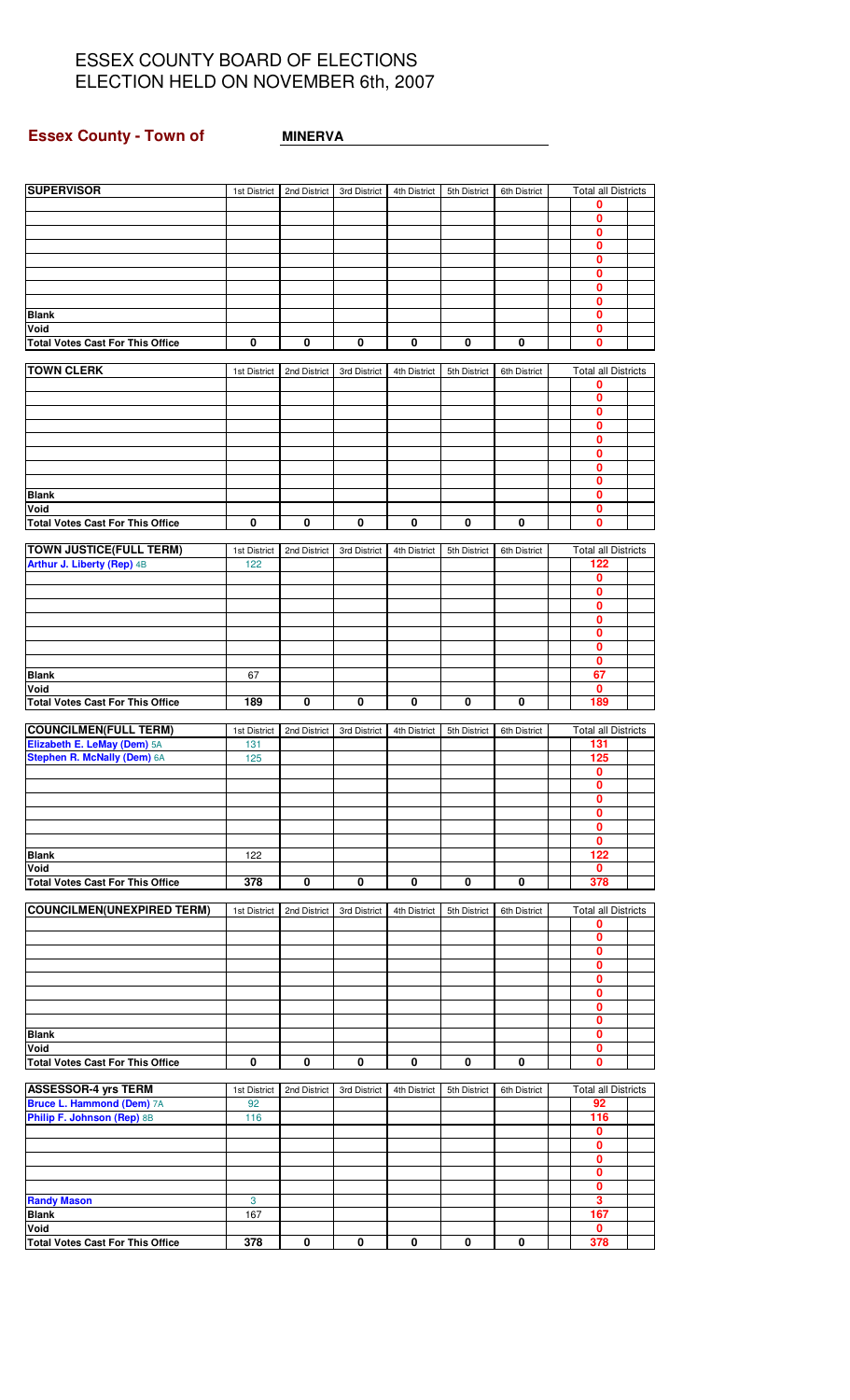#### **Essex County - Town of MINERVA**

| ASSESSOR- yrs UNEXPIRED TERM   1st District   2nd District |                 |              | 3rd District | 4th District | 5th District | 6th District | <b>Total all Districts</b> |  |
|------------------------------------------------------------|-----------------|--------------|--------------|--------------|--------------|--------------|----------------------------|--|
|                                                            |                 |              |              |              |              |              | 0                          |  |
|                                                            |                 |              |              |              |              |              | 0                          |  |
|                                                            |                 |              |              |              |              |              | 0                          |  |
|                                                            |                 |              |              |              |              |              | 0                          |  |
|                                                            |                 |              |              |              |              |              | 0                          |  |
|                                                            |                 |              |              |              |              |              | 0                          |  |
|                                                            |                 |              |              |              |              |              | 0                          |  |
|                                                            |                 |              |              |              |              |              | $\mathbf{0}$               |  |
| <b>Blank</b>                                               |                 |              |              |              |              |              | 0                          |  |
| Void                                                       |                 |              |              |              |              |              | 0                          |  |
| <b>Total Votes Cast For This Office</b>                    | 0               | 0            | 0            | 0            | 0            | 0            | 0                          |  |
|                                                            |                 |              |              |              |              |              |                            |  |
| <b>TAX COLLECTOR</b>                                       | 1st District    | 2nd District | 3rd District | 4th District | 5th District | 6th District | <b>Total all Districts</b> |  |
|                                                            |                 |              |              |              |              |              | 0                          |  |
|                                                            |                 |              |              |              |              |              | 0                          |  |
|                                                            |                 |              |              |              |              |              | $\mathbf{0}$               |  |
|                                                            |                 |              |              |              |              |              | $\mathbf{0}$               |  |
|                                                            |                 |              |              |              |              |              | 0                          |  |
|                                                            |                 |              |              |              |              |              | $\mathbf{0}$               |  |
|                                                            |                 |              |              |              |              |              | 0                          |  |
|                                                            |                 |              |              |              |              |              | 0                          |  |
| <b>Blank</b>                                               |                 |              |              |              |              |              | 0                          |  |
| Void                                                       |                 |              |              |              |              |              | 0                          |  |
| <b>Total Votes Cast For This Office</b>                    | $\mathbf 0$     | 0            | 0            | 0            | $\mathbf{0}$ | $\mathbf{0}$ | 0                          |  |
|                                                            |                 |              |              |              |              |              |                            |  |
| <b>SUPT. Of HIGHWAYS</b>                                   | 1st District    | 2nd District | 3rd District | 4th District | 5th District | 6th District | <b>Total all Districts</b> |  |
|                                                            |                 |              |              |              |              |              | 0                          |  |
|                                                            |                 |              |              |              |              |              | $\mathbf{0}$               |  |
|                                                            |                 |              |              |              |              |              | 0                          |  |
|                                                            |                 |              |              |              |              |              | 0                          |  |
|                                                            |                 |              |              |              |              |              | 0                          |  |
|                                                            |                 |              |              |              |              |              | 0                          |  |
|                                                            |                 |              |              |              |              |              | 0                          |  |
|                                                            |                 |              |              |              |              |              | 0                          |  |
| <b>Blank</b>                                               |                 |              |              |              |              |              | 0                          |  |
| Void                                                       |                 |              |              |              |              |              | 0                          |  |
| <b>Total Votes Cast For This Office</b>                    | 0               | 0            | 0            | 0            | 0            | 0            | $\mathbf{0}$               |  |
|                                                            |                 |              |              |              |              |              |                            |  |
| <b>MISCELLANEOUS</b>                                       | 1st District    | 2nd District | 3rd District | 4th District | 5th District | 6th District | <b>Total all Districts</b> |  |
| <b>Proposition One-An Amendment YES</b>                    | 127             |              |              |              |              |              | 127                        |  |
| <b>Proposition One-An Amendment NO</b>                     | 10 <sup>1</sup> |              |              |              |              |              | 10                         |  |
| <b>Blank</b>                                               | 52              |              |              |              |              |              | 52                         |  |
| Void                                                       |                 |              |              |              |              |              | 0                          |  |
| <b>Total Votes Cast For This Office</b>                    | 189             | 0            | 0            | 0            | 0            | 0            | 189                        |  |
|                                                            |                 |              |              |              |              |              |                            |  |

Proposition No. 1, An Amendment

AMENDMENT TO ARTICLE 14, SECTION 1 - STATE CONSTITUTION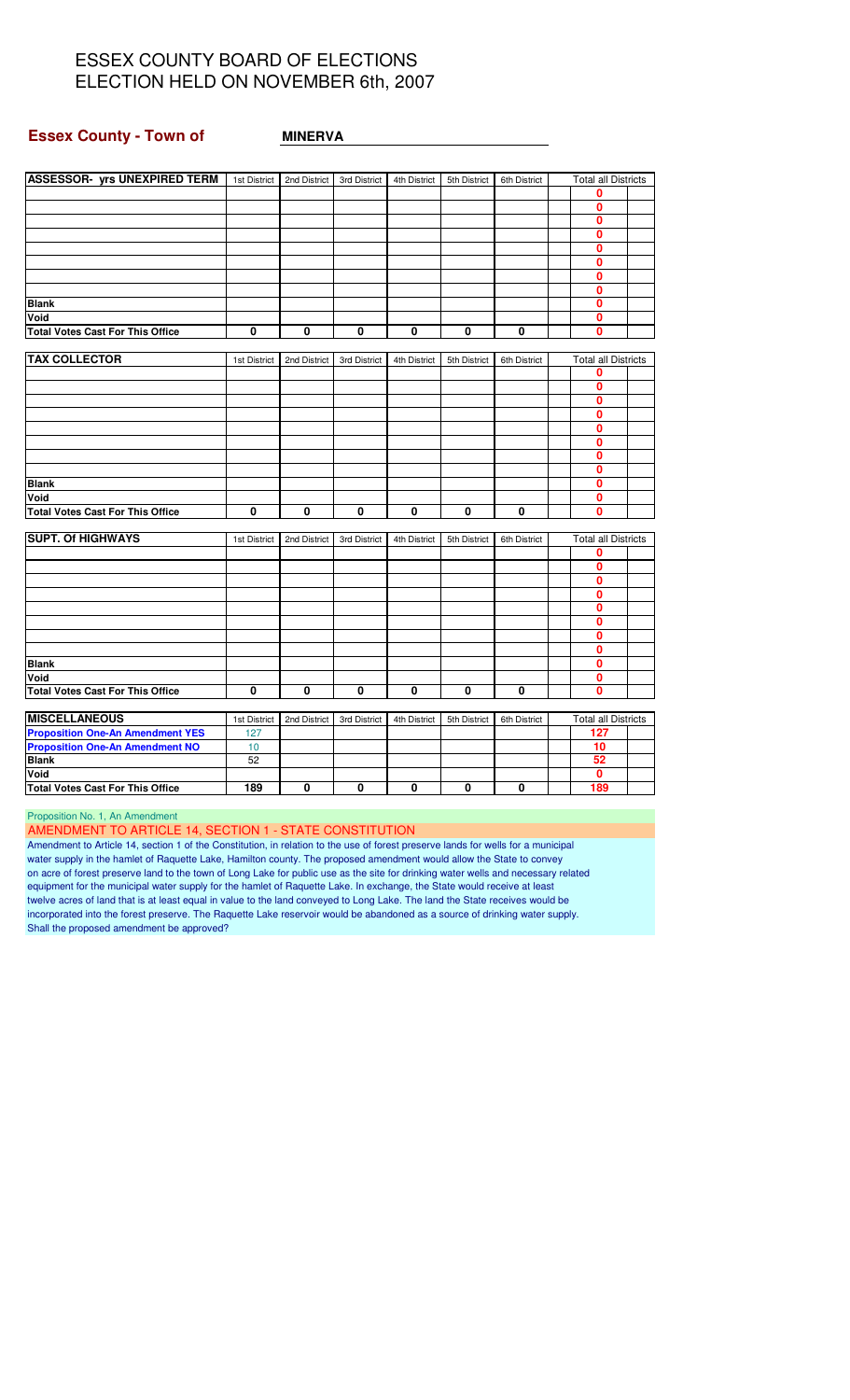## **Essex County - Town of <b>MORIAH**

| <b>SUPERVISOR</b>                                       | 1st District        | 2nd District        | 3rd District        | 4th District       | 5th District | 6th District | <b>Total all Districts</b>        |  |
|---------------------------------------------------------|---------------------|---------------------|---------------------|--------------------|--------------|--------------|-----------------------------------|--|
| <b>Thomas R. Scozzafava (Rep) 4B</b>                    | 118                 | 172                 | 112                 | 92                 |              |              | 494                               |  |
| Thomas R. Scozzafava (People's) 4D                      | 22                  | 26                  | 12                  | 11                 |              |              | 71                                |  |
|                                                         |                     |                     |                     |                    |              |              | $\mathbf{0}$<br>0                 |  |
|                                                         |                     |                     |                     |                    |              |              | $\pmb{0}$                         |  |
|                                                         |                     |                     |                     |                    |              |              | 0                                 |  |
|                                                         |                     |                     |                     |                    |              |              | 0                                 |  |
| <b>Paul Lacey</b>                                       |                     | $\mathbf{1}$        |                     |                    |              |              | 1                                 |  |
| <b>Blank</b><br>Void                                    | 15                  | 20                  | 23                  | 13                 |              |              | 71                                |  |
| <b>Total Votes Cast For This Office</b>                 | 155                 | 219                 | 147                 | 116                | 0            | 0            | 0<br>637                          |  |
|                                                         |                     |                     |                     |                    |              |              |                                   |  |
| <b>TOWN CLERK/TAX COLLECTOR</b>                         | 1st District        | 2nd District        | 3rd District        | 4th District       | 5th District | 6th District | <b>Total all Districts</b>        |  |
| Elaine C. Adkins (Rep) 5B                               | 107                 | 161                 | 101                 | 80                 |              |              | 449                               |  |
|                                                         |                     |                     |                     |                    |              |              | 0<br>0                            |  |
|                                                         |                     |                     |                     |                    |              |              | 0                                 |  |
|                                                         |                     |                     |                     |                    |              |              | 0                                 |  |
|                                                         |                     |                     |                     |                    |              |              | $\mathbf 0$                       |  |
|                                                         |                     |                     |                     |                    |              |              | 0                                 |  |
|                                                         | 48                  |                     |                     |                    |              |              | 0<br>188                          |  |
| <b>Blank</b><br>Void                                    |                     | 58                  | 46                  | 36                 |              |              | 0                                 |  |
| <b>Total Votes Cast For This Office</b>                 | 155                 | 219                 | 147                 | 116                | 0            | 0            | 637                               |  |
|                                                         |                     |                     |                     |                    |              |              |                                   |  |
| <b>TOWN JUSTICE(FULL TERM)</b>                          | 1st District        | 2nd District        | 3rd District        | 4th District       | 5th District | 6th District | <b>Total all Districts</b>        |  |
| Brain J. Venne (Rep) 6B<br>Brain J. Venne (People's) 6D | 109                 | 153<br>25           | 103                 | 89                 |              |              | 454                               |  |
|                                                         | 18                  |                     | 12                  | 11                 |              |              | 66<br>$\overline{\mathbf{0}}$     |  |
|                                                         |                     |                     |                     |                    |              |              | 0                                 |  |
|                                                         |                     |                     |                     |                    |              |              | 0                                 |  |
|                                                         |                     |                     |                     |                    |              |              | 0                                 |  |
|                                                         |                     |                     |                     |                    |              |              | 0<br>1                            |  |
| <b>Paul Lacey</b><br><b>Blank</b>                       | 28                  | 1<br>40             | 32                  | 16                 |              |              | 116                               |  |
| Void                                                    |                     |                     |                     |                    |              |              | 0                                 |  |
| <b>Total Votes Cast For This Office</b>                 | 155                 | 219                 | 147                 | 116                | 0            | $\mathbf{0}$ | 637                               |  |
|                                                         |                     |                     |                     |                    |              |              |                                   |  |
| <b>COUNCILMEN(FULL TERM)</b><br>Paul Salerno (Rep) 7B   | 1st District<br>100 | 2nd District<br>138 | 3rd District<br>105 | 4th District<br>80 | 5th District | 6th District | <b>Total all Districts</b><br>423 |  |
| <b>Thomas D. Anderson (Rep) 8B</b>                      | 105                 | 145                 | 81                  | 84                 |              |              | 415                               |  |
| Paul Salerno (People's) 7D                              | 19                  | 12                  | 12                  | 9                  |              |              | 52                                |  |
|                                                         |                     |                     |                     |                    |              |              | 0                                 |  |
|                                                         |                     |                     |                     |                    |              |              | $\mathbf{0}$                      |  |
|                                                         |                     |                     |                     |                    |              |              | 0<br>0                            |  |
| <b>Paul Lacey</b>                                       |                     | 1                   |                     |                    |              |              | 1                                 |  |
| <b>Blank</b>                                            | 86                  | 142                 | 96                  | 275                |              |              | 599                               |  |
| Void                                                    |                     |                     |                     |                    |              |              | 0                                 |  |
| <b>Total Votes Cast For This Office</b>                 | 310                 | 438                 | 294                 | 448                | 0            | 0            | 1490                              |  |
| <b>COUNCILMEN(UNEXPIRED TERM)</b>                       | 1st District        | 2nd District        | 3rd District        | 4th District       | 5th District | 6th District | <b>Total all Districts</b>        |  |
|                                                         |                     |                     |                     |                    |              |              | 0                                 |  |
|                                                         |                     |                     |                     |                    |              |              | 0                                 |  |
|                                                         |                     |                     |                     |                    |              |              | $\mathbf{0}$                      |  |
|                                                         |                     |                     |                     |                    |              |              | 0<br>0                            |  |
|                                                         |                     |                     |                     |                    |              |              | 0                                 |  |
|                                                         |                     |                     |                     |                    |              |              | $\mathbf{0}$                      |  |
|                                                         |                     |                     |                     |                    |              |              | 0                                 |  |
| <b>Blank</b>                                            |                     |                     |                     |                    |              |              | 0                                 |  |
| Void                                                    | 0                   | 0                   | 0                   | 0                  | 0            | 0            | $\overline{\mathbf{0}}$<br>0      |  |
| <b>Total Votes Cast For This Office</b>                 |                     |                     |                     |                    |              |              |                                   |  |
| <b>ASSESSOR-4 yrs TERM</b>                              | 1st District        | 2nd District        | 3rd District        | 4th District       | 5th District | 6th District | <b>Total all Districts</b>        |  |
| <b>E.B.Tom Carpenter (Rep) 9B</b>                       | 99                  | 142                 | 106                 | 78                 |              |              | 425                               |  |
| Brent R. Ida (Fair Deal) 10E                            | 42                  | 74                  | 36                  | 29                 |              |              | 181                               |  |
|                                                         |                     |                     |                     |                    |              |              | 0<br>0                            |  |
|                                                         |                     |                     |                     |                    |              |              | 0                                 |  |
|                                                         |                     |                     |                     |                    |              |              | 0                                 |  |
|                                                         |                     |                     |                     |                    |              |              | 0                                 |  |
|                                                         |                     |                     |                     |                    |              |              |                                   |  |
|                                                         |                     |                     |                     |                    |              |              | 0                                 |  |
| <b>Blank</b><br>Void                                    | 169                 | 222                 | 152                 | 341                |              |              | 884<br>0                          |  |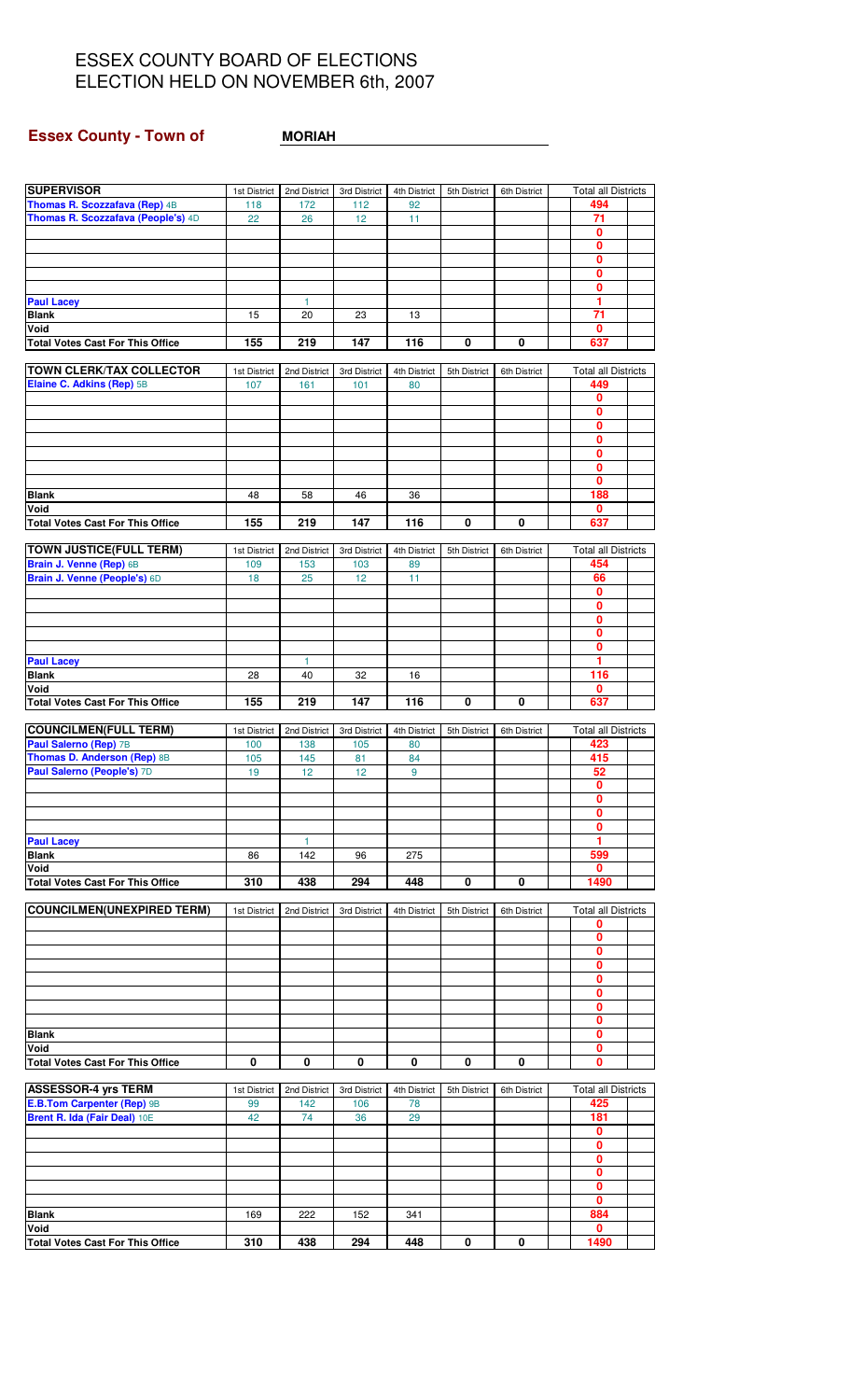#### **Essex County - Town of MORIAH**

| <b>ASSESSOR- yrs UNEXPIRED TERM</b>     | 1st District | 2nd District | 3rd District | 4th District | 5th District | 6th District | <b>Total all Districts</b> |  |
|-----------------------------------------|--------------|--------------|--------------|--------------|--------------|--------------|----------------------------|--|
|                                         |              |              |              |              |              |              | 0                          |  |
|                                         |              |              |              |              |              |              | 0                          |  |
|                                         |              |              |              |              |              |              | 0                          |  |
|                                         |              |              |              |              |              |              | 0                          |  |
|                                         |              |              |              |              |              |              | 0                          |  |
|                                         |              |              |              |              |              |              | 0                          |  |
|                                         |              |              |              |              |              |              | $\mathbf{0}$               |  |
|                                         |              |              |              |              |              |              | 0                          |  |
| <b>Blank</b>                            |              |              |              |              |              |              | 0                          |  |
| Void                                    |              |              |              |              |              |              | 0                          |  |
| <b>Total Votes Cast For This Office</b> | 0            | 0            | 0            | 0            | 0            | 0            | O                          |  |
|                                         |              |              |              |              |              |              |                            |  |
| <b>TAX COLLECTOR</b>                    | 1st District | 2nd District | 3rd District | 4th District | 5th District | 6th District | <b>Total all Districts</b> |  |
|                                         |              |              |              |              |              |              | 0                          |  |
|                                         |              |              |              |              |              |              | $\mathbf{0}$               |  |
|                                         |              |              |              |              |              |              | 0                          |  |
|                                         |              |              |              |              |              |              | 0                          |  |
|                                         |              |              |              |              |              |              | 0                          |  |
|                                         |              |              |              |              |              |              | 0                          |  |
|                                         |              |              |              |              |              |              | 0                          |  |
|                                         |              |              |              |              |              |              | 0                          |  |
| <b>Blank</b>                            |              |              |              |              |              |              | 0                          |  |
| Void                                    |              |              |              |              |              |              | 0                          |  |
| <b>Total Votes Cast For This Office</b> | 0            | $\bf{0}$     | 0            | 0            | 0            | 0            | 0                          |  |
|                                         |              |              |              |              |              |              |                            |  |
| <b>SUPT. Of HIGHWAYS</b>                | 1st District | 2nd District | 3rd District | 4th District | 5th District | 6th District | <b>Total all Districts</b> |  |
| Jamie Wilson (Rep) 11B                  | 106          | 162          | 107          | 86           |              |              | 461                        |  |
| Jamie Wilson (People's) 11D             | 22           | 22           | 16           | 11           |              |              | 71                         |  |
|                                         |              |              |              |              |              |              | 0                          |  |
|                                         |              |              |              |              |              |              | 0                          |  |
|                                         |              |              |              |              |              |              | 0                          |  |
|                                         |              |              |              |              |              |              | 0                          |  |
|                                         |              |              |              |              |              |              | 0                          |  |
|                                         |              |              |              |              |              |              | 0                          |  |
| <b>Blank</b>                            | 27           | 35           | 24           | 19           |              |              | 105                        |  |
| Void                                    |              |              |              |              |              |              | 0                          |  |
| <b>Total Votes Cast For This Office</b> | 155          | 219          | 147          | 116          | 0            | 0            | 637                        |  |
| <b>MISCELLANEOUS</b>                    | 1st District | 2nd District | 3rd District | 4th District | 5th District | 6th District | <b>Total all Districts</b> |  |
| <b>Proposition One-An Amendment YES</b> | 62           | 74           | 49           | 34           |              |              | 219                        |  |
| <b>Proposition One-An Amendment NO</b>  | 15           | 30           | 17           | 16           |              |              | 78                         |  |
| <b>Blank</b>                            | 78           | 115          | 66           | 66           |              |              | 325                        |  |
| Void                                    |              |              |              |              |              |              | 0                          |  |
| <b>Total Votes Cast For This Office</b> | 155          | 219          | 132          | 116          | 0            | 0            | 622                        |  |

Proposition No. 1, An Amendment

AMENDMENT TO ARTICLE 14, SECTION 1 - STATE CONSTITUTION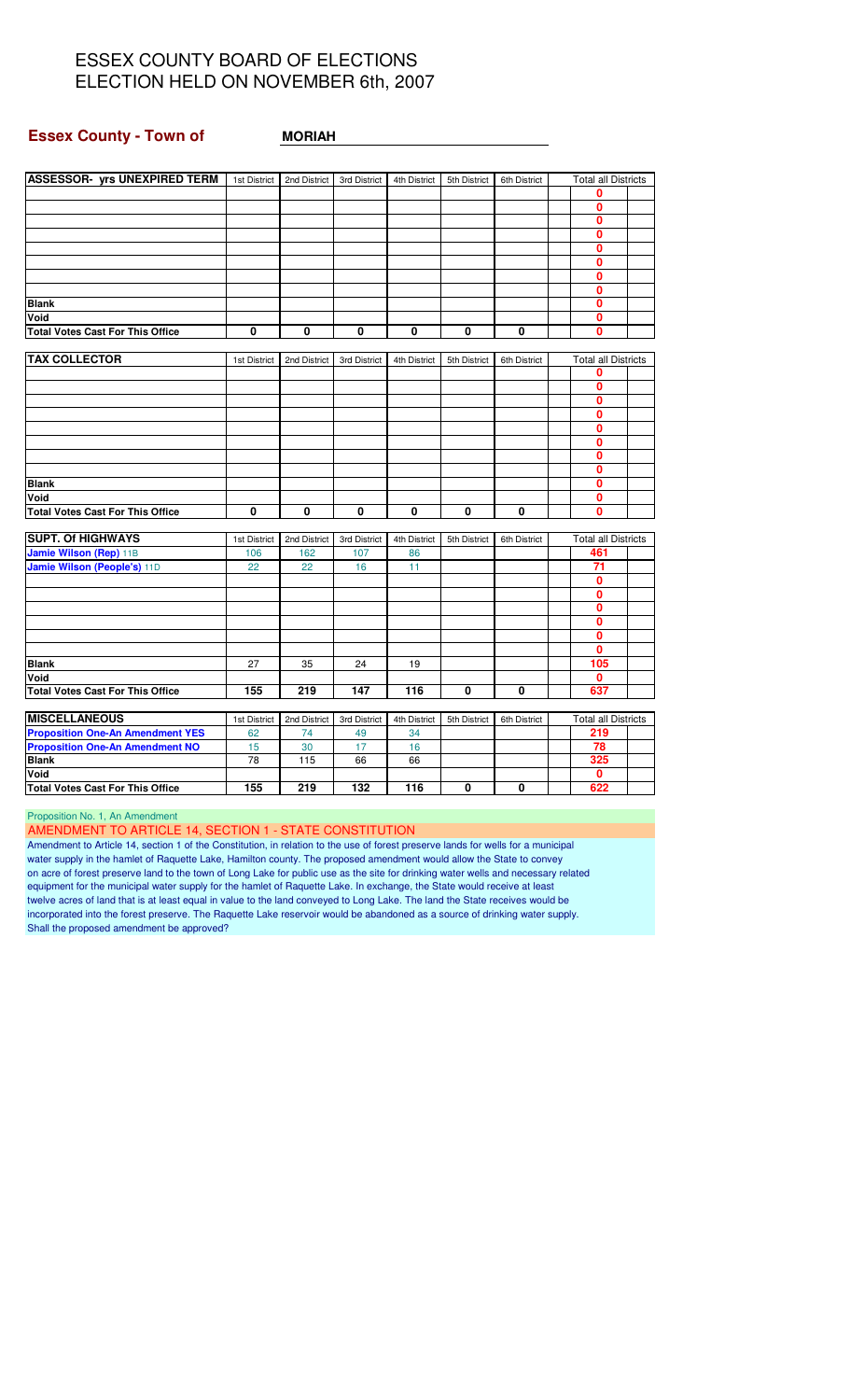## **Essex County - Town of <b>WEWCOMB**

| <b>SUPERVISOR</b>                                        | 1st District | 2nd District | 3rd District            | 4th District | 5th District | 6th District | <b>Total all Districts</b>        |  |
|----------------------------------------------------------|--------------|--------------|-------------------------|--------------|--------------|--------------|-----------------------------------|--|
| Eleanor P. Yandon (Dem) 4A                               | 66           |              |                         |              |              |              | 66                                |  |
| George H. Canon (Rep) 4B                                 | 164          |              |                         |              |              |              | 164                               |  |
| George H. Canon (Honesty) 4D                             | 33           |              |                         |              |              |              | 33<br>$\mathbf{0}$                |  |
|                                                          |              |              |                         |              |              |              | $\mathbf{0}$                      |  |
|                                                          |              |              |                         |              |              |              | 0                                 |  |
|                                                          |              |              |                         |              |              |              | 0                                 |  |
| <b>V</b> Putin                                           | $\mathbf{1}$ |              |                         |              |              |              | 1                                 |  |
| <b>Blank</b>                                             | 25           |              |                         |              |              |              | 25                                |  |
| Void                                                     |              |              |                         |              |              |              | 0                                 |  |
| <b>Total Votes Cast For This Office</b>                  | 289          | 0            | $\mathbf 0$             | 0            | 0            | 0            | 289                               |  |
|                                                          |              |              |                         |              |              |              |                                   |  |
| <b>TOWN CLERK</b>                                        | 1st District | 2nd District | 3rd District            | 4th District | 5th District | 6th District | <b>Total all Districts</b><br>172 |  |
| Mary Pound (Rep) 5B<br><b>Mary Pound (Honesty) 5B</b>    | 172<br>36    |              |                         |              |              |              | 36                                |  |
| Donna L. Draper (Peace) 5E                               | 63           |              |                         |              |              |              | 63                                |  |
|                                                          |              |              |                         |              |              |              | 0                                 |  |
|                                                          |              |              |                         |              |              |              | 0                                 |  |
|                                                          |              |              |                         |              |              |              | $\mathbf{0}$                      |  |
|                                                          |              |              |                         |              |              |              | $\mathbf{0}$                      |  |
|                                                          |              |              |                         |              |              |              | 0                                 |  |
| <b>Blank</b>                                             | 18           |              |                         |              |              |              | $\overline{18}$                   |  |
| Void<br><b>Total Votes Cast For This Office</b>          | 289          | 0            | $\pmb{0}$               | 0            | 0            | 0            | $\mathbf{0}$<br>289               |  |
|                                                          |              |              |                         |              |              |              |                                   |  |
| <b>TOWN JUSTICE(FULL TERM)</b>                           | 1st District | 2nd District | 3rd District            | 4th District | 5th District | 6th District | <b>Total all Districts</b>        |  |
|                                                          |              |              |                         |              |              |              | 0                                 |  |
|                                                          |              |              |                         |              |              |              | $\bf{0}$                          |  |
|                                                          |              |              |                         |              |              |              | $\mathbf{0}$                      |  |
|                                                          |              |              |                         |              |              |              | 0                                 |  |
|                                                          |              |              |                         |              |              |              | $\mathbf{0}$                      |  |
|                                                          |              |              |                         |              |              |              | $\mathbf{0}$<br>0                 |  |
|                                                          |              |              |                         |              |              |              | $\mathbf{0}$                      |  |
| <b>Blank</b>                                             |              |              |                         |              |              |              | 0                                 |  |
| Void                                                     |              |              |                         |              |              |              | 0                                 |  |
| <b>Total Votes Cast For This Office</b>                  | 0            | 0            | $\overline{\mathbf{0}}$ | 0            | 0            | 0            | $\mathbf{0}$                      |  |
|                                                          |              |              |                         |              |              |              |                                   |  |
| <b>COUNCILMEN(FULL TERM)</b>                             | 1st District | 2nd District | 3rd District            | 4th District | 5th District | 6th District | <b>Total all Districts</b>        |  |
| George E. Fennessy (Dem) 6A<br>Michael J. Tracy (Rep) 7B | 121<br>146   |              |                         |              |              |              | 121<br>146                        |  |
| George E. Fennessy (Honesty) 6D                          | 35           |              |                         |              |              |              | 35                                |  |
| Michael J. Tracy (Honesty) 7D                            | 36           |              |                         |              |              |              | 36                                |  |
| Colin P. Sharp (Citizen's) 6F                            | 114          |              |                         |              |              |              | 114                               |  |
|                                                          |              |              |                         |              |              |              | 0                                 |  |
|                                                          |              |              |                         |              |              |              | 0                                 |  |
|                                                          |              |              |                         |              |              |              | 0                                 |  |
| <b>Blank</b>                                             | 126          |              |                         |              |              |              | 126                               |  |
| Void<br><b>Total Votes Cast For This Office</b>          | 578          | 0            | 0                       | 0            | 0            | 0            | 0<br>578                          |  |
|                                                          |              |              |                         |              |              |              |                                   |  |
| <b>COUNCILMEN(UNEXPIRED TERM)</b>                        | 1st District | 2nd District | 3rd District            | 4th District | 5th District | 6th District | <b>Total all Districts</b>        |  |
|                                                          |              |              |                         |              |              |              | 0                                 |  |
|                                                          |              |              |                         |              |              |              | 0                                 |  |
|                                                          |              |              |                         |              |              |              | $\mathbf{0}$                      |  |
|                                                          |              |              |                         |              |              |              | 0<br>0                            |  |
|                                                          |              |              |                         |              |              |              | $\mathbf{0}$                      |  |
|                                                          |              |              |                         |              |              |              | 0                                 |  |
|                                                          |              |              |                         |              |              |              | 0                                 |  |
| <b>Blank</b>                                             |              |              |                         |              |              |              | $\mathbf{0}$                      |  |
| Void                                                     |              |              |                         |              |              |              | 0                                 |  |
| <b>Total Votes Cast For This Office</b>                  | 0            | 0            | 0                       | 0            | 0            | 0            | 0                                 |  |
| <b>ASSESSOR-4 yrs TERM</b>                               | 1st District | 2nd District | 3rd District            | 4th District | 5th District | 6th District | <b>Total all Districts</b>        |  |
| Edna M. Van Auken (Dem) 8A                               | 181          |              |                         |              |              |              | 181                               |  |
| Lowell W. Stringer (Dem) 9A                              | 197          |              |                         |              |              |              | 197                               |  |
|                                                          |              |              |                         |              |              |              | 0                                 |  |
|                                                          |              |              |                         |              |              |              | 0                                 |  |
|                                                          |              |              |                         |              |              |              | $\mathbf{0}$                      |  |
|                                                          |              |              |                         |              |              |              | 0                                 |  |
|                                                          |              |              |                         |              |              |              | 0                                 |  |
| <b>Blank</b>                                             |              |              |                         |              |              |              | $\mathbf{0}$<br>200               |  |
| Void                                                     | 200          |              |                         |              |              |              | 0                                 |  |
| <b>Total Votes Cast For This Office</b>                  | 578          | 0            | 0                       | 0            | 0            | 0            | 578                               |  |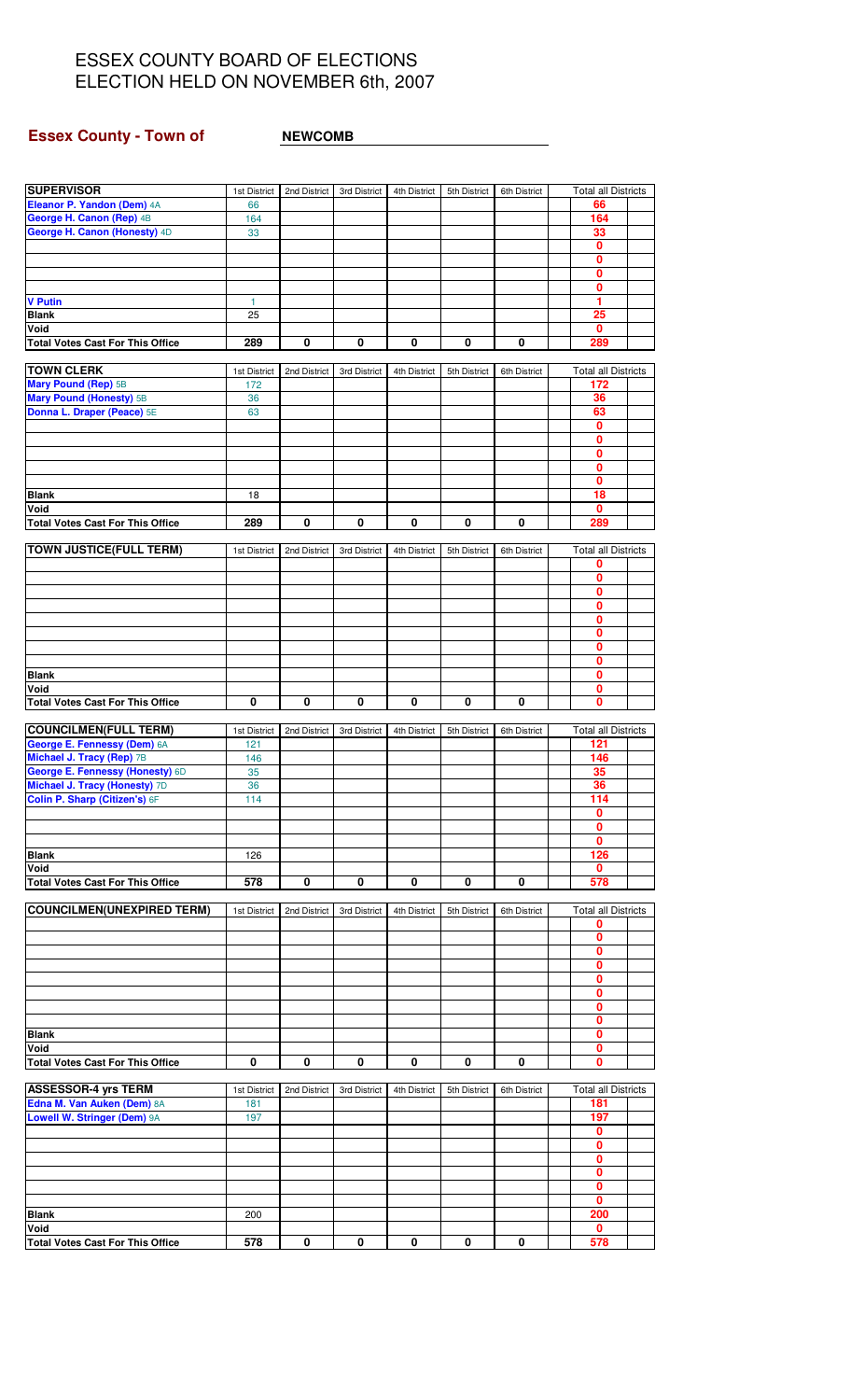#### **Essex County - Town of NEWCOMB**

| ASSESSOR- yrs UNEXPIRED TERM   1st District   2nd District   3rd District |              |              |              | 4th District | 5th District | 6th District | <b>Total all Districts</b> |  |
|---------------------------------------------------------------------------|--------------|--------------|--------------|--------------|--------------|--------------|----------------------------|--|
|                                                                           |              |              |              |              |              |              | 0                          |  |
|                                                                           |              |              |              |              |              |              | 0                          |  |
|                                                                           |              |              |              |              |              |              | 0                          |  |
|                                                                           |              |              |              |              |              |              | 0                          |  |
|                                                                           |              |              |              |              |              |              | 0                          |  |
|                                                                           |              |              |              |              |              |              | 0                          |  |
|                                                                           |              |              |              |              |              |              | 0                          |  |
|                                                                           |              |              |              |              |              |              | 0                          |  |
| <b>Blank</b>                                                              |              |              |              |              |              |              | 0                          |  |
| Void                                                                      |              |              |              |              |              |              | 0                          |  |
| <b>Total Votes Cast For This Office</b>                                   | 0            | 0            | 0            | 0            | 0            | 0            | 0                          |  |
| <b>TAX COLLECTOR</b>                                                      | 1st District | 2nd District | 3rd District | 4th District | 5th District | 6th District | <b>Total all Districts</b> |  |
| Karen L. Darrah (Rep) 11B                                                 | 169          |              |              |              |              |              | 169                        |  |
| Karen L. Darrah (People's) 11G                                            | 21           |              |              |              |              |              | 21                         |  |
|                                                                           |              |              |              |              |              |              | $\mathbf{0}$               |  |
|                                                                           |              |              |              |              |              |              | $\mathbf{0}$               |  |
|                                                                           |              |              |              |              |              |              | 0                          |  |
|                                                                           |              |              |              |              |              |              | 0                          |  |
|                                                                           |              |              |              |              |              |              | 0                          |  |
|                                                                           |              |              |              |              |              |              | 0                          |  |
| <b>Blank</b>                                                              | 99           |              |              |              |              |              | 99                         |  |
| Void                                                                      |              |              |              |              |              |              | $\mathbf{0}$               |  |
| <b>Total Votes Cast For This Office</b>                                   | 289          | 0            | 0            | 0            | 0            | 0            | 289                        |  |
|                                                                           |              |              |              |              |              |              |                            |  |
| <b>SUPT. Of HIGHWAYS</b>                                                  | 1st District | 2nd District | 3rd District | 4th District | 5th District | 6th District | <b>Total all Districts</b> |  |
| Mark T. Yandon (Dem) 10A                                                  | 184          |              |              |              |              |              | 184                        |  |
|                                                                           |              |              |              |              |              |              | 0                          |  |
|                                                                           |              |              |              |              |              |              | 0                          |  |
|                                                                           |              |              |              |              |              |              | 0                          |  |
|                                                                           |              |              |              |              |              |              | 0                          |  |
|                                                                           |              |              |              |              |              |              | 0                          |  |
|                                                                           |              |              |              |              |              |              | 0                          |  |
|                                                                           |              |              |              |              |              |              | $\mathbf{0}$               |  |
| Blank                                                                     | 105          |              |              |              |              |              | 105                        |  |
| Void                                                                      |              |              |              |              |              |              | 0                          |  |
| <b>Total Votes Cast For This Office</b>                                   | 289          | $\mathbf 0$  | 0            | $\mathbf{0}$ | 0            | 0            | 289                        |  |
| <b>MISCELLANEOUS</b>                                                      | 1st District | 2nd District | 3rd District | 4th District | 5th District | 6th District | <b>Total all Districts</b> |  |
| <b>Proposition One-An Amendment YES</b>                                   | 186          |              |              |              |              |              | 186                        |  |
| <b>Proposition One-An Amendment NO</b>                                    | 6            |              |              |              |              |              | 6                          |  |
|                                                                           |              |              |              |              |              |              |                            |  |

|  | Proposition No. 1, An Amendment |
|--|---------------------------------|

AMENDMENT TO ARTICLE 14, SECTION 1 - STATE CONSTITUTION

Amendment to Article 14, section 1 of the Constitution, in relation to the use of forest preserve lands for wells for a municipal water supply in the hamlet of Raquette Lake, Hamilton county. The proposed amendment would allow the State to convey on acre of forest preserve land to the town of Long Lake for public use as the site for drinking water wells and necessary related equipment for the municipal water supply for the hamlet of Raquette Lake. In exchange, the State would receive at least twelve acres of land that is at least equal in value to the land conveyed to Long Lake. The land the State receives would be incorporated into the forest preserve. The Raquette Lake reservoir would be abandoned as a source of drinking water supply. Shall the proposed amendment be approved?

**Blank** 97 **97 Void 0**

**Total Votes Cast For This Office 289 0 0 0 0 0 289**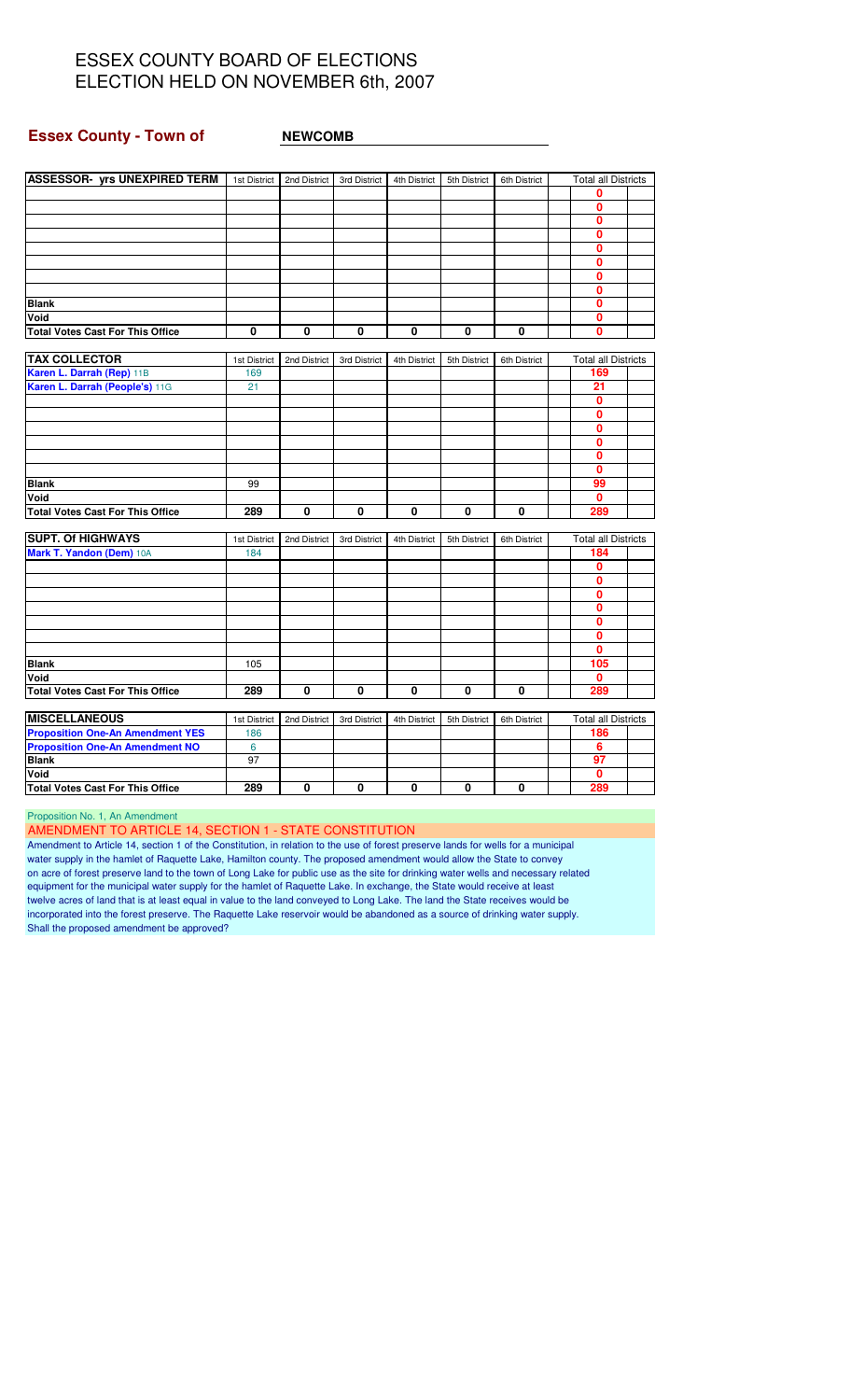## **Essex County - Town of** <br>**NORTH ELBA**

| <b>SUPERVISOR</b>                                                      | 1st District        | 2nd District        | 3rd District        | 4th District        | 5th District        | 6th District        | 7th District       | <b>Total all Districts</b>         |  |
|------------------------------------------------------------------------|---------------------|---------------------|---------------------|---------------------|---------------------|---------------------|--------------------|------------------------------------|--|
| <b>Shirley W. Seney (Rep) 4B</b><br>Robert T. Politi (Common Sense) 4D | 89<br>158           | 93<br>124           | 114<br>208          | 71<br>283           | 97<br>253           | 115<br>283          | 72<br>70           | 651<br>1379                        |  |
| Shirley W. Seney (Open Door) 4E                                        | 30                  | 30                  | 35                  | 32                  | 37                  | 37                  | 17                 | 218                                |  |
|                                                                        |                     |                     |                     |                     |                     |                     |                    | $\mathbf 0$<br>$\mathbf{0}$        |  |
|                                                                        |                     |                     |                     |                     |                     |                     |                    | 0                                  |  |
|                                                                        |                     |                     |                     |                     |                     |                     |                    | $\mathbf{0}$                       |  |
|                                                                        |                     |                     |                     |                     |                     |                     |                    | $\mathbf 0$<br>133                 |  |
| <b>Blank</b><br>Void                                                   | 15                  | 18                  | 19                  | 5                   | 12                  | 59                  | 5                  | $\mathbf{0}$                       |  |
| <b>Total Votes Cast For This Office</b>                                | 292                 | 265                 | 376                 | 391                 | 399                 | 494                 | 164                | 2381                               |  |
| <b>TOWN CLERK/TAX COLLECTOR</b>                                        | 1st District        | 2nd District        | 3rd District        | 4th District        | 5th District        | 6th District        | 7th District       | <b>Total all Districts</b>         |  |
| Margaret E. Gadwaw (Rep) 5B                                            | 159                 | 116                 | 228                 | 200                 | 220                 | 288                 | 68                 | 1279                               |  |
| Brenda J. LaPierre (Citizen's) 5F                                      | 46                  | 93                  | 71                  | 72                  | 89                  | 68                  | 56                 | 495                                |  |
|                                                                        |                     |                     |                     |                     |                     |                     |                    | $\mathbf{0}$<br>0                  |  |
|                                                                        |                     |                     |                     |                     |                     |                     |                    | $\mathbf 0$                        |  |
|                                                                        |                     |                     |                     |                     |                     |                     |                    | $\mathbf 0$                        |  |
|                                                                        |                     |                     |                     |                     |                     |                     |                    | $\mathbf 0$<br>$\mathbf 0$         |  |
| <b>Blank</b>                                                           | 87                  | 56                  | 77                  | 119                 | 90                  | 138                 | 40                 | 607                                |  |
| Void                                                                   |                     |                     |                     |                     |                     |                     |                    | $\mathbf{0}$                       |  |
| <b>Total Votes Cast For This Office</b>                                | 292                 | 265                 | 376                 | 391                 | 399                 | 494                 | 164                | 2381                               |  |
| <b>TOWN JUSTICE(FULL TERM)</b>                                         | 1st District        | 2nd District        | 3rd District        | 4th District        | 5th District        | 6th District        | 7th District       | <b>Total all Districts</b>         |  |
| James Rogers, III (Rep) 6B                                             | 118                 | 149                 | 163                 | 200                 | 212                 | 267                 | 97                 | 1206                               |  |
|                                                                        |                     |                     |                     |                     |                     |                     |                    | 0<br>$\mathbf 0$                   |  |
|                                                                        |                     |                     |                     |                     |                     |                     |                    | $\mathbf{0}$                       |  |
|                                                                        |                     |                     |                     |                     |                     |                     |                    | $\mathbf{0}$                       |  |
|                                                                        |                     |                     |                     |                     |                     |                     |                    | 0<br>$\mathbf 0$                   |  |
|                                                                        |                     |                     |                     |                     |                     |                     |                    | $\mathbf{0}$                       |  |
| <b>Blank</b>                                                           | 174                 | 116                 | 213                 | 191                 | 187                 | 227                 | 67                 | 1175                               |  |
| Void<br><b>Total Votes Cast For This Office</b>                        | 292                 | 265                 | 376                 | 391                 | 399                 | 494                 | 164                | 0<br>2381                          |  |
|                                                                        |                     |                     |                     |                     |                     |                     |                    |                                    |  |
| <b>COUNCILMEN(FULL TERM)</b><br><b>Francis Bob Miller (Rep) 7B</b>     | 1st District<br>87  | 2nd District<br>119 | 3rd District<br>140 | 4th District<br>152 | 5th District<br>172 | 6th District<br>214 | 7th District<br>80 | <b>Total all Districts</b><br>964  |  |
| <b>Jay Rand (Rep) 8B</b>                                               | 142                 | 132                 | 211                 | 231                 | 218                 | 295                 | 92                 | 1321                               |  |
| Francis Bob Miller (Honesty) 7G                                        | 23                  | 34                  | 37                  | 32                  | 52                  | 41                  | 15                 | 234                                |  |
|                                                                        |                     |                     |                     |                     |                     |                     |                    | $\mathbf{0}$<br>$\mathbf 0$        |  |
|                                                                        |                     |                     |                     |                     |                     |                     |                    | 0                                  |  |
|                                                                        |                     |                     |                     |                     |                     |                     |                    | $\mathbf{0}$                       |  |
| <b>Blank</b>                                                           | 332                 | 245                 | 364                 | 367                 | 356                 | 438                 | 141                | 0<br>2243                          |  |
| Void                                                                   |                     |                     |                     |                     |                     |                     |                    | 0                                  |  |
| <b>Total Votes Cast For This Office</b>                                | 584                 | 530                 | 752                 | 782                 | 798                 | 988                 | 328                | 4762                               |  |
| <b>COUNCILMEN(UNEXPIRED TERM)</b>                                      | 1st District        | 2nd District        | 3rd District        | 4th District        | 5th District        | 6th District        | 7th District       | <b>Total all Districts</b>         |  |
|                                                                        |                     |                     |                     |                     |                     |                     |                    | 0                                  |  |
|                                                                        |                     |                     |                     |                     |                     |                     |                    |                                    |  |
|                                                                        |                     |                     |                     |                     |                     |                     |                    | $\mathbf{0}$                       |  |
|                                                                        |                     |                     |                     |                     |                     |                     |                    | $\mathbf{0}$<br>0                  |  |
|                                                                        |                     |                     |                     |                     |                     |                     |                    | $\mathbf{0}$                       |  |
|                                                                        |                     |                     |                     |                     |                     |                     |                    | $\mathbf{0}$<br>0                  |  |
|                                                                        |                     |                     |                     |                     |                     |                     |                    | $\bf{0}$                           |  |
| <b>Blank</b>                                                           |                     |                     |                     |                     |                     |                     |                    | 0                                  |  |
| Void<br><b>Total Votes Cast For This Office</b>                        | 0                   | 0                   | 0                   | 0                   | 0                   | 0                   | 0                  | 0<br>$\bf{0}$                      |  |
|                                                                        |                     |                     |                     |                     |                     |                     |                    |                                    |  |
| <b>ASSESSOR-4 yrs TERM</b>                                             | 1st District<br>113 | 2nd District<br>121 | 3rd District<br>170 | 4th District<br>197 | 5th District<br>192 | 6th District<br>240 | 7th District<br>88 | <b>Total all Districts</b><br>1121 |  |
| Arthur W. Jubin (Rep) 9B<br><b>James Bishop (Rep) 10B</b>              | 93                  | 148                 | 156                 | 165                 | 161                 | 206                 | 101                | 1030                               |  |
|                                                                        |                     |                     |                     |                     |                     |                     |                    | 0                                  |  |
|                                                                        |                     |                     |                     |                     |                     |                     |                    | $\mathbf{0}$                       |  |
|                                                                        |                     |                     |                     |                     |                     |                     |                    | 0<br>$\mathbf 0$                   |  |
|                                                                        |                     |                     |                     |                     |                     |                     |                    | 0                                  |  |
| <b>Blank</b>                                                           | 362                 | 261                 | 426                 | 420                 | 445                 | 542                 | 139                | 0<br>2595                          |  |
| Void<br><b>Total Votes Cast For This Office</b>                        | 568                 | 530                 | 752                 | 782                 | 798                 | 988                 | 328                | 0<br>4746                          |  |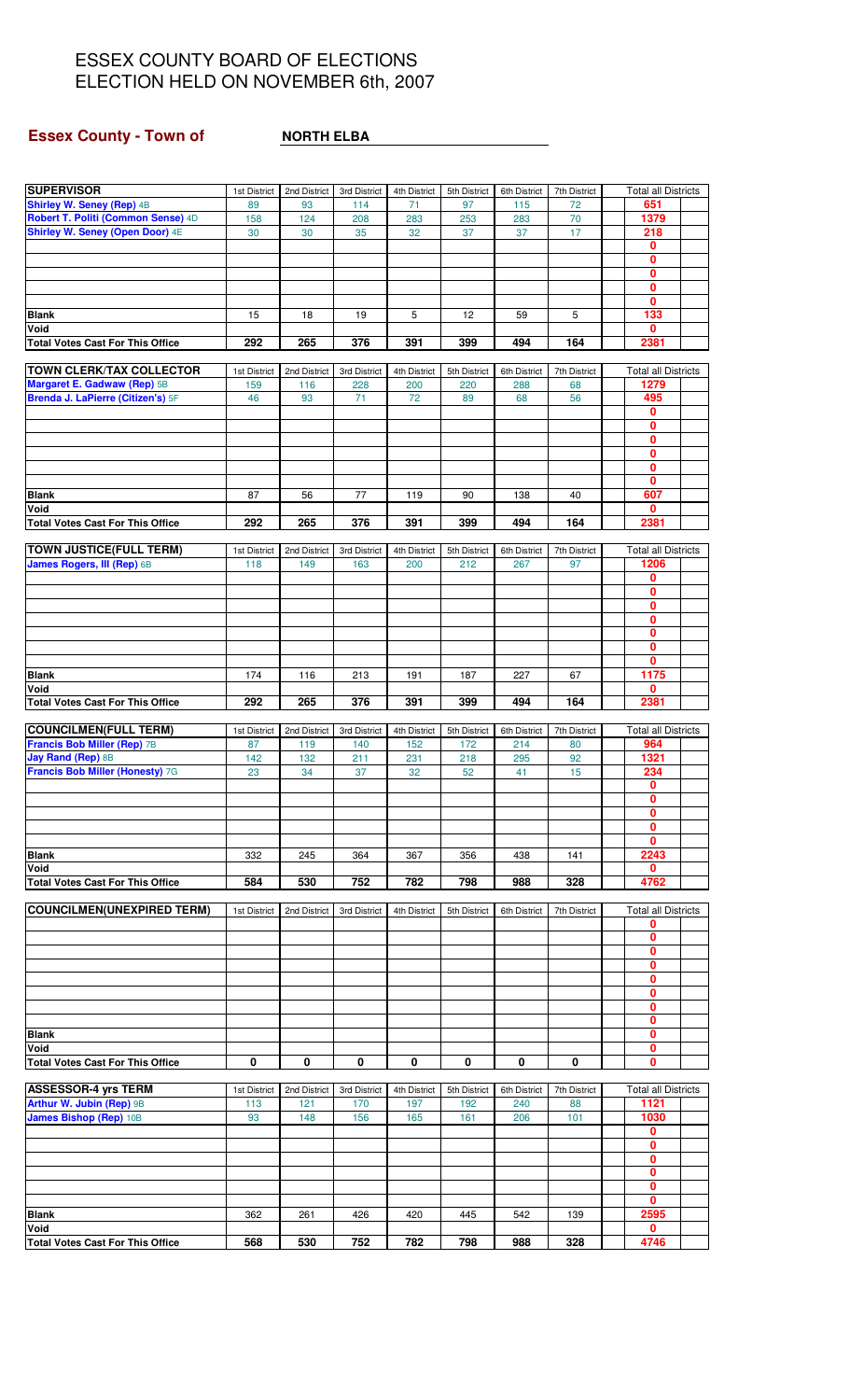#### **Essex County - Town of MORTH ELBA**

| <b>ASSESSOR- yrs UNEXPIRED TERM</b>     |              | 1st District   2nd District   3rd District |              | 4th District | 5th District | 6th District | 7th District |              | <b>Total all Districts</b> |  |
|-----------------------------------------|--------------|--------------------------------------------|--------------|--------------|--------------|--------------|--------------|--------------|----------------------------|--|
|                                         |              |                                            |              |              |              |              |              | $\bf{0}$     |                            |  |
|                                         |              |                                            |              |              |              |              |              | $\bf{0}$     |                            |  |
|                                         |              |                                            |              |              |              |              |              |              | $\mathbf{0}$               |  |
|                                         |              |                                            |              |              |              |              |              | $\mathbf{0}$ |                            |  |
|                                         |              |                                            |              |              |              |              |              |              | $\mathbf{0}$               |  |
|                                         |              |                                            |              |              |              |              |              | $\mathbf{0}$ |                            |  |
|                                         |              |                                            |              |              |              |              |              | $\mathbf{0}$ |                            |  |
|                                         |              |                                            |              |              |              |              |              |              | $\Omega$                   |  |
| <b>Blank</b>                            |              |                                            |              |              |              |              |              | $\Omega$     |                            |  |
| Void                                    |              |                                            |              |              |              |              |              |              | $\mathbf{0}$               |  |
| <b>Total Votes Cast For This Office</b> | 0            | 0                                          | 0            | 0            | 0            | 0            | 0            | $\mathbf{0}$ |                            |  |
|                                         |              |                                            |              |              |              |              |              |              |                            |  |
| <b>TAX COLLECTOR</b>                    | 1st District | 2nd District                               | 3rd District | 4th District | 5th District | 6th District | 7th District |              | <b>Total all Districts</b> |  |
|                                         |              |                                            |              |              |              |              |              | 0            |                            |  |
|                                         |              |                                            |              |              |              |              |              |              | $\mathbf{0}$               |  |
|                                         |              |                                            |              |              |              |              |              | $\mathbf{0}$ |                            |  |
|                                         |              |                                            |              |              |              |              |              | $\mathbf{0}$ |                            |  |
|                                         |              |                                            |              |              |              |              |              | $\mathbf{0}$ |                            |  |
|                                         |              |                                            |              |              |              |              |              |              | $\mathbf{0}$               |  |
|                                         |              |                                            |              |              |              |              |              | $\mathbf{0}$ |                            |  |
|                                         |              |                                            |              |              |              |              |              |              | $\mathbf{0}$               |  |
| <b>Blank</b>                            |              |                                            |              |              |              |              |              | $\mathbf{0}$ |                            |  |
| Void                                    |              |                                            |              |              |              |              |              |              | $\mathbf{0}$               |  |
| <b>Total Votes Cast For This Office</b> | $\mathbf{0}$ | $\bf{0}$                                   | $\mathbf{0}$ | $\mathbf{0}$ | $\mathbf{0}$ | 0            | 0            | $\mathbf{0}$ |                            |  |
|                                         |              |                                            |              |              |              |              |              |              |                            |  |
| <b>SUPT. Of HIGHWAYS</b>                | 1st District | 2nd District                               | 3rd District | 4th District | 5th District | 6th District | 7th District |              | <b>Total all Districts</b> |  |
| Larry C. Straight (Rep) 11B             | 127          | 128                                        | 185          | 143          | 155          | 190          | 95           |              | 1023                       |  |
| Larry C. Straight (People's) 11H        | 58           | 45                                         | 53           | 54           | 66           | 70           | 42           |              | 388                        |  |
| <b>Norman Harlow (Fair Deal) 111</b>    | 88           | 59                                         | 120          | 178          | 170          | 126          | 11           |              | 752                        |  |
|                                         |              |                                            |              |              |              |              |              |              | $\mathbf{0}$               |  |
|                                         |              |                                            |              |              |              |              |              | $\mathbf{0}$ |                            |  |
|                                         |              |                                            |              |              |              |              |              | $\mathbf{0}$ |                            |  |
|                                         |              |                                            |              |              |              |              |              |              | $\Omega$                   |  |
|                                         |              |                                            |              |              |              |              |              |              | $\Omega$                   |  |
| <b>Blank</b>                            | 19           | 33                                         | 18           | 16           | 8            | 108          | 16           |              | 218                        |  |
| Void                                    |              |                                            |              |              |              |              |              |              | $\mathbf{0}$               |  |
| <b>Total Votes Cast For This Office</b> | 292          | 265                                        | 376          | 391          | 399          | 494          | 164          | 2381         |                            |  |
|                                         |              |                                            |              |              |              |              |              |              |                            |  |
| <b>MISCELLANEOUS</b>                    | 1st District | 2nd District                               | 3rd District | 4th District | 5th District | 6th District | 7th District |              | <b>Total all Districts</b> |  |
| <b>Proposition One-An Amendment YES</b> | 83           | 154                                        | 224          | 145          | 222          | 205          | 111          |              | 1144                       |  |
| <b>Proposition One-An Amendment NO</b>  | 10           | 17                                         | 20           | 12           | 17           | 85           | 5            |              | 166                        |  |
| <b>Blank</b>                            | 199          | 94                                         | 132          | 234          | 160          | 204          | 48           | 1071         |                            |  |

Proposition No. 1, An Amendment

AMENDMENT TO ARTICLE 14, SECTION 1 - STATE CONSTITUTION

Amendment to Article 14, section 1 of the Constitution, in relation to the use of forest preserve lands for wells for a municipal water supply in the hamlet of Raquette Lake, Hamilton county. The proposed amendment would allow the State to convey on acre of forest preserve land to the town of Long Lake for public use as the site for drinking water wells and necessary related equipment for the municipal water supply for the hamlet of Raquette Lake. In exchange, the State would receive at least twelve acres of land that is at least equal in value to the land conveyed to Long Lake. The land the State receives would be incorporated into the forest preserve. The Raquette Lake reservoir would be abandoned as a source of drinking water supply. Shall the proposed amendment be approved?

**Void 0 Total Votes Cast For This Office 292 265 376 391 399 494 164 2381**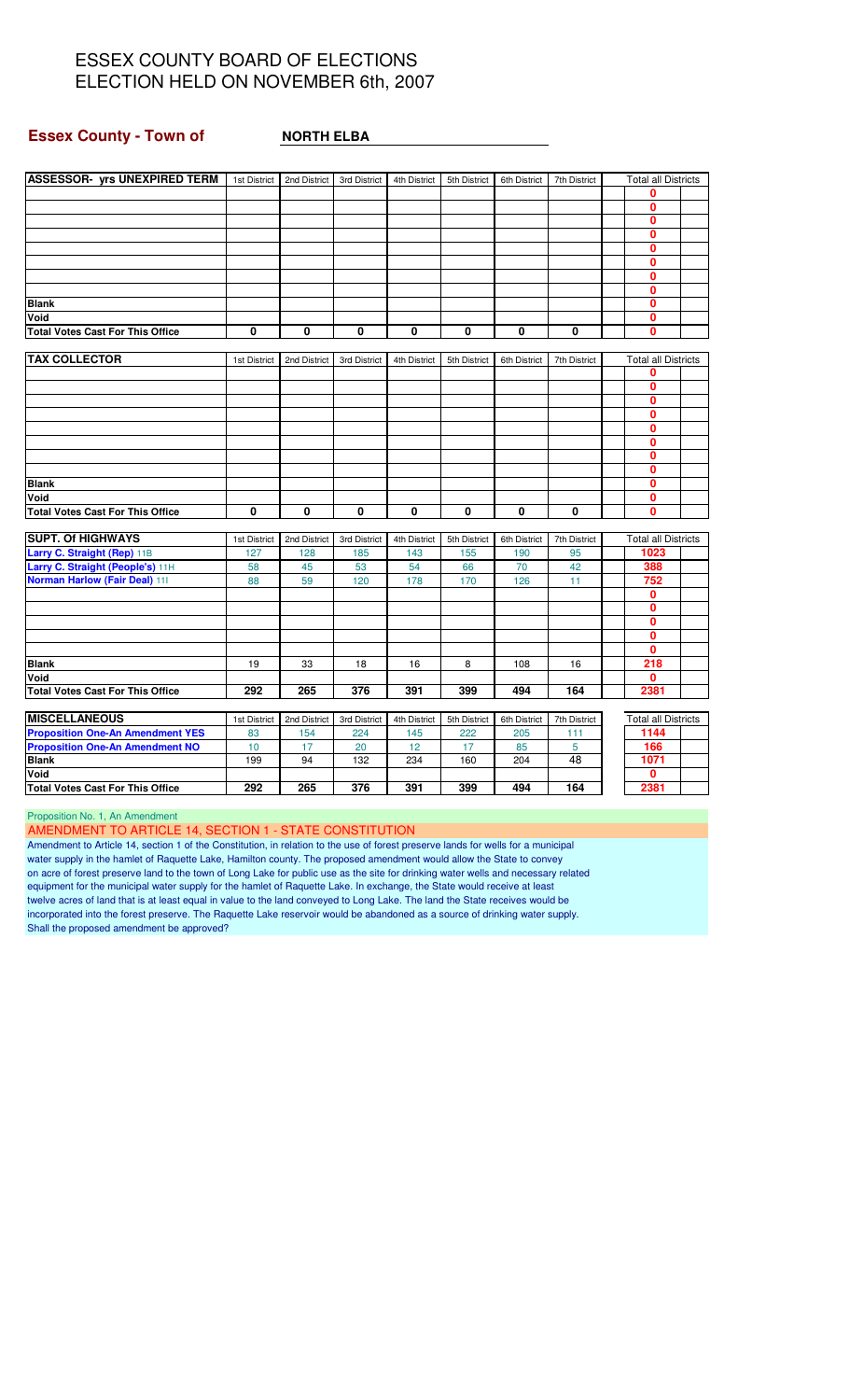## **Essex County - Town of NORTH HUDSON**

| <b>SUPERVISOR</b>                                                   | 1st District         | 2nd District | 3rd District | 4th District | 5th District | 6th District | <b>Total all Districts</b> |  |
|---------------------------------------------------------------------|----------------------|--------------|--------------|--------------|--------------|--------------|----------------------------|--|
| Robert D. Dobie (Dem) 4A                                            | 92                   |              |              |              |              |              | 92                         |  |
|                                                                     |                      |              |              |              |              |              | 0<br>$\mathbf{0}$          |  |
|                                                                     |                      |              |              |              |              |              | $\mathbf{0}$               |  |
|                                                                     |                      |              |              |              |              |              | 0                          |  |
|                                                                     |                      |              |              |              |              |              | 0                          |  |
|                                                                     |                      |              |              |              |              |              | $\mathbf{0}$<br>0          |  |
| Blank                                                               | 57                   |              |              |              |              |              | 57                         |  |
| Void                                                                |                      |              |              |              |              |              | $\mathbf{0}$               |  |
| <b>Total Votes Cast For This Office</b>                             | 149                  | 0            | 0            | 0            | 0            | $\mathbf 0$  | 149                        |  |
| <b>TOWN CLERK</b>                                                   | 1st District         | 2nd District | 3rd District | 4th District | 5th District | 6th District | <b>Total all Districts</b> |  |
| Sarah Sally Vinskus (Dem) 5A                                        | 79                   |              |              |              |              |              | 79                         |  |
|                                                                     |                      |              |              |              |              |              | 0                          |  |
|                                                                     |                      |              |              |              |              |              | $\mathbf{0}$               |  |
|                                                                     |                      |              |              |              |              |              | 0<br>$\mathbf 0$           |  |
|                                                                     |                      |              |              |              |              |              | $\mathbf{0}$               |  |
|                                                                     |                      |              |              |              |              |              | 0                          |  |
|                                                                     |                      |              |              |              |              |              | $\mathbf{0}$               |  |
| <b>Blank</b>                                                        | 70                   |              |              |              |              |              | 70                         |  |
| Void<br><b>Total Votes Cast For This Office</b>                     | 149                  | 0            | 0            | 0            | 0            | 0            | 0<br>149                   |  |
|                                                                     |                      |              |              |              |              |              |                            |  |
| <b>TOWN JUSTICE(FULL TERM)</b>                                      | 1st District         | 2nd District | 3rd District | 4th District | 5th District | 6th District | <b>Total all Districts</b> |  |
|                                                                     |                      |              |              |              |              |              | 0                          |  |
|                                                                     |                      |              |              |              |              |              | $\mathbf{0}$<br>0          |  |
|                                                                     |                      |              |              |              |              |              | $\bf{0}$                   |  |
|                                                                     |                      |              |              |              |              |              | 0                          |  |
|                                                                     |                      |              |              |              |              |              | 0                          |  |
|                                                                     |                      |              |              |              |              |              | $\bf{0}$<br>0              |  |
| <b>Blank</b>                                                        |                      |              |              |              |              |              | 0                          |  |
| Void                                                                |                      |              |              |              |              |              | $\mathbf{0}$               |  |
| <b>Total Votes Cast For This Office</b>                             | 0                    | 0            | 0            | $\pmb{0}$    | 0            | 0            | $\mathbf{0}$               |  |
| <b>COUNCILMEN(FULL TERM)</b>                                        | 1st District         | 2nd District | 3rd District | 4th District | 5th District | 6th District | <b>Total all Districts</b> |  |
| Alvin G. Provoncha (Dem) 6A                                         | 86                   |              |              |              |              |              | 86                         |  |
| <b>Donald Langworthy (Dem) 7A</b>                                   | 31                   |              |              |              |              |              | 31                         |  |
| Donald F. Dresser (Rep) 6B                                          | 84                   |              |              |              |              |              | 84                         |  |
| Robert Howard Hamilton (Con) 6C<br>Alvin G. Provoncha (People's) 6D | $\overline{7}$<br>12 |              |              |              |              |              | $\overline{7}$<br>12       |  |
| <b>Donald Langworthy (Fair Deal) 7E</b>                             | 10                   |              |              |              |              |              | 10                         |  |
| Donald F. Dresser (Honesty) 6F                                      | 12                   |              |              |              |              |              | 12                         |  |
|                                                                     |                      |              |              |              |              |              | 0                          |  |
| <b>Blank</b><br>Void                                                | 56                   |              |              |              |              |              | 56<br>$\mathbf 0$          |  |
| <b>Total Votes Cast For This Office</b>                             | 298                  | 0            | 0            | 0            | 0            | 0            | 298                        |  |
|                                                                     |                      |              |              |              |              |              |                            |  |
| <b>COUNCILMEN(UNEXPIRED TERM)</b>                                   | 1st District         | 2nd District | 3rd District | 4th District | 5th District | 6th District | <b>Total all Districts</b> |  |
|                                                                     |                      |              |              |              |              |              | 0<br>0                     |  |
|                                                                     |                      |              |              |              |              |              | 0                          |  |
|                                                                     |                      |              |              |              |              |              | 0                          |  |
|                                                                     |                      |              |              |              |              |              | $\mathbf{0}$               |  |
|                                                                     |                      |              |              |              |              |              | 0<br>0                     |  |
|                                                                     |                      |              |              |              |              |              | $\mathbf{0}$               |  |
| <b>Blank</b>                                                        |                      |              |              |              |              |              | 0                          |  |
| Void                                                                |                      |              |              |              |              |              | 0                          |  |
| <b>Total Votes Cast For This Office</b>                             | 0                    | 0            | 0            | 0            | 0            | 0            | $\mathbf{0}$               |  |
| <b>ASSESSOR-4 yrs TERM</b>                                          | 1st District         | 2nd District | 3rd District | 4th District | 5th District | 6th District | <b>Total all Districts</b> |  |
| Sindy M. Brazee (Dem) 8A                                            | 68                   |              |              |              |              |              | 68                         |  |
| Michael Marsden (Citizen's) 9G                                      | 62                   |              |              |              |              |              | 62                         |  |
|                                                                     |                      |              |              |              |              |              | 0<br>$\mathbf{0}$          |  |
|                                                                     |                      |              |              |              |              |              | 0                          |  |
|                                                                     |                      |              |              |              |              |              | $\mathbf 0$                |  |
|                                                                     |                      |              |              |              |              |              | $\mathbf{0}$               |  |
| <b>Blank</b>                                                        | 168                  |              |              |              |              |              | 0<br>168                   |  |
| Void                                                                |                      |              |              |              |              |              | $\mathbf{0}$               |  |
| <b>Total Votes Cast For This Office</b>                             | 298                  | 0            | 0            | 0            | 0            | 0            | 298                        |  |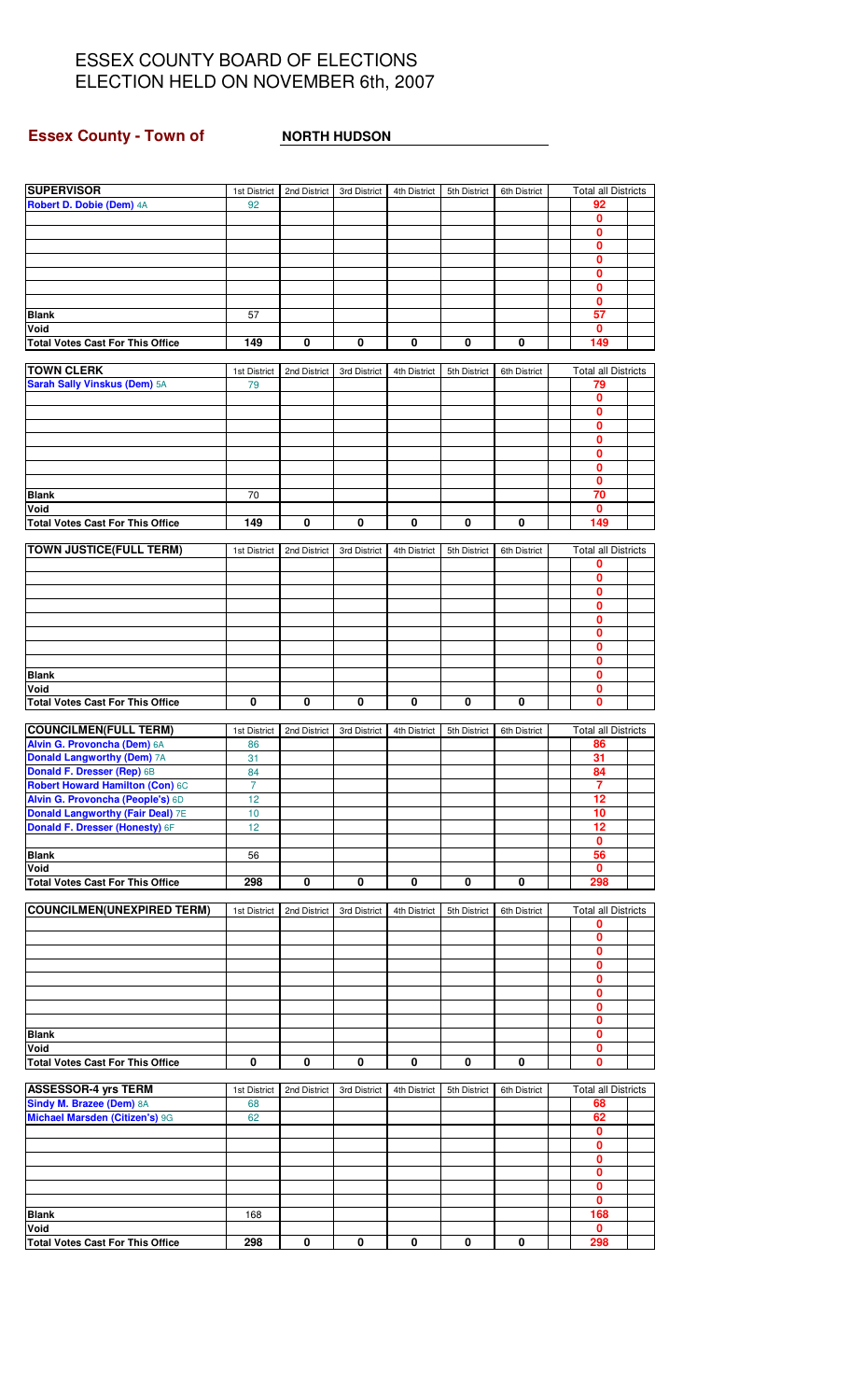#### **Essex County - Town of NORTH HUDSON**

| ASSESSOR- yrs UNEXPIRED TERM   1st District   2nd District |                |              | 3rd District | 4th District | 5th District | 6th District | <b>Total all Districts</b> |  |
|------------------------------------------------------------|----------------|--------------|--------------|--------------|--------------|--------------|----------------------------|--|
|                                                            |                |              |              |              |              |              | 0                          |  |
|                                                            |                |              |              |              |              |              | 0                          |  |
|                                                            |                |              |              |              |              |              | 0                          |  |
|                                                            |                |              |              |              |              |              | 0                          |  |
|                                                            |                |              |              |              |              |              | 0                          |  |
|                                                            |                |              |              |              |              |              | 0                          |  |
|                                                            |                |              |              |              |              |              | 0                          |  |
|                                                            |                |              |              |              |              |              | $\mathbf{0}$               |  |
| <b>Blank</b>                                               |                |              |              |              |              |              | 0                          |  |
| Void                                                       |                |              |              |              |              |              | 0                          |  |
| <b>Total Votes Cast For This Office</b>                    | 0              | 0            | 0            | 0            | 0            | 0            | 0                          |  |
|                                                            |                |              |              |              |              |              |                            |  |
| <b>TAX COLLECTOR</b>                                       | 1st District   | 2nd District | 3rd District | 4th District | 5th District | 6th District | <b>Total all Districts</b> |  |
| Martha M. King (Rep) 11B                                   | 69             |              |              |              |              |              | 69                         |  |
|                                                            |                |              |              |              |              |              | 0                          |  |
|                                                            |                |              |              |              |              |              | 0                          |  |
|                                                            |                |              |              |              |              |              | 0                          |  |
|                                                            |                |              |              |              |              |              | 0                          |  |
|                                                            |                |              |              |              |              |              | 0                          |  |
|                                                            |                |              |              |              |              |              | 0                          |  |
|                                                            |                |              |              |              |              |              | $\mathbf{0}$               |  |
| <b>Blank</b>                                               | 80             |              |              |              |              |              | 80                         |  |
| Void                                                       |                |              |              |              |              |              | 0                          |  |
| <b>Total Votes Cast For This Office</b>                    | 149            | $\bf{0}$     | 0            | $\mathbf{0}$ | $\mathbf{0}$ | 0            | 149                        |  |
|                                                            |                |              |              |              |              |              |                            |  |
| <b>SUPT. Of HIGHWAYS</b>                                   | 1st District   | 2nd District | 3rd District | 4th District | 5th District | 6th District | <b>Total all Districts</b> |  |
| Kelly M. Dezalia (Dem) 10A                                 | 67             |              |              |              |              |              | 67                         |  |
| Kevin T. Moses (Rep) 10B                                   | 74             |              |              |              |              |              | 74                         |  |
| Kelly M. Dezalia (Progress) 10H                            | 5              |              |              |              |              |              | 5                          |  |
| Kevin T. Moses (Progressive) 101                           | $\mathbf{1}$   |              |              |              |              |              | 1                          |  |
|                                                            |                |              |              |              |              |              | 0                          |  |
|                                                            |                |              |              |              |              |              | 0                          |  |
|                                                            |                |              |              |              |              |              | 0                          |  |
|                                                            |                |              |              |              |              |              | 0                          |  |
| <b>Blank</b>                                               | $\overline{c}$ |              |              |              |              |              | $\overline{2}$             |  |
| Void                                                       |                |              |              |              |              |              | $\mathbf{0}$               |  |
| <b>Total Votes Cast For This Office</b>                    | 149            | 0            | 0            | 0            | 0            | 0            | 149                        |  |
|                                                            |                |              |              |              |              |              |                            |  |
| <b>MISCELLANEOUS</b>                                       | 1st District   | 2nd District | 3rd District | 4th District | 5th District | 6th District | <b>Total all Districts</b> |  |
| <b>Proposition One-An Amendment YES</b>                    | 50             |              |              |              |              |              | 50                         |  |
| <b>Proposition One-An Amendment NO</b>                     | 6              |              |              |              |              |              | 6                          |  |
| <b>Blank</b>                                               | 93             |              |              |              |              |              | 93                         |  |
| Void                                                       |                |              |              |              |              |              | 0                          |  |
| <b>Total Votes Cast For This Office</b>                    | 149            | $\bf{0}$     | 0            | 0            | 0            | 0            | 149                        |  |
|                                                            |                |              |              |              |              |              |                            |  |

Proposition No. 1, An Amendment

AMENDMENT TO ARTICLE 14, SECTION 1 - STATE CONSTITUTION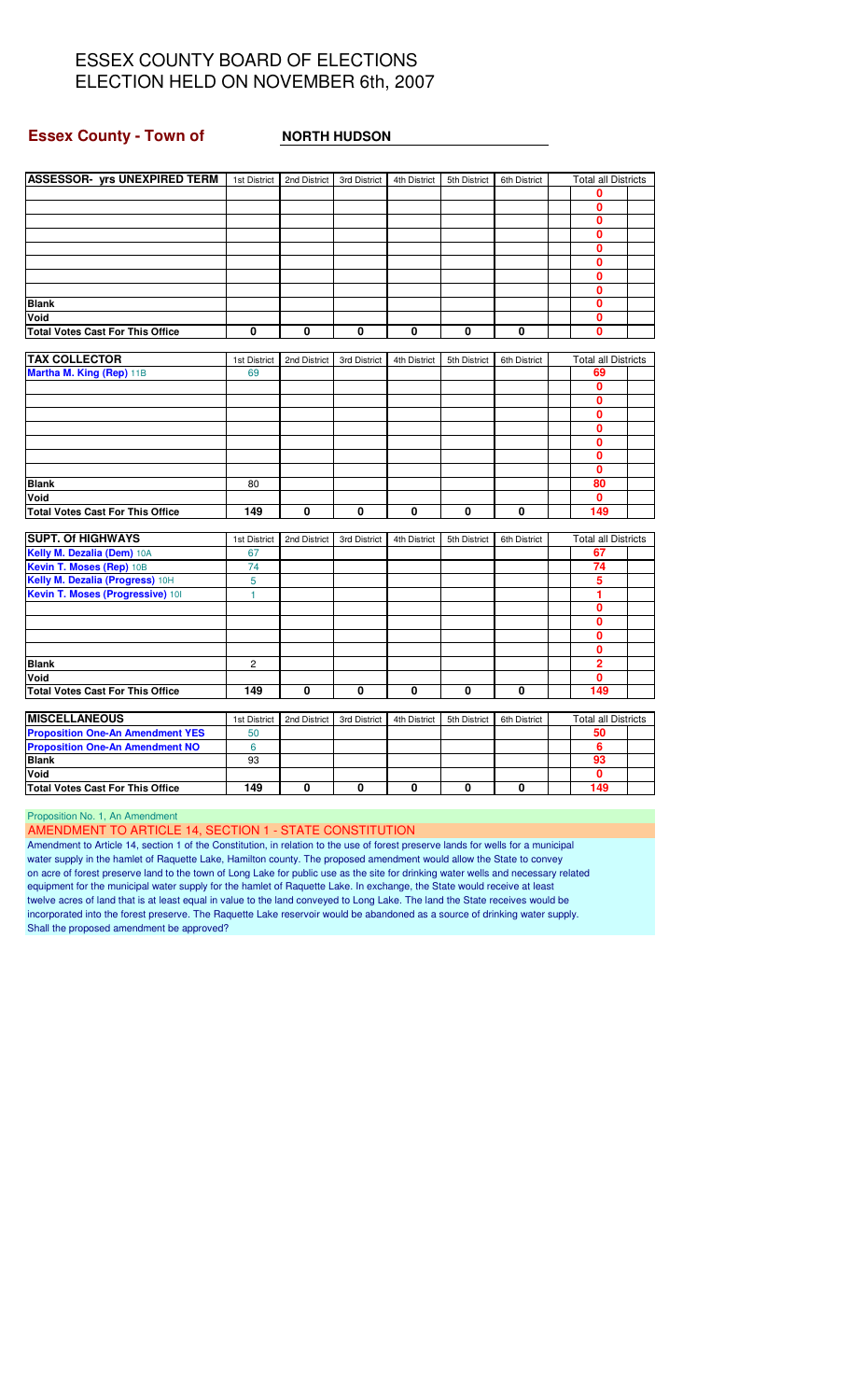# **Essex County - Town of SCHROON**

| <b>SUPERVISOR</b>                               | 1st District | 2nd District | 3rd District | 4th District | 5th District | 6th District | <b>Total all Districts</b> |  |
|-------------------------------------------------|--------------|--------------|--------------|--------------|--------------|--------------|----------------------------|--|
| Catherine L. Moses (Rep) 4B                     | 236          | 316          |              |              |              |              | 552                        |  |
| Catherine L. Moses (Honesty) 4D                 | 35           | 42           |              |              |              |              | 77                         |  |
|                                                 |              |              |              |              |              |              | 0                          |  |
|                                                 |              |              |              |              |              |              | $\mathbf 0$                |  |
|                                                 |              |              |              |              |              |              | $\mathbf{0}$               |  |
|                                                 |              |              |              |              |              |              |                            |  |
|                                                 |              |              |              |              |              |              | 0                          |  |
|                                                 |              |              |              |              |              |              | $\mathbf 0$                |  |
|                                                 |              |              |              |              |              |              | $\mathbf 0$                |  |
| <b>Blank</b>                                    | 138          | 116          |              |              |              |              | 254                        |  |
| Void                                            |              |              |              |              |              |              | 0                          |  |
| <b>Total Votes Cast For This Office</b>         | 409          | 474          | 0            | 0            | 0            | 0            | 883                        |  |
|                                                 |              |              |              |              |              |              |                            |  |
| <b>TOWN CLERK/TAX COLLECTOR</b>                 | 1st District | 2nd District | 3rd District | 4th District | 5th District | 6th District | <b>Total all Districts</b> |  |
| Patricia J. Savarie (Rep) 5B                    |              |              |              |              |              |              |                            |  |
|                                                 | 214          | 298          |              |              |              |              | 512                        |  |
| Patricia J. Savarie (Honesty) 5D                | 42           | 50           |              |              |              |              | 92                         |  |
| Kimberly A. Gould (Progressive) 5E              | 94           | 62           |              |              |              |              | 156                        |  |
|                                                 |              |              |              |              |              |              | 0                          |  |
|                                                 |              |              |              |              |              |              | $\mathbf 0$                |  |
|                                                 |              |              |              |              |              |              | 0                          |  |
|                                                 |              |              |              |              |              |              | $\mathbf 0$                |  |
|                                                 |              |              |              |              |              |              |                            |  |
|                                                 |              |              |              |              |              |              | $\mathbf 0$                |  |
| <b>Blank</b>                                    | 59           | 64           |              |              |              |              | 123                        |  |
| Void                                            |              |              |              |              |              |              | $\mathbf 0$                |  |
| <b>Total Votes Cast For This Office</b>         | 409          | 474          | 0            | 0            | 0            | 0            | 883                        |  |
|                                                 |              |              |              |              |              |              |                            |  |
| <b>TOWN JUSTICE(FULL TERM)</b>                  | 1st District | 2nd District | 3rd District | 4th District | 5th District | 6th District | <b>Total all Districts</b> |  |
|                                                 |              |              |              |              |              |              | 0                          |  |
|                                                 |              |              |              |              |              |              | 0                          |  |
|                                                 |              |              |              |              |              |              | $\mathbf{0}$               |  |
|                                                 |              |              |              |              |              |              |                            |  |
|                                                 |              |              |              |              |              |              | 0                          |  |
|                                                 |              |              |              |              |              |              | 0                          |  |
|                                                 |              |              |              |              |              |              | $\mathbf{0}$               |  |
|                                                 |              |              |              |              |              |              | 0                          |  |
|                                                 |              |              |              |              |              |              | $\mathbf{0}$               |  |
| <b>Blank</b>                                    |              |              |              |              |              |              | $\mathbf{0}$               |  |
| Void                                            |              |              |              |              |              |              | 0                          |  |
| <b>Total Votes Cast For This Office</b>         | 0            | 0            | 0            | 0            | 0            | 0            | $\mathbf{0}$               |  |
|                                                 |              |              |              |              |              |              |                            |  |
|                                                 |              |              |              |              |              |              |                            |  |
| <b>COUNCILMEN(FULL TERM)</b>                    | 1st District | 2nd District | 3rd District | 4th District | 5th District | 6th District | <b>Total all Districts</b> |  |
| Mark C. Whitney (Dem) 6A                        | 146          | 163          |              |              |              |              | 309                        |  |
| Clara M. Phibbs (Rep) 6B                        | 152          | 209          |              |              |              |              | 361                        |  |
| Laura L. Donaldson (Rep) 7B                     | 118          | 151          |              |              |              |              | 269                        |  |
| <b>Clara M. Phibbs (Honesty) 6D</b>             | 91           | 26           |              |              |              |              | 117                        |  |
| <b>Richard Simpson (Honesty) 7D</b>             | 26           | 72           |              |              |              |              | 98                         |  |
| <b>Bruce Caza (Common Sense) 6F</b>             | 98           | 91           |              |              |              |              | 189                        |  |
| Laura L. Donaldson (People's) 7G                | 14           | 19           |              |              |              |              | 33                         |  |
|                                                 |              |              |              |              |              |              |                            |  |
| Mark C. Whitney (Ind Taxpayers) 6H              | 24           | 39           |              |              |              |              | 63                         |  |
| Shawn A. Baker (Responsibility) 61              | 70           | 81           |              |              |              |              | 151                        |  |
|                                                 |              |              |              |              |              |              | $\mathbf{0}$               |  |
|                                                 |              |              |              |              |              |              | $\mathbf 0$                |  |
| <b>Blank</b>                                    | 79           | 97           |              |              |              |              | 176                        |  |
| Void                                            |              |              |              |              |              |              | $\mathbf{0}$               |  |
| <b>Total Votes Cast For This Office</b>         | 818          | 948          | 0            | 0            | 0            | 0            | 1766                       |  |
|                                                 |              |              |              |              |              |              |                            |  |
| <b>COUNCILMEN(UNEXPIRED TERM)</b>               | 1st District | 2nd District | 3rd District | 4th District | 5th District | 6th District | <b>Total all Districts</b> |  |
|                                                 |              |              |              |              |              |              | 0                          |  |
|                                                 |              |              |              |              |              |              | 0                          |  |
|                                                 |              |              |              |              |              |              |                            |  |
|                                                 |              |              |              |              |              |              | 0                          |  |
|                                                 |              |              |              |              |              |              | 0                          |  |
|                                                 |              |              |              |              |              |              | 0                          |  |
|                                                 |              |              |              |              |              |              | $\mathbf 0$                |  |
|                                                 |              |              |              |              |              |              | $\mathbf 0$                |  |
|                                                 |              |              |              |              |              |              | 0                          |  |
| <b>Blank</b>                                    |              |              |              |              |              |              | $\mathbf 0$                |  |
| Void                                            |              |              |              |              |              |              | $\mathbf 0$                |  |
| <b>Total Votes Cast For This Office</b>         | 0            | 0            | 0            | 0            | 0            | 0            | $\mathbf{0}$               |  |
|                                                 |              |              |              |              |              |              |                            |  |
|                                                 |              |              |              |              |              |              |                            |  |
| <b>ASSESSOR-4 yrs TERM</b>                      | 1st District | 2nd District | 3rd District | 4th District | 5th District | 6th District | <b>Total all Districts</b> |  |
| Richard S. Schoenstadt (Square Deal) 8E         | 177          | 215          |              |              |              |              | 392                        |  |
| Richard V. Newell (Square Deal) 9E              | 157          | 199          |              |              |              |              | 356                        |  |
|                                                 |              |              |              |              |              |              | $\mathbf{0}$               |  |
|                                                 |              |              |              |              |              |              | $\mathbf 0$                |  |
|                                                 |              |              |              |              |              |              | $\mathbf{0}$               |  |
|                                                 |              |              |              |              |              |              | $\mathbf 0$                |  |
|                                                 |              |              |              |              |              |              | 0                          |  |
|                                                 |              |              |              |              |              |              |                            |  |
|                                                 |              |              |              |              |              |              |                            |  |
|                                                 |              |              |              |              |              |              | $\mathbf{0}$               |  |
| <b>Blank</b>                                    | 484          | 534          |              |              |              |              | 1018                       |  |
| Void<br><b>Total Votes Cast For This Office</b> | 818          | 948          | 0            | 0            | 0            | 0            | 0<br>1766                  |  |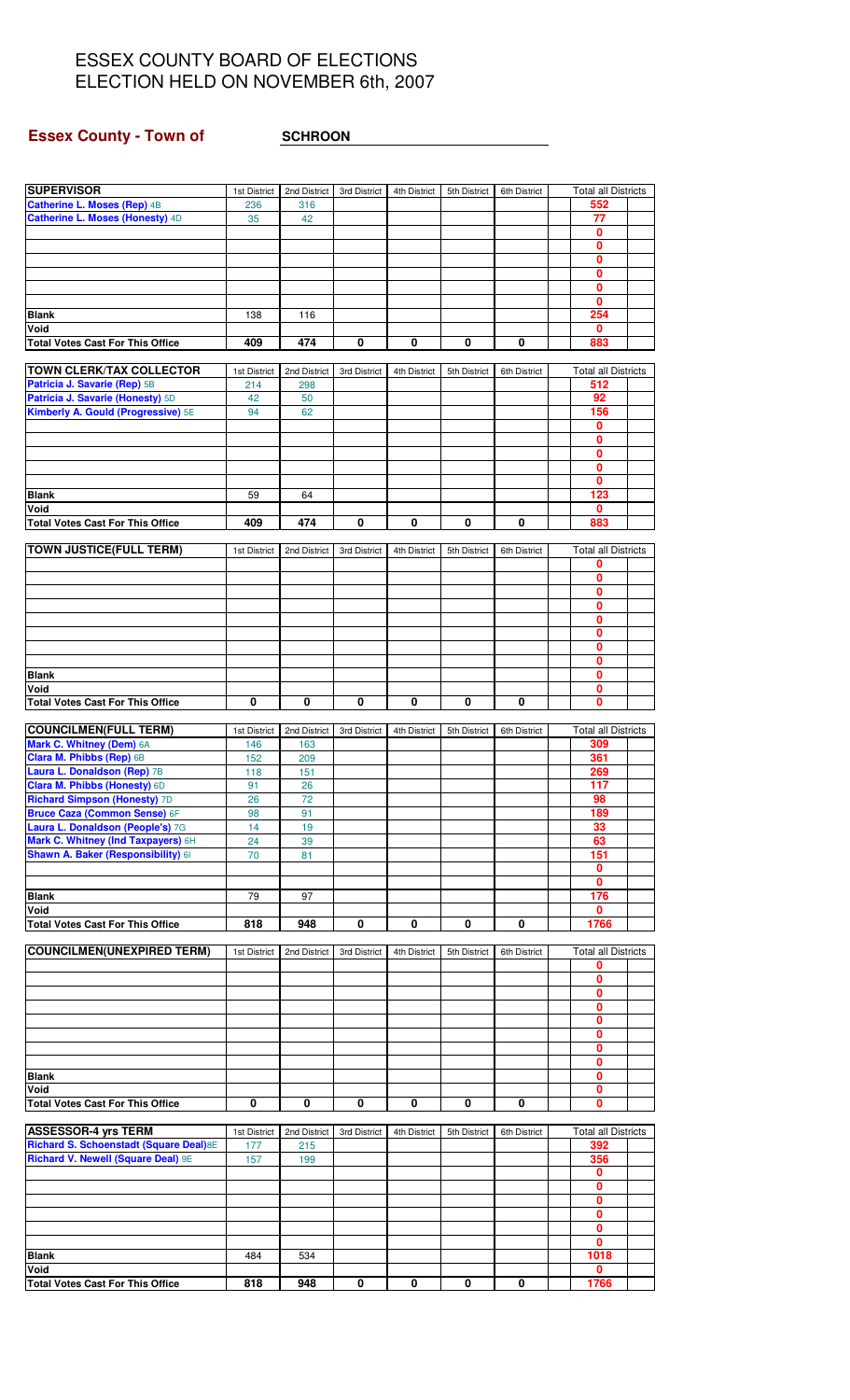#### **Essex County - Town of SCHROON**

| <b>ASSESSOR- yrs UNEXPIRED TERM</b>     | 1st District | 2nd District | 3rd District | 4th District | 5th District | 6th District | <b>Total all Districts</b> |  |
|-----------------------------------------|--------------|--------------|--------------|--------------|--------------|--------------|----------------------------|--|
|                                         |              |              |              |              |              |              | 0                          |  |
|                                         |              |              |              |              |              |              | 0                          |  |
|                                         |              |              |              |              |              |              | 0                          |  |
|                                         |              |              |              |              |              |              | 0                          |  |
|                                         |              |              |              |              |              |              | 0                          |  |
|                                         |              |              |              |              |              |              | 0                          |  |
|                                         |              |              |              |              |              |              | O                          |  |
|                                         |              |              |              |              |              |              | 0                          |  |
| <b>Blank</b>                            |              |              |              |              |              |              | 0                          |  |
| Void                                    |              |              |              |              |              |              | 0                          |  |
| <b>Total Votes Cast For This Office</b> | 0            | 0            | 0            | 0            | 0            | 0            | 0                          |  |
|                                         |              |              |              |              |              |              |                            |  |
| <b>TAX COLLECTOR</b>                    | 1st District | 2nd District | 3rd District | 4th District | 5th District | 6th District | <b>Total all Districts</b> |  |
|                                         |              |              |              |              |              |              | 0                          |  |
|                                         |              |              |              |              |              |              | 0                          |  |
|                                         |              |              |              |              |              |              | $\mathbf{0}$               |  |
|                                         |              |              |              |              |              |              | 0                          |  |
|                                         |              |              |              |              |              |              | 0                          |  |
|                                         |              |              |              |              |              |              | 0                          |  |
|                                         |              |              |              |              |              |              | 0                          |  |
|                                         |              |              |              |              |              |              | 0                          |  |
| <b>Blank</b>                            |              |              |              |              |              |              | 0                          |  |
| Void                                    |              |              |              |              |              |              | 0                          |  |
| <b>Total Votes Cast For This Office</b> | $\mathbf{0}$ | $\mathbf{0}$ | 0            | 0            | 0            | 0            | 0                          |  |
|                                         |              |              |              |              |              |              |                            |  |
| <b>SUPT. Of HIGHWAYS</b>                | 1st District | 2nd District | 3rd District | 4th District | 5th District | 6th District | <b>Total all Districts</b> |  |
| <b>Charles D. McKenna (Rep) 10B</b>     | 122          | 170          |              |              |              |              | 292                        |  |
| Dana W. Shaughnessy (Square Deal)10E    | 217          | 223          |              |              |              |              | 440                        |  |
| Charles D. McKenna (Fair Deal) 10F      | 14           | 23           |              |              |              |              | $\overline{37}$            |  |
| <b>Charles W. Hall (Justice) 10G</b>    | 8            | 16           |              |              |              |              | 24                         |  |
| Donald Bessey (Peace) 10H               | 28           | 30           |              |              |              |              | 58                         |  |
|                                         |              |              |              |              |              |              | 0                          |  |
|                                         |              |              |              |              |              |              | 0                          |  |
|                                         |              |              |              |              |              |              | 0                          |  |
| <b>Blank</b>                            | 20           | 12           |              |              |              |              | 32                         |  |
| Void                                    |              |              |              |              |              |              | 0                          |  |
| <b>Total Votes Cast For This Office</b> | 409          | 474          | 0            | 0            | 0            | 0            | 883                        |  |
|                                         |              |              |              |              |              |              |                            |  |
| <b>MISCELLANEOUS</b>                    | 1st District | 2nd District | 3rd District | 4th District | 5th District | 6th District | <b>Total all Districts</b> |  |
| <b>Proposition One-An Amendment YES</b> | 200          | 199          |              |              |              |              | 399                        |  |
| <b>Proposition One-An Amendment NO</b>  | 11           | 20           |              |              |              |              | 31                         |  |
| <b>Blank</b>                            | 198          | 255          |              |              |              |              | 453                        |  |
| Void                                    |              |              |              |              |              |              | $\mathbf{0}$               |  |
| <b>Total Votes Cast For This Office</b> | 409          | 474          | 0            | 0            | 0            | 0            | 883                        |  |

Proposition No. 1, An Amendment

AMENDMENT TO ARTICLE 14, SECTION 1 - STATE CONSTITUTION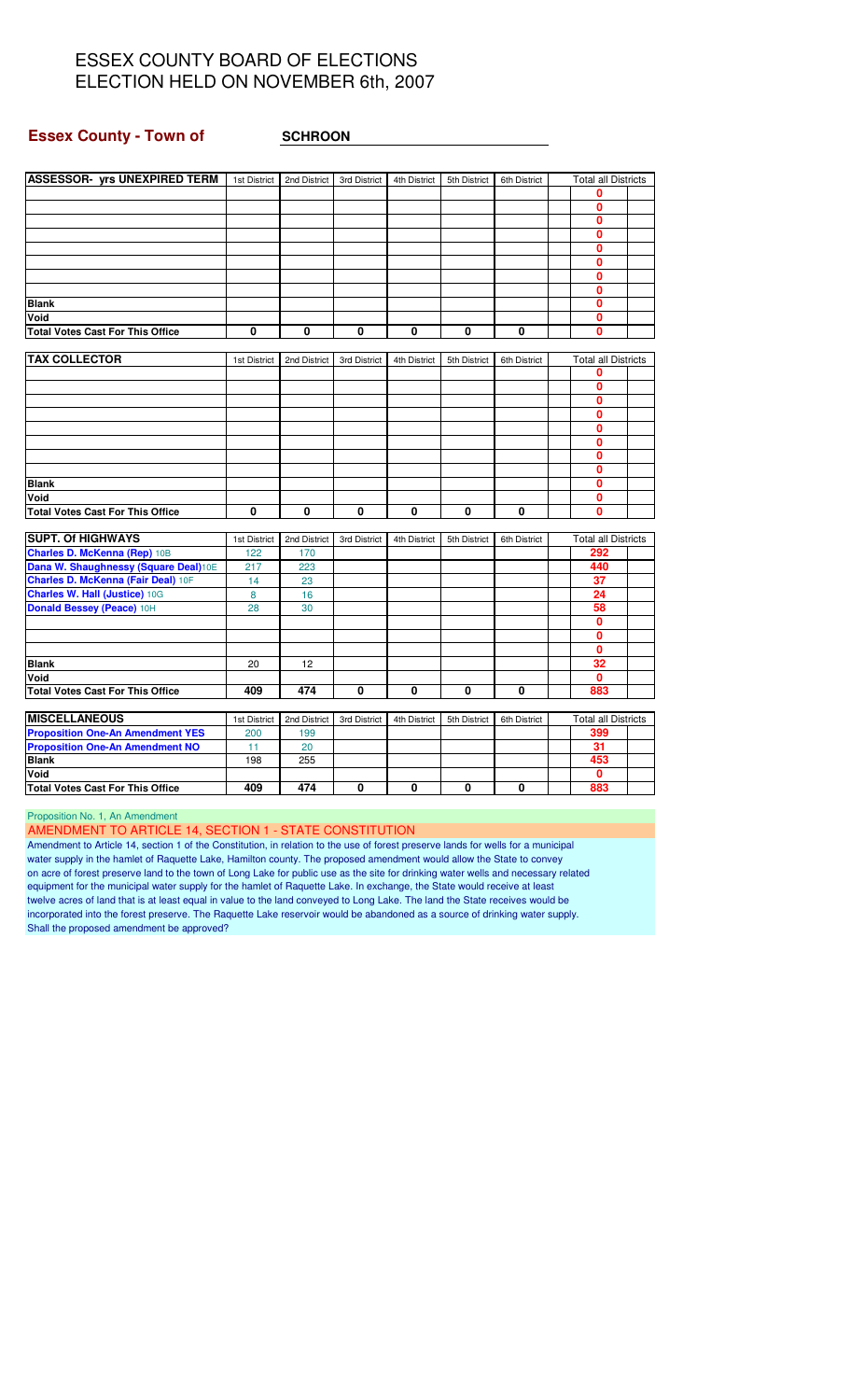## **Essex County - Town of ST. ARMAND**

| <b>SUPERVISOR</b>                                                            | 1st District | 2nd District | 3rd District | 4th District | 5th District | 6th District | <b>Total all Districts</b> |  |
|------------------------------------------------------------------------------|--------------|--------------|--------------|--------------|--------------|--------------|----------------------------|--|
|                                                                              |              |              |              |              |              |              | 0                          |  |
|                                                                              |              |              |              |              |              |              | 0                          |  |
|                                                                              |              |              |              |              |              |              | 0<br>$\bf{0}$              |  |
|                                                                              |              |              |              |              |              |              | 0                          |  |
|                                                                              |              |              |              |              |              |              | 0                          |  |
|                                                                              |              |              |              |              |              |              | 0                          |  |
|                                                                              |              |              |              |              |              |              | 0                          |  |
| <b>Blank</b>                                                                 |              |              |              |              |              |              | 0                          |  |
| Void<br><b>Total Votes Cast For This Office</b>                              | $\bf{0}$     | $\pmb{0}$    | 0            | $\pmb{0}$    | 0            | 0            | $\bf{0}$<br>0              |  |
|                                                                              |              |              |              |              |              |              |                            |  |
| <b>TOWN CLERK</b>                                                            | 1st District | 2nd District | 3rd District | 4th District | 5th District | 6th District | <b>Total all Districts</b> |  |
|                                                                              |              |              |              |              |              |              | 0                          |  |
|                                                                              |              |              |              |              |              |              | 0                          |  |
|                                                                              |              |              |              |              |              |              | 0<br>0                     |  |
|                                                                              |              |              |              |              |              |              | $\mathbf 0$                |  |
|                                                                              |              |              |              |              |              |              | 0                          |  |
|                                                                              |              |              |              |              |              |              | 0                          |  |
|                                                                              |              |              |              |              |              |              | 0                          |  |
| <b>Blank</b>                                                                 |              |              |              |              |              |              | 0                          |  |
| Void<br><b>Total Votes Cast For This Office</b>                              | 0            | 0            | 0            |              | 0            | 0            | 0<br>0                     |  |
|                                                                              |              |              |              | 0            |              |              |                            |  |
| <b>TOWN JUSTICE(FULL TERM)</b>                                               | 1st District | 2nd District | 3rd District | 4th District | 5th District | 6th District | <b>Total all Districts</b> |  |
|                                                                              |              |              |              |              |              |              | 0                          |  |
|                                                                              |              |              |              |              |              |              | $\mathbf 0$                |  |
|                                                                              |              |              |              |              |              |              | 0                          |  |
|                                                                              |              |              |              |              |              |              | 0<br>$\mathbf 0$           |  |
|                                                                              |              |              |              |              |              |              | 0                          |  |
|                                                                              |              |              |              |              |              |              | 0                          |  |
|                                                                              |              |              |              |              |              |              | $\mathbf 0$                |  |
| <b>Blank</b>                                                                 |              |              |              |              |              |              | 0                          |  |
| Void                                                                         |              |              |              |              |              |              | 0                          |  |
| <b>Total Votes Cast For This Office</b>                                      | 0            | 0            | 0            | 0            | 0            | 0            | 0                          |  |
| <b>COUNCILMEN(FULL TERM)</b>                                                 | 1st District | 2nd District | 3rd District | 4th District | 5th District | 6th District | Total all Districts        |  |
| Thomas C. Jones (Dem) 4A                                                     | 228          |              |              |              |              |              | 228                        |  |
| <b>Edmund Andrews (Rep) 4B</b>                                               | 219          |              |              |              |              |              | 219                        |  |
| Samuel A. Grimone (Rep) 5B                                                   | 235          |              |              |              |              |              | 235                        |  |
| Edmund Andrews (Common Sense) 4D                                             | 47           |              |              |              |              |              | 47                         |  |
| <b>Samuel A. Grimone (Common Sense)</b> 5D<br>Thomas C. Jones (ADK Pride) 4E | 46<br>52     |              |              |              |              |              | 46<br>52                   |  |
|                                                                              |              |              |              |              |              |              | $\mathbf 0$                |  |
|                                                                              |              |              |              |              |              |              | 0                          |  |
| <b>Blank</b>                                                                 | 163          |              |              |              |              |              | 163                        |  |
| Void                                                                         |              |              |              |              |              |              | 0                          |  |
| <b>Total Votes Cast For This Office</b>                                      | 990          | 0            | 0            | 0            | 0            | $\pmb{0}$    | 990                        |  |
| <b>COUNCILMEN(UNEXPIRED TERM)</b>                                            | 1st District | 2nd District | 3rd District | 4th District | 5th District | 6th District | <b>Total all Districts</b> |  |
|                                                                              |              |              |              |              |              |              | 0                          |  |
|                                                                              |              |              |              |              |              |              | $\mathbf{0}$               |  |
|                                                                              |              |              |              |              |              |              | $\mathbf 0$                |  |
|                                                                              |              |              |              |              |              |              | $\mathbf 0$                |  |
|                                                                              |              |              |              |              |              |              | $\mathbf{0}$<br>0          |  |
|                                                                              |              |              |              |              |              |              | 0                          |  |
|                                                                              |              |              |              |              |              |              | $\overline{\mathbf{0}}$    |  |
| <b>Blank</b>                                                                 |              |              |              |              |              |              | $\pmb{0}$                  |  |
| Void                                                                         |              |              |              |              |              |              | 0                          |  |
| <b>Total Votes Cast For This Office</b>                                      | $\pmb{0}$    | $\pmb{0}$    | 0            | $\mathbf 0$  | 0            | $\mathbf 0$  | $\mathbf 0$                |  |
| <b>ASSESSOR-4 yrs TERM</b>                                                   | 1st District | 2nd District | 3rd District | 4th District | 5th District | 6th District | <b>Total all Districts</b> |  |
|                                                                              |              |              |              |              |              |              | 0                          |  |
|                                                                              |              |              |              |              |              |              | 0                          |  |
|                                                                              |              |              |              |              |              |              | $\mathbf 0$                |  |
|                                                                              |              |              |              |              |              |              | 0                          |  |
|                                                                              |              |              |              |              |              |              | 0<br>$\mathbf 0$           |  |
|                                                                              |              |              |              |              |              |              | 0                          |  |
|                                                                              |              |              |              |              |              |              | $\pmb{0}$                  |  |
| <b>Blank</b>                                                                 |              |              |              |              |              |              | $\mathbf 0$                |  |
| Void                                                                         |              |              |              |              |              |              | $\pmb{0}$                  |  |
| <b>Total Votes Cast For This Office</b>                                      | $\bf{0}$     | 0            | $\mathbf 0$  | 0            | 0            | 0            | 0                          |  |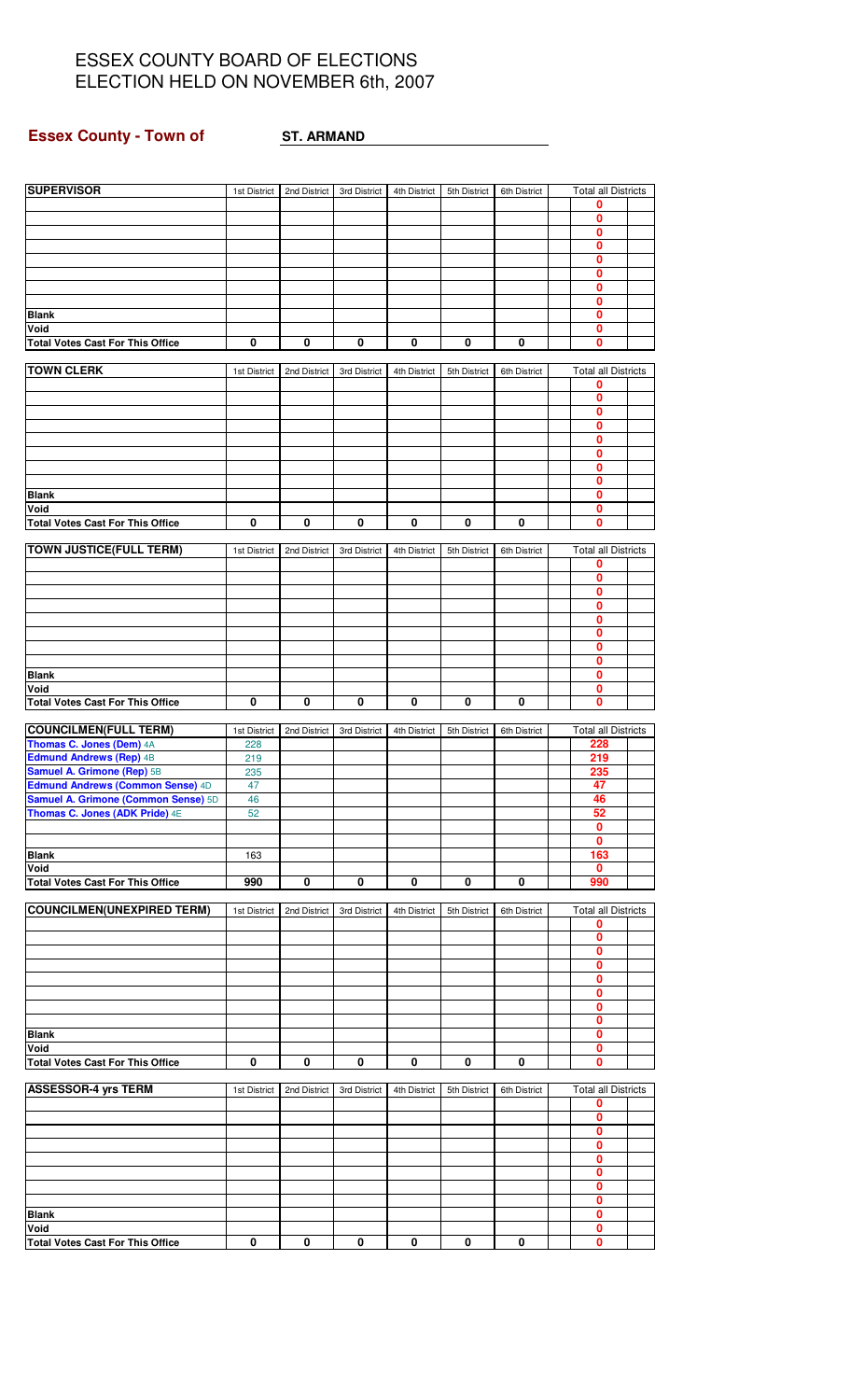#### **Essex County - Town of ST. ARMAND**

| <b>ASSESSOR- yrs UNEXPIRED TERM</b>     | 1st District            | 2nd District | 3rd District | 4th District | 5th District | 6th District            | <b>Total all Districts</b> |  |
|-----------------------------------------|-------------------------|--------------|--------------|--------------|--------------|-------------------------|----------------------------|--|
|                                         |                         |              |              |              |              |                         | 0                          |  |
|                                         |                         |              |              |              |              |                         | $\mathbf{0}$               |  |
|                                         |                         |              |              |              |              |                         | 0                          |  |
|                                         |                         |              |              |              |              |                         | $\mathbf 0$                |  |
|                                         |                         |              |              |              |              |                         | $\mathbf{0}$               |  |
|                                         |                         |              |              |              |              |                         | $\mathbf{0}$               |  |
|                                         |                         |              |              |              |              |                         | $\mathbf{0}$               |  |
|                                         |                         |              |              |              |              |                         | $\mathbf{0}$               |  |
| <b>Blank</b>                            |                         |              |              |              |              |                         | 0                          |  |
| Void                                    |                         |              |              |              |              |                         | 0                          |  |
| <b>Total Votes Cast For This Office</b> | $\overline{\mathbf{0}}$ | $\mathbf 0$  | 0            | 0            | $\mathbf 0$  | $\overline{\mathbf{0}}$ | $\mathbf{0}$               |  |
|                                         |                         |              |              |              |              |                         |                            |  |
| <b>TAX COLLECTOR</b>                    | 1st District            | 2nd District | 3rd District | 4th District | 5th District | 6th District            | <b>Total all Districts</b> |  |
|                                         |                         |              |              |              |              |                         | 0                          |  |
|                                         |                         |              |              |              |              |                         | 0                          |  |
|                                         |                         |              |              |              |              |                         | $\mathbf{0}$               |  |
|                                         |                         |              |              |              |              |                         | $\mathbf{0}$               |  |
|                                         |                         |              |              |              |              |                         | $\mathbf{0}$               |  |
|                                         |                         |              |              |              |              |                         | $\mathbf 0$                |  |
|                                         |                         |              |              |              |              |                         | 0                          |  |
|                                         |                         |              |              |              |              |                         | $\mathbf{0}$               |  |
| <b>Blank</b>                            |                         |              |              |              |              |                         | $\mathbf{0}$               |  |
| Void                                    |                         |              |              |              |              |                         | $\mathbf{0}$               |  |
| <b>Total Votes Cast For This Office</b> | 0                       | $\mathbf{0}$ | 0            | 0            | 0            | $\overline{\mathbf{0}}$ | 0                          |  |
|                                         |                         |              |              |              |              |                         |                            |  |
| <b>SUPT. Of HIGHWAYS</b>                | 1st District            | 2nd District | 3rd District | 4th District | 5th District | 6th District            | <b>Total all Districts</b> |  |
|                                         |                         |              |              |              |              |                         | 0                          |  |
|                                         |                         |              |              |              |              |                         | $\mathbf{0}$               |  |
|                                         |                         |              |              |              |              |                         | 0                          |  |
|                                         |                         |              |              |              |              |                         | 0                          |  |
|                                         |                         |              |              |              |              |                         | $\mathbf{0}$               |  |
|                                         |                         |              |              |              |              |                         | 0                          |  |
|                                         |                         |              |              |              |              |                         | $\mathbf{0}$               |  |
|                                         |                         |              |              |              |              |                         | $\overline{\mathbf{0}}$    |  |
| <b>Blank</b>                            |                         |              |              |              |              |                         | 0                          |  |
| Void                                    |                         |              |              |              |              |                         | $\mathbf{0}$               |  |
| <b>Total Votes Cast For This Office</b> | 0                       | 0            | 0            | 0            | 0            | 0                       | $\mathbf{0}$               |  |
|                                         |                         |              |              |              |              |                         |                            |  |
| <b>MISCELLANEOUS</b>                    | 1st District            | 2nd District | 3rd District | 4th District | 5th District | 6th District            | <b>Total all Districts</b> |  |
| <b>Proposition One-An Amendment YES</b> | 205                     |              |              |              |              |                         | 205                        |  |
| <b>Proposition One-An Amendment NO</b>  | 17                      |              |              |              |              |                         | 17                         |  |
| <b>Blank</b>                            | 273                     |              |              |              |              |                         | 273                        |  |
| Void                                    |                         |              |              |              |              |                         | 0                          |  |
| <b>Total Votes Cast For This Office</b> | 495                     | 0            | 0            | 0            | 0            | 0                       | 495                        |  |

Proposition No. 1, An Amendment

AMENDMENT TO ARTICLE 14, SECTION 1 - STATE CONSTITUTION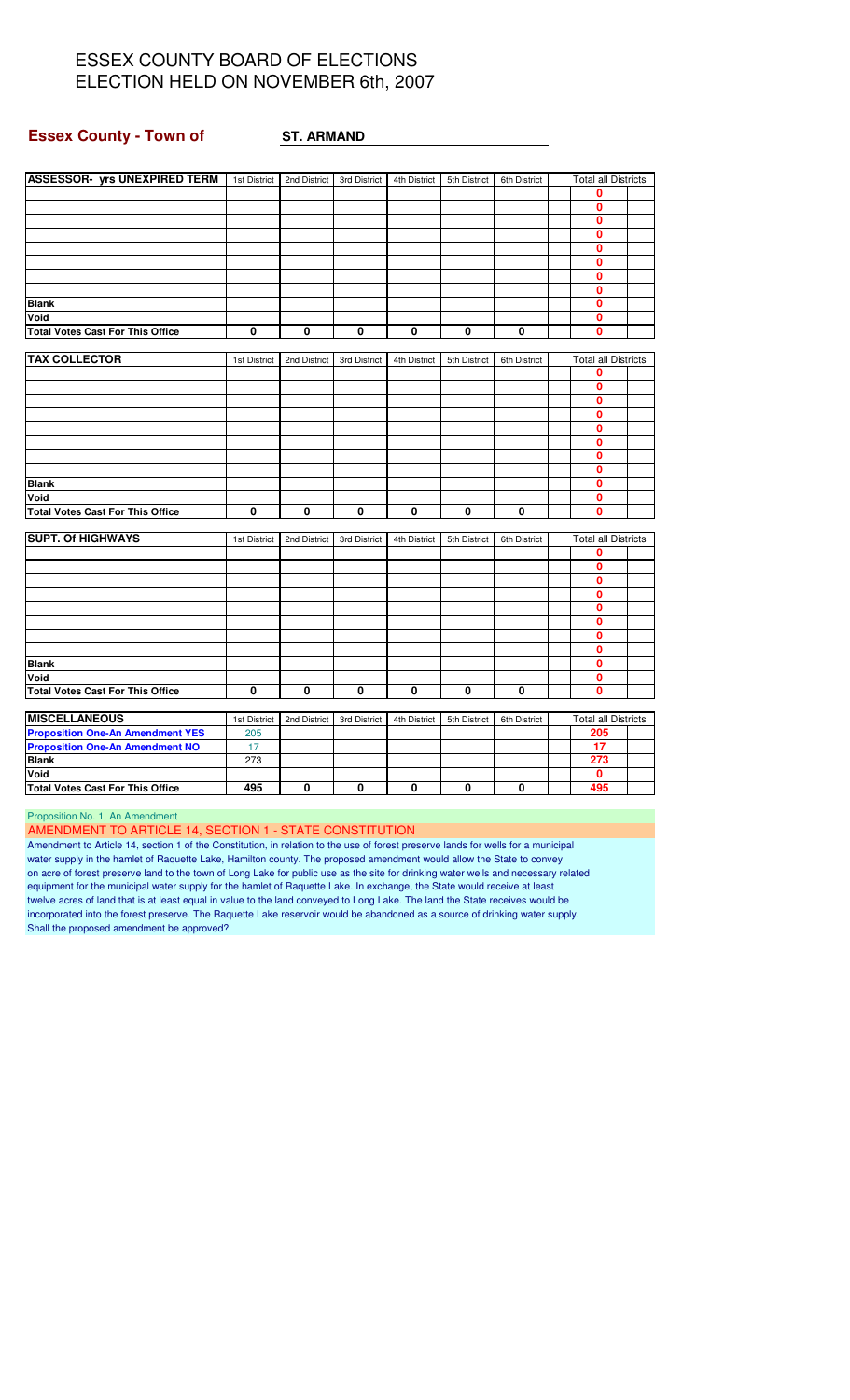# **Essex County - Town of TICONDEROGA**

| <b>SUPERVISOR</b>                               | 1st District        | 2nd District        | 3rd District | 4th District        | 5th District | 6th District        | <b>Total all Districts</b> |
|-------------------------------------------------|---------------------|---------------------|--------------|---------------------|--------------|---------------------|----------------------------|
| Robert C. Dedrick (Rep) 4B                      | 171                 | 235                 | 130          | 189                 | 131          | 142                 | 998                        |
|                                                 |                     |                     |              |                     |              |                     | 0                          |
|                                                 |                     |                     |              |                     |              |                     | 0                          |
|                                                 |                     |                     |              |                     |              |                     | $\overline{\mathbf{0}}$    |
|                                                 |                     |                     |              |                     |              |                     | $\mathbf 0$                |
|                                                 |                     |                     |              |                     |              |                     | 0<br>$\mathbf 0$           |
|                                                 |                     |                     |              |                     |              |                     | $\mathbf{0}$               |
| <b>Blank</b>                                    | 57                  | 79                  | 49           | 80                  | 66           | 67                  | 398                        |
| Void                                            |                     |                     |              |                     |              |                     | 0                          |
| <b>Total Votes Cast For This Office</b>         | 228                 | 314                 | 179          | 269                 | 197          | 209                 | 1396                       |
|                                                 |                     |                     |              |                     |              |                     |                            |
| <b>TOWN CLERK/TAX COLLECTOR</b>                 | 1st District        | 2nd District        | 3rd District | 4th District        | 5th District | 6th District        | <b>Total all Districts</b> |
| Tonya Thompson (Rep) 5B                         | 181                 | 250                 | 131          | 206                 | 137          | 158                 | 1063                       |
|                                                 |                     |                     |              |                     |              |                     | 0                          |
|                                                 |                     |                     |              |                     |              |                     | $\mathbf{0}$<br>0          |
|                                                 |                     |                     |              |                     |              |                     | $\pmb{0}$                  |
|                                                 |                     |                     |              |                     |              |                     | $\overline{\mathbf{0}}$    |
|                                                 |                     |                     |              |                     |              |                     | $\mathbf 0$                |
|                                                 |                     |                     |              |                     |              |                     | $\mathbf{0}$               |
| <b>Blank</b>                                    | 47                  | 64                  | 48           | 63                  | 60           | 51                  | 333                        |
| Void                                            |                     |                     |              |                     |              |                     | 0                          |
| <b>Total Votes Cast For This Office</b>         | 228                 | 314                 | 179          | 269                 | 197          | 209                 | 1396                       |
| <b>TOWN JUSTICE(FULL TERM)</b>                  |                     |                     | 3rd District |                     | 5th District |                     | <b>Total all Districts</b> |
| James O'Bryan (Rep) 6B                          | 1st District<br>187 | 2nd District<br>248 | 141          | 4th District<br>195 | 132          | 6th District<br>162 | 1065                       |
|                                                 |                     |                     |              |                     |              |                     | 0                          |
|                                                 |                     |                     |              |                     |              |                     | 0                          |
|                                                 |                     |                     |              |                     |              |                     | $\pmb{0}$                  |
|                                                 |                     |                     |              |                     |              |                     | $\mathbf 0$                |
|                                                 |                     |                     |              |                     |              |                     | 0                          |
|                                                 |                     |                     |              |                     |              |                     | $\mathbf{0}$               |
|                                                 |                     |                     |              |                     |              |                     | $\mathbf{0}$               |
| <b>Blank</b>                                    | 41                  | 66                  | 38           | 74                  | 65           | 47                  | 331                        |
| Void<br><b>Total Votes Cast For This Office</b> | 228                 | 314                 | 179          | 269                 | 197          | 209                 | $\mathbf{0}$<br>1396       |
|                                                 |                     |                     |              |                     |              |                     |                            |
| <b>COUNCILMEN(FULL TERM)</b>                    | 1st District        | 2nd District        | 3rd District | 4th District        | 5th District | 6th District        | <b>Total all Districts</b> |
| <b>Dorcey Crammond (Rep) 7B</b>                 | 167                 | 217                 | 119          | 184                 | 124          | 145                 | 956                        |
| <b>Wayne Taylor (Rep) 8B</b>                    | 169                 | 227                 | 120          | 181                 | 124          | 143                 | 964                        |
|                                                 |                     |                     |              |                     |              |                     | 0                          |
|                                                 |                     |                     |              |                     |              |                     | 0                          |
|                                                 |                     |                     |              |                     |              |                     | $\mathbf{0}$               |
|                                                 |                     |                     |              |                     |              |                     | 0                          |
|                                                 |                     |                     |              |                     |              |                     | 0<br>0                     |
| <b>Blank</b>                                    | 120                 | 184                 | 119          | 173                 | 144          | 130                 |                            |
| Void                                            |                     |                     |              |                     |              |                     |                            |
| <b>Total Votes Cast For This Office</b>         | 456                 |                     |              |                     |              |                     | 870                        |
|                                                 |                     | 628                 |              | 538                 | 392          | 418                 | 0<br>2790                  |
|                                                 |                     |                     | 358          |                     |              |                     |                            |
| <b>COUNCILMEN(UNEXPIRED TERM)</b>               | 1st District        | 2nd District        | 3rd District | 4th District        | 5th District | 6th District        | <b>Total all Districts</b> |
|                                                 |                     |                     |              |                     |              |                     | 0                          |
|                                                 |                     |                     |              |                     |              |                     | 0                          |
|                                                 |                     |                     |              |                     |              |                     | 0                          |
|                                                 |                     |                     |              |                     |              |                     | 0                          |
|                                                 |                     |                     |              |                     |              |                     | 0<br>0                     |
|                                                 |                     |                     |              |                     |              |                     | 0                          |
|                                                 |                     |                     |              |                     |              |                     | 0                          |
| <b>Blank</b>                                    |                     |                     |              |                     |              |                     | 0                          |
| Void                                            |                     |                     |              |                     |              |                     | 0                          |
| <b>Total Votes Cast For This Office</b>         | 0                   | 0                   | 0            | 0                   | 0            | 0                   | 0                          |
|                                                 |                     |                     |              |                     |              |                     |                            |
| <b>ASSESSOR-4 yrs TERM</b>                      | 1st District        | 2nd District        | 3rd District | 4th District        | 5th District | 6th District        | <b>Total all Districts</b> |
|                                                 |                     |                     |              |                     |              |                     | 0<br>0                     |
|                                                 |                     |                     |              |                     |              |                     | 0                          |
|                                                 |                     |                     |              |                     |              |                     | $\mathbf{0}$               |
|                                                 |                     |                     |              |                     |              |                     | 0                          |
|                                                 |                     |                     |              |                     |              |                     | 0                          |
|                                                 |                     |                     |              |                     |              |                     | $\mathbf{0}$               |
|                                                 |                     |                     |              |                     |              |                     | 0                          |
| <b>Blank</b>                                    |                     |                     |              |                     |              |                     | 0                          |
| Void<br><b>Total Votes Cast For This Office</b> | 0                   | 0                   | 0            | 0                   | 0            | 0                   | 0<br>0                     |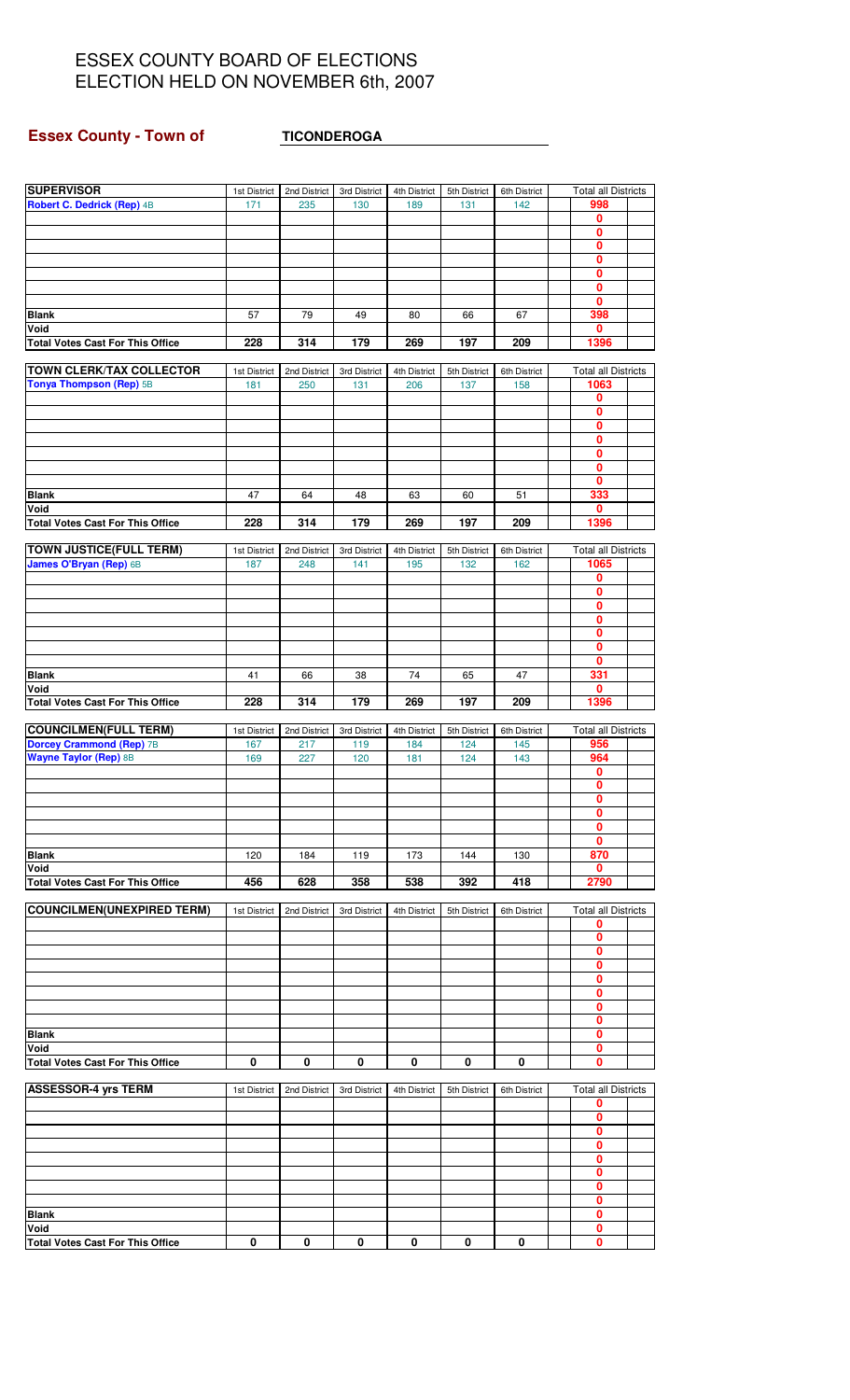#### **Essex County - Town of TICONDEROGA**

| <b>ASSESSOR- yrs UNEXPIRED TERM</b>     | 1st District | 2nd District | 3rd District | 4th District | 5th District   | 6th District | <b>Total all Districts</b> |  |
|-----------------------------------------|--------------|--------------|--------------|--------------|----------------|--------------|----------------------------|--|
|                                         |              |              |              |              |                |              | 0                          |  |
|                                         |              |              |              |              |                |              | 0                          |  |
|                                         |              |              |              |              |                |              | 0                          |  |
|                                         |              |              |              |              |                |              | 0                          |  |
|                                         |              |              |              |              |                |              | 0                          |  |
|                                         |              |              |              |              |                |              | 0                          |  |
|                                         |              |              |              |              |                |              | 0                          |  |
|                                         |              |              |              |              |                |              | $\mathbf{0}$               |  |
| <b>Blank</b>                            |              |              |              |              |                |              | 0                          |  |
| Void                                    |              |              |              |              |                |              | $\mathbf{0}$               |  |
| <b>Total Votes Cast For This Office</b> | 0            | $\bf{0}$     | 0            | 0            | 0              | 0            | 0                          |  |
|                                         |              |              |              |              |                |              |                            |  |
| <b>TAX COLLECTOR</b>                    | 1st District | 2nd District | 3rd District | 4th District | 5th District   | 6th District | <b>Total all Districts</b> |  |
|                                         |              |              |              |              |                |              | 0                          |  |
|                                         |              |              |              |              |                |              | 0                          |  |
|                                         |              |              |              |              |                |              | $\mathbf{0}$               |  |
|                                         |              |              |              |              |                |              | 0                          |  |
|                                         |              |              |              |              |                |              | 0                          |  |
|                                         |              |              |              |              |                |              | 0                          |  |
|                                         |              |              |              |              |                |              | 0                          |  |
|                                         |              |              |              |              |                |              | 0                          |  |
| <b>Blank</b>                            |              |              |              |              |                |              | O                          |  |
| Void                                    |              |              |              |              |                |              | 0                          |  |
| <b>Total Votes Cast For This Office</b> | 0            | $\mathbf{0}$ | $\mathbf{0}$ | 0            | $\bf{0}$       | 0            | 0                          |  |
| <b>SUPT. Of HIGHWAYS</b>                | 1st District | 2nd District | 3rd District | 4th District | 5th District   | 6th District | <b>Total all Districts</b> |  |
| Arthur P. Morrison, Sr. (Rep) 9B        | 147          | 200          | 116          | 154          | 128            | 134          | 879                        |  |
| Arthur P. Morrison, Sr. (People's) 9D   | 28           | 36           | 16           | 26           | 31             | 14           | 151                        |  |
| Paul J. Sharkey (Honesty) 9E            | 15           | 11           | 6            | 5            | $\overline{2}$ | 9            | 48                         |  |
| Phillip M. Huestis (Progressive) 9F     | 37           | 64           | 38           | 82           | 35             | 47           | 303                        |  |
|                                         |              |              |              |              |                |              | 0                          |  |
|                                         |              |              |              |              |                |              | 0                          |  |
|                                         |              |              |              |              |                |              | 0                          |  |
|                                         |              |              |              |              |                |              | 0                          |  |
| <b>Blank</b>                            | 1            | 3            | 3            | 2            | 1              | 5            | 15                         |  |
| Void                                    |              |              |              |              |                |              | 0                          |  |
| <b>Total Votes Cast For This Office</b> | 228          | 314          | 179          | 269          | 197            | 209          | 1396                       |  |
|                                         |              |              |              |              |                |              |                            |  |
| <b>MISCELLANEOUS</b>                    | 1st District | 2nd District | 3rd District | 4th District | 5th District   | 6th District | <b>Total all Districts</b> |  |
| <b>Proposition One-An Amendment YES</b> | 95           | 128          | 71           | 108          | 91             | 77           | 570                        |  |
| <b>Proposition One-An Amendment NO</b>  | 16           | 24           | 10           | 23           | 14             | 16           | 103                        |  |
| <b>Blank</b>                            | 117          | 162          | 98           | 138          | 92             | 116          | 723                        |  |
| Void                                    |              |              |              |              |                |              | 0                          |  |
| <b>Total Votes Cast For This Office</b> | 228          | 314          | 179          | 269          | 197            | 209          | 1396                       |  |

Proposition No. 1, An Amendment

AMENDMENT TO ARTICLE 14, SECTION 1 - STATE CONSTITUTION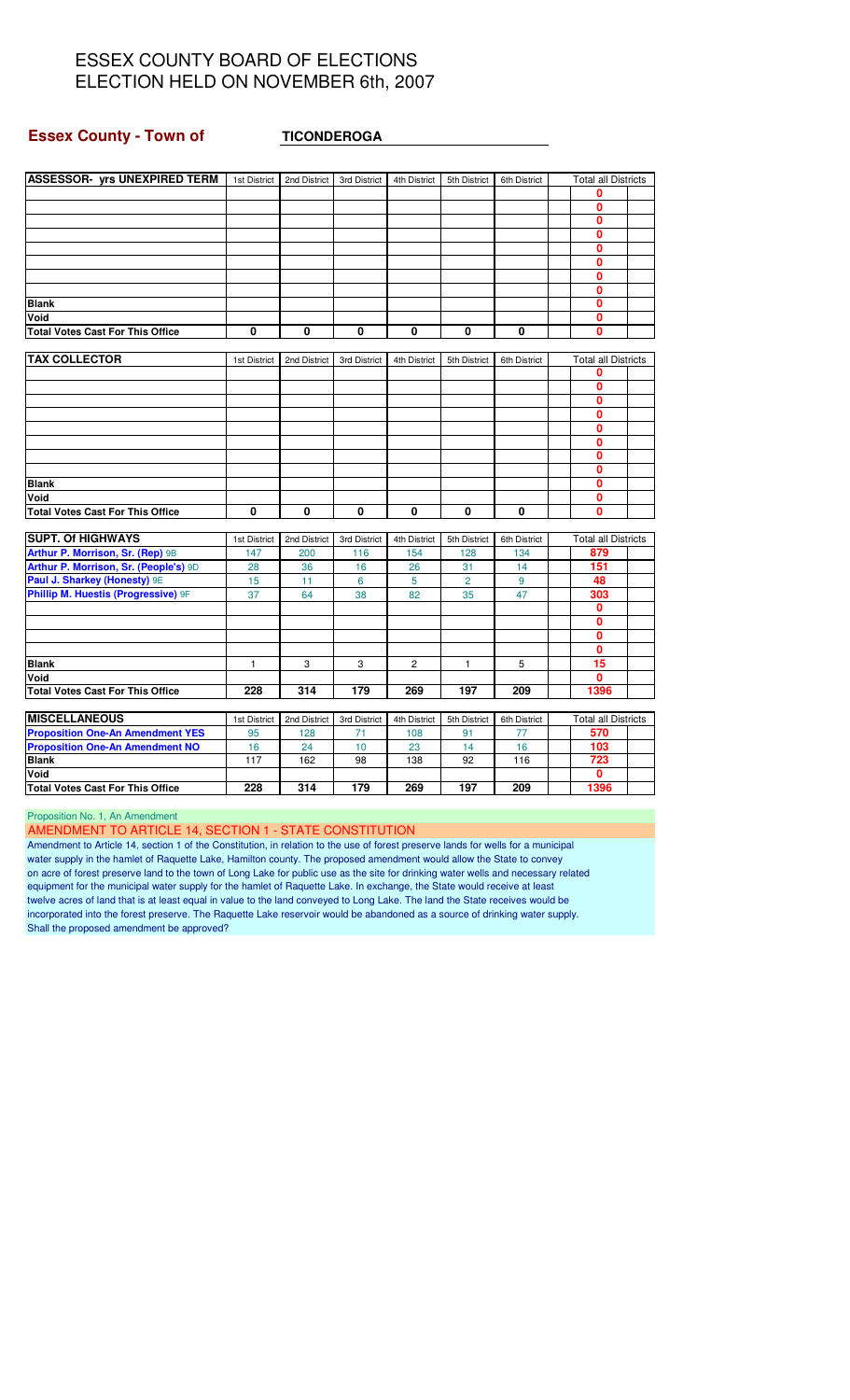## **Essex County - Town of WESTPORT**

| <b>SUPERVISOR</b>                                                     | 1st District         | 2nd District | 3rd District | 4th District | 5th District | 6th District | <b>Total all Districts</b>        |  |
|-----------------------------------------------------------------------|----------------------|--------------|--------------|--------------|--------------|--------------|-----------------------------------|--|
| Daniel W. Connell (Dem) 4A                                            | 52                   | 112          |              |              |              |              | 164                               |  |
| Daniel W. Connell (Fair Deal) 4D                                      | $\overline{7}$       | 21           |              |              |              |              | 28                                |  |
|                                                                       |                      |              |              |              |              |              | 0<br>0                            |  |
| <b>David Blades</b>                                                   |                      | 1            |              |              |              |              | 1                                 |  |
| <b>Erin LaPune</b>                                                    |                      | $\mathbf{1}$ |              |              |              |              | 1                                 |  |
| <b>George King</b>                                                    |                      | 1            |              |              |              |              | 1                                 |  |
| <b>Blank</b>                                                          | $\overline{7}$       |              |              |              |              |              | 0<br>$\overline{72}$              |  |
| Void                                                                  |                      | 65           |              |              |              |              | 0                                 |  |
| <b>Total Votes Cast For This Office</b>                               | 66                   | 201          | 0            | 0            | 0            | 0            | 267                               |  |
|                                                                       |                      |              |              |              |              |              |                                   |  |
| <b>TOWN CLERK/TAX COLLECTOR</b>                                       | 1st District         | 2nd District | 3rd District | 4th District | 5th District | 6th District | <b>Total all Districts</b><br>172 |  |
| <b>Brenda M. McCooey (Dem) 5A</b><br>Brenda M. McCooey (Fair Deal) 5D | 49<br>$\overline{7}$ | 123<br>27    |              |              |              |              | 34                                |  |
|                                                                       |                      |              |              |              |              |              | 0                                 |  |
|                                                                       |                      |              |              |              |              |              | 0                                 |  |
|                                                                       |                      |              |              |              |              |              | 0                                 |  |
|                                                                       |                      |              |              |              |              |              | 0<br>0                            |  |
|                                                                       |                      |              |              |              |              |              | 0                                 |  |
| <b>Blank</b>                                                          | 10                   | 51           |              |              |              |              | 61                                |  |
| Void                                                                  |                      |              |              |              |              |              | 0                                 |  |
| <b>Total Votes Cast For This Office</b>                               | 66                   | 201          | 0            | 0            | 0            | 0            | 267                               |  |
| <b>TOWN JUSTICE(FULL TERM)</b>                                        | 1st District         | 2nd District | 3rd District | 4th District | 5th District | 6th District | <b>Total all Districts</b>        |  |
| William J. LaHendro (Rep) 6B                                          | 42                   | 144          |              |              |              |              | 186                               |  |
| William J. LaHendro (Justice) 6E                                      | 9                    | 21           |              |              |              |              | 30                                |  |
|                                                                       |                      |              |              |              |              |              | $\overline{\mathbf{0}}$           |  |
|                                                                       |                      |              |              |              |              |              | 0<br>0                            |  |
|                                                                       |                      |              |              |              |              |              | 0                                 |  |
|                                                                       |                      |              |              |              |              |              | 0                                 |  |
|                                                                       |                      |              |              |              |              |              | $\mathbf{0}$                      |  |
| <b>Blank</b>                                                          | 15                   | 36           |              |              |              |              | 51                                |  |
| Void<br><b>Total Votes Cast For This Office</b>                       | 66                   | 201          | 0            | 0            | 0            | 0            | 0<br>267                          |  |
|                                                                       |                      |              |              |              |              |              |                                   |  |
| <b>COUNCILMEN(FULL TERM)</b>                                          | 1st District         | 2nd District | 3rd District | 4th District | 5th District | 6th District | <b>Total all Districts</b>        |  |
| Edward E. Smith (Rep) 7B                                              | 43                   | 143          |              |              |              |              | 186                               |  |
| Michael Ike Tyler (Rep) 8B<br>Michael Ike Tyler (Fair Deal) 8D        | 52<br>$\overline{7}$ | 134<br>19    |              |              |              |              | 186<br>26                         |  |
|                                                                       |                      |              |              |              |              |              | $\mathbf 0$                       |  |
|                                                                       |                      |              |              |              |              |              | 0                                 |  |
| <b>George King</b>                                                    |                      | 1            |              |              |              |              | 1                                 |  |
|                                                                       |                      |              |              |              |              |              | 0                                 |  |
| <b>Blank</b>                                                          | 30                   | 105          |              |              |              |              | 0<br>135                          |  |
| Void                                                                  |                      |              |              |              |              |              | 0                                 |  |
| <b>Total Votes Cast For This Office</b>                               | 132                  | 402          | 0            | 0            | 0            | 0            | 534                               |  |
|                                                                       |                      |              |              |              |              |              |                                   |  |
| <b>COUNCILMEN(UNEXPIRED TERM)</b>                                     | 1st District         | 2nd District | 3rd District | 4th District | 5th District | 6th District | <b>Total all Districts</b><br>0   |  |
|                                                                       |                      |              |              |              |              |              | 0                                 |  |
|                                                                       |                      |              |              |              |              |              | 0                                 |  |
|                                                                       |                      |              |              |              |              |              | 0                                 |  |
|                                                                       |                      |              |              |              |              |              | 0<br>0                            |  |
|                                                                       |                      |              |              |              |              |              | 0                                 |  |
|                                                                       |                      |              |              |              |              |              | 0                                 |  |
| <b>Blank</b>                                                          |                      |              |              |              |              |              | 0                                 |  |
| Void                                                                  | 0                    |              | 0            | 0            | 0            | 0            | 0                                 |  |
| <b>Total Votes Cast For This Office</b>                               |                      | 0            |              |              |              |              | 0                                 |  |
| <b>ASSESSOR-4 yrs TERM</b>                                            | 1st District         | 2nd District | 3rd District | 4th District | 5th District | 6th District | <b>Total all Districts</b>        |  |
|                                                                       |                      |              |              |              |              |              | 0                                 |  |
|                                                                       |                      |              |              |              |              |              | 0                                 |  |
|                                                                       |                      |              |              |              |              |              | 0<br>0                            |  |
|                                                                       |                      |              |              |              |              |              | 0                                 |  |
|                                                                       |                      |              |              |              |              |              | 0                                 |  |
|                                                                       |                      |              |              |              |              |              | 0                                 |  |
|                                                                       |                      |              |              |              |              |              | 0                                 |  |
| <b>Blank</b>                                                          |                      |              |              |              |              |              | 0                                 |  |
| Void                                                                  |                      |              |              |              |              |              | 0                                 |  |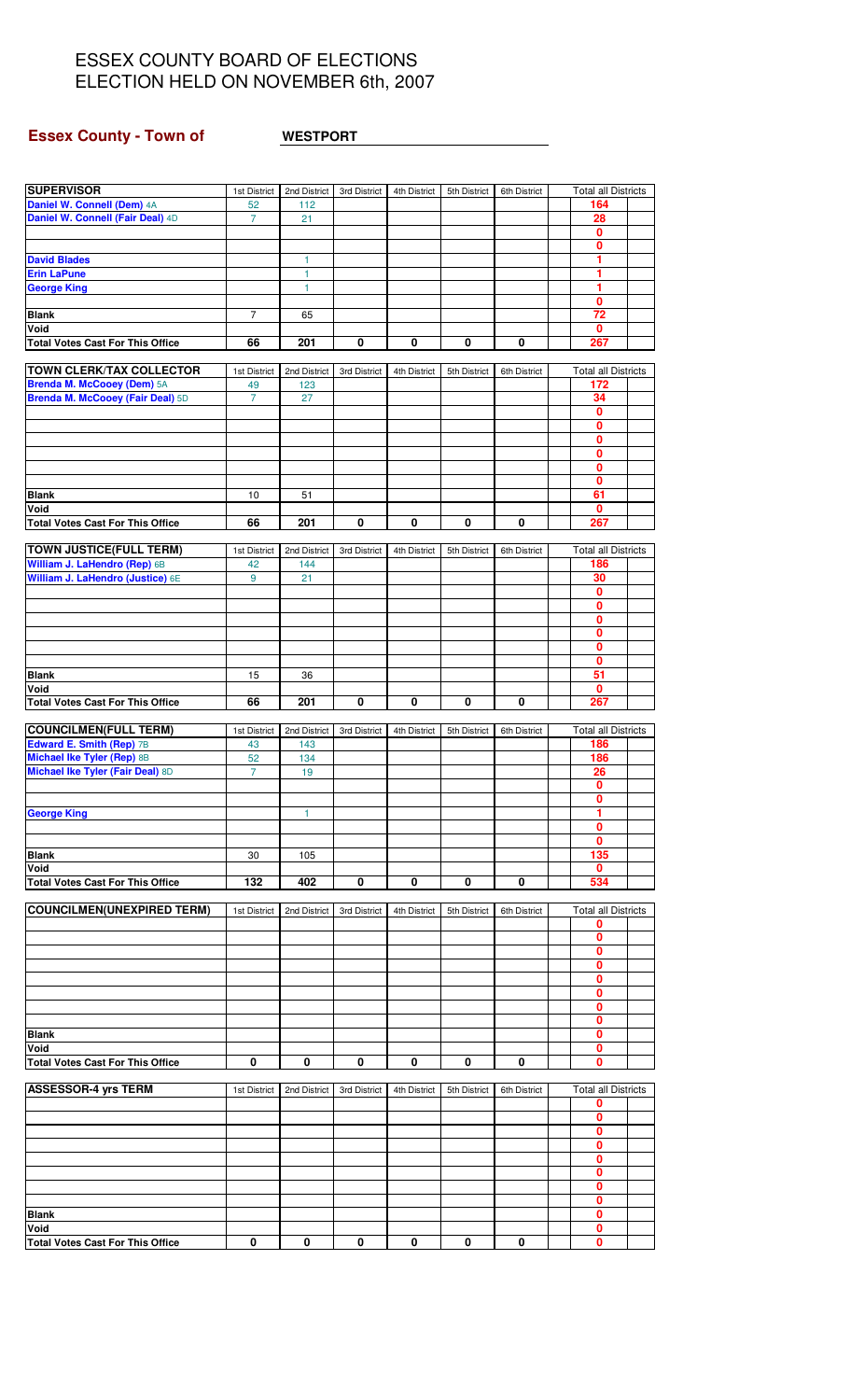#### **Essex County - Town of WESTPORT**

| ASSESSOR- yrs UNEXPIRED TERM   1st District   2nd District   3rd District |                |              |              | 4th District | 5th District | 6th District | <b>Total all Districts</b> |  |
|---------------------------------------------------------------------------|----------------|--------------|--------------|--------------|--------------|--------------|----------------------------|--|
|                                                                           |                |              |              |              |              |              | 0                          |  |
|                                                                           |                |              |              |              |              |              | 0                          |  |
|                                                                           |                |              |              |              |              |              | $\mathbf 0$                |  |
|                                                                           |                |              |              |              |              |              | 0                          |  |
|                                                                           |                |              |              |              |              |              | $\mathbf{0}$               |  |
|                                                                           |                |              |              |              |              |              | $\overline{\mathbf{0}}$    |  |
|                                                                           |                |              |              |              |              |              | 0                          |  |
|                                                                           |                |              |              |              |              |              | $\mathbf{0}$               |  |
| <b>Blank</b>                                                              |                |              |              |              |              |              | $\mathbf{0}$               |  |
| Void                                                                      |                |              |              |              |              |              | 0                          |  |
| <b>Total Votes Cast For This Office</b>                                   | $\mathbf{0}$   | 0            | $\mathbf{0}$ | 0            | $\mathbf{0}$ | 0            | 0                          |  |
|                                                                           |                |              |              |              |              |              |                            |  |
| <b>TAX COLLECTOR</b>                                                      | 1st District   | 2nd District | 3rd District | 4th District | 5th District | 6th District | <b>Total all Districts</b> |  |
|                                                                           |                |              |              |              |              |              | 0                          |  |
|                                                                           |                |              |              |              |              |              | 0                          |  |
|                                                                           |                |              |              |              |              |              | $\mathbf{0}$               |  |
|                                                                           |                |              |              |              |              |              | $\mathbf{0}$               |  |
|                                                                           |                |              |              |              |              |              | 0                          |  |
|                                                                           |                |              |              |              |              |              | 0                          |  |
|                                                                           |                |              |              |              |              |              | $\mathbf 0$                |  |
|                                                                           |                |              |              |              |              |              | 0                          |  |
| <b>Blank</b>                                                              |                |              |              |              |              |              | $\mathbf{0}$               |  |
| Void                                                                      |                |              |              |              |              |              | $\mathbf{0}$               |  |
| <b>Total Votes Cast For This Office</b>                                   | $\mathbf{0}$   | $\mathbf{0}$ | $\mathbf{0}$ | 0            | $\mathbf{0}$ | $\mathbf{0}$ | 0                          |  |
|                                                                           |                |              |              |              |              |              |                            |  |
| <b>SUPT. Of HIGHWAYS</b>                                                  | 1st District   | 2nd District | 3rd District | 4th District | 5th District | 6th District | <b>Total all Districts</b> |  |
|                                                                           |                |              |              |              |              |              | 0                          |  |
|                                                                           |                |              |              |              |              |              | $\mathbf{0}$               |  |
|                                                                           |                |              |              |              |              |              | 0                          |  |
|                                                                           |                |              |              |              |              |              | $\mathbf{0}$               |  |
|                                                                           |                |              |              |              |              |              | 0                          |  |
|                                                                           |                |              |              |              |              |              | 0                          |  |
|                                                                           |                |              |              |              |              |              | 0                          |  |
|                                                                           |                |              |              |              |              |              | 0                          |  |
| <b>Blank</b>                                                              |                |              |              |              |              |              | 0                          |  |
| Void                                                                      |                |              |              |              |              |              | $\mathbf{0}$               |  |
|                                                                           | $\mathbf 0$    | 0            | 0            | 0            | 0            | $\mathbf 0$  | 0                          |  |
| <b>Total Votes Cast For This Office</b>                                   |                |              |              |              |              |              |                            |  |
| <b>MISCELLANEOUS</b>                                                      | 1st District   | 2nd District | 3rd District | 4th District | 5th District | 6th District | <b>Total all Districts</b> |  |
| <b>Proposition One-An Amendment YES</b>                                   | 44             | 104          |              |              |              |              | 148                        |  |
| <b>Proposition One-An Amendment NO</b>                                    | $\overline{2}$ | 10           |              |              |              |              | 12                         |  |
| <b>Blank</b>                                                              |                |              |              |              |              |              | 107                        |  |
| Void                                                                      | 20             | 87           |              |              |              |              | 0                          |  |
|                                                                           |                |              |              |              |              |              | 267                        |  |
| <b>Total Votes Cast For This Office</b>                                   | 66             | 201          | $\mathbf{0}$ | 0            | 0            | $\mathbf 0$  |                            |  |

Proposition No. 1, An Amendment

AMENDMENT TO ARTICLE 14, SECTION 1 - STATE CONSTITUTION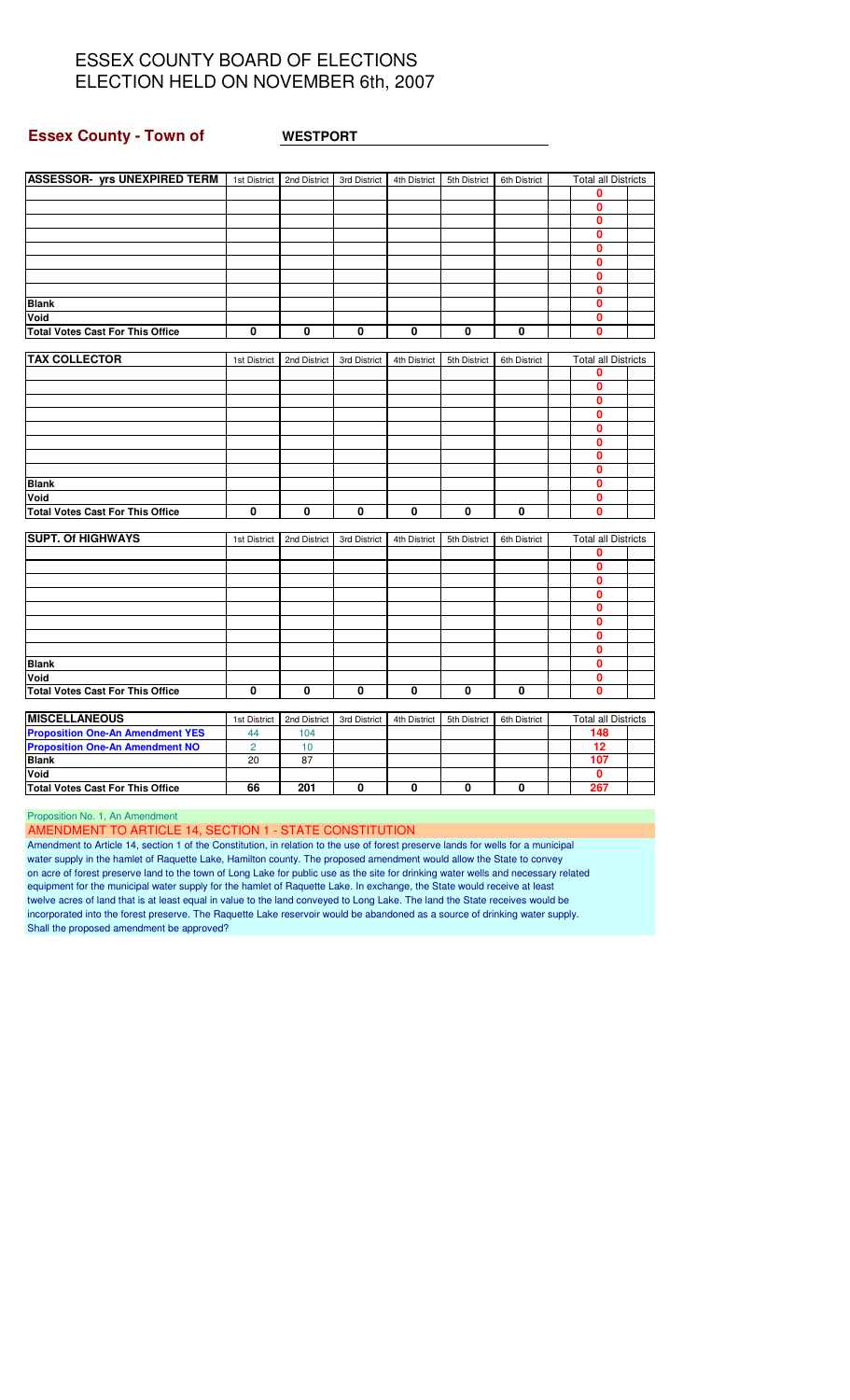## **Essex County - Town of WILLSBORO**

| <b>SUPERVISOR</b>                                                                  | 1st District        | 2nd District        | 3rd District | 4th District | 5th District | 6th District | <b>Total all Districts</b>        |  |
|------------------------------------------------------------------------------------|---------------------|---------------------|--------------|--------------|--------------|--------------|-----------------------------------|--|
| Lori L. Torrance (Rep) 4B                                                          | 266                 | 227                 |              |              |              |              | 493                               |  |
| Robert A. Ashline (People's) 4D                                                    | 143                 | 84                  |              |              |              |              | 227                               |  |
|                                                                                    |                     |                     |              |              |              |              | 0                                 |  |
|                                                                                    |                     |                     |              |              |              |              | 0<br>0                            |  |
|                                                                                    |                     |                     |              |              |              |              | 0                                 |  |
|                                                                                    |                     |                     |              |              |              |              | 0                                 |  |
|                                                                                    |                     |                     |              |              |              |              | 0                                 |  |
| <b>Blank</b>                                                                       | 25                  | 15                  |              |              |              |              | 40                                |  |
| Void                                                                               |                     |                     |              |              |              |              | 0                                 |  |
| <b>Total Votes Cast For This Office</b>                                            | 434                 | 326                 | 0            | $\pmb{0}$    | 0            | 0            | 760                               |  |
|                                                                                    |                     |                     |              |              |              |              |                                   |  |
| <b>TOWN CLERK/TAX COLLECTOR</b><br>Beverly P. Moran (Rep) 5B                       | 1st District<br>281 | 2nd District<br>200 | 3rd District | 4th District | 5th District | 6th District | <b>Total all Districts</b><br>481 |  |
| Beverly P. Moran (People's) 5D                                                     | 95                  | 80                  |              |              |              |              | 175                               |  |
|                                                                                    |                     |                     |              |              |              |              | 0                                 |  |
|                                                                                    |                     |                     |              |              |              |              | 0                                 |  |
|                                                                                    |                     |                     |              |              |              |              | 0                                 |  |
|                                                                                    |                     |                     |              |              |              |              | 0                                 |  |
|                                                                                    |                     |                     |              |              |              |              | 0                                 |  |
|                                                                                    |                     |                     |              |              |              |              | 0                                 |  |
| <b>Blank</b><br>Void                                                               | 58                  | 46                  |              |              |              |              | 104<br>0                          |  |
| <b>Total Votes Cast For This Office</b>                                            | 434                 | 326                 | 0            | 0            | 0            | 0            | 760                               |  |
|                                                                                    |                     |                     |              |              |              |              |                                   |  |
| <b>TOWN JUSTICE(FULL TERM)</b>                                                     | 1st District        | 2nd District        | 3rd District | 4th District | 5th District | 6th District | <b>Total all Districts</b>        |  |
|                                                                                    |                     |                     |              |              |              |              | 0                                 |  |
|                                                                                    |                     |                     |              |              |              |              | $\overline{\mathbf{0}}$           |  |
|                                                                                    |                     |                     |              |              |              |              | 0<br>0                            |  |
|                                                                                    |                     |                     |              |              |              |              | 0                                 |  |
|                                                                                    |                     |                     |              |              |              |              | 0                                 |  |
|                                                                                    |                     |                     |              |              |              |              | 0                                 |  |
|                                                                                    |                     |                     |              |              |              |              | 0                                 |  |
| <b>Blank</b>                                                                       |                     |                     |              |              |              |              | 0                                 |  |
| Void<br><b>Total Votes Cast For This Office</b>                                    | 0                   | 0                   | 0            | 0            | 0            | 0            | 0<br>0                            |  |
|                                                                                    |                     |                     |              |              |              |              |                                   |  |
| <b>COUNCILMEN(FULL TERM)</b>                                                       | 1st District        | 2nd District        | 3rd District | 4th District | 5th District | 6th District | <b>Total all Districts</b>        |  |
| Steven K. Benway (Dem) 6A                                                          | 163                 | 128                 |              |              |              |              | 291                               |  |
| Darren R. Darrah (Rep) 6B                                                          | 168                 | 145                 |              |              |              |              | 313                               |  |
| Spencer R. Stafford, Sr. (Rep) 7B                                                  | 151                 | 96                  |              |              |              |              | 247                               |  |
| Spencer R. Stafford, Sr. (People's) 7D<br><b>Steven K. Benway (Progressive) 6E</b> | 49                  | 41<br>42            |              |              |              |              | 90<br>108                         |  |
| Ronald C. Bruno (Progressive) 7E                                                   | 66<br>184           | 143                 |              |              |              |              | 327                               |  |
|                                                                                    |                     |                     |              |              |              |              | 0                                 |  |
|                                                                                    |                     |                     |              |              |              |              | 0                                 |  |
| <b>Blank</b>                                                                       | 87                  | 57                  |              |              |              |              | 144                               |  |
| Void                                                                               |                     |                     |              |              |              |              | 0                                 |  |
| <b>Total Votes Cast For This Office</b>                                            | 868                 | 652                 | $\pmb{0}$    | 0            | 0            | 0            | 1520                              |  |
| <b>COUNCILMEN(UNEXPIRED TERM)</b>                                                  | 1st District        | 2nd District        | 3rd District | 4th District | 5th District | 6th District | <b>Total all Districts</b>        |  |
|                                                                                    |                     |                     |              |              |              |              | 0                                 |  |
|                                                                                    |                     |                     |              |              |              |              | 0                                 |  |
|                                                                                    |                     |                     |              |              |              |              | 0                                 |  |
|                                                                                    |                     |                     |              |              |              |              | 0<br>0                            |  |
|                                                                                    |                     |                     |              |              |              |              | 0                                 |  |
|                                                                                    |                     |                     |              |              |              |              | 0                                 |  |
|                                                                                    |                     |                     |              |              |              |              | 0                                 |  |
| <b>Blank</b>                                                                       |                     |                     |              |              |              |              | 0                                 |  |
| Void                                                                               |                     |                     |              |              |              |              | 0                                 |  |
| <b>Total Votes Cast For This Office</b>                                            | 0                   | 0                   | 0            | 0            | 0            | 0            | 0                                 |  |
| <b>ASSESSOR-4 yrs TERM</b>                                                         | 1st District        | 2nd District        | 3rd District | 4th District | 5th District | 6th District | <b>Total all Districts</b>        |  |
|                                                                                    |                     |                     |              |              |              |              | 0                                 |  |
|                                                                                    |                     |                     |              |              |              |              | 0                                 |  |
|                                                                                    |                     |                     |              |              |              |              | 0                                 |  |
|                                                                                    |                     |                     |              |              |              |              | 0<br>0                            |  |
|                                                                                    |                     |                     |              |              |              |              | 0                                 |  |
|                                                                                    |                     |                     |              |              |              |              | 0                                 |  |
|                                                                                    |                     |                     |              |              |              |              | 0                                 |  |
| <b>Blank</b>                                                                       |                     |                     |              |              |              |              | 0                                 |  |
| Void<br><b>Total Votes Cast For This Office</b>                                    | 0                   | 0                   | 0            | 0            | 0            | 0            | 0<br>0                            |  |
|                                                                                    |                     |                     |              |              |              |              |                                   |  |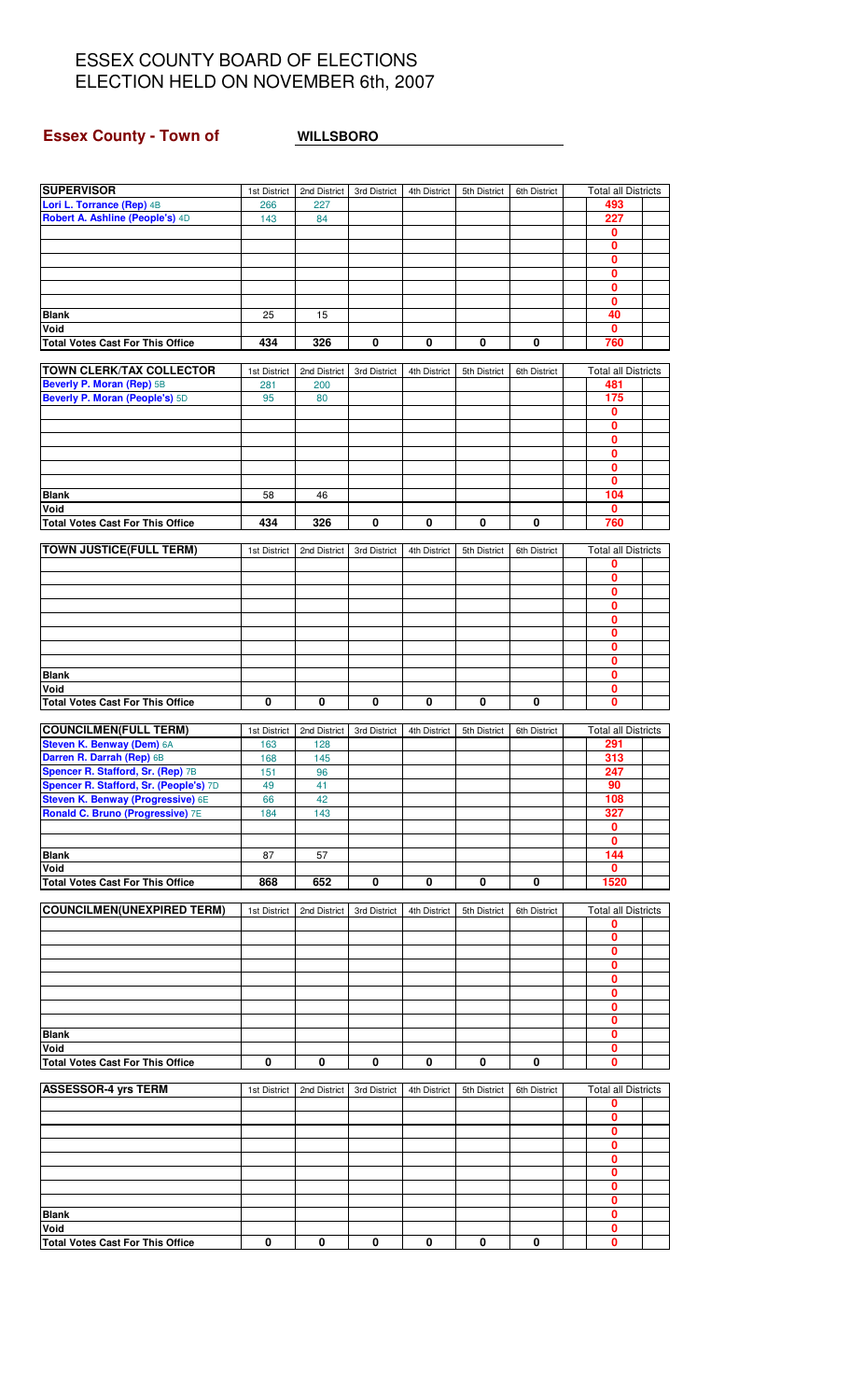#### **Essex County - Town of WILLSBORO**

| <b>ASSESSOR- yrs UNEXPIRED TERM</b>     | 1st District | 2nd District | 3rd District | 4th District | 5th District | 6th District | <b>Total all Districts</b> |  |
|-----------------------------------------|--------------|--------------|--------------|--------------|--------------|--------------|----------------------------|--|
|                                         |              |              |              |              |              |              | 0                          |  |
|                                         |              |              |              |              |              |              | 0                          |  |
|                                         |              |              |              |              |              |              | 0                          |  |
|                                         |              |              |              |              |              |              | 0                          |  |
|                                         |              |              |              |              |              |              | 0                          |  |
|                                         |              |              |              |              |              |              | 0                          |  |
|                                         |              |              |              |              |              |              | 0                          |  |
|                                         |              |              |              |              |              |              | 0                          |  |
| <b>Blank</b>                            |              |              |              |              |              |              | 0                          |  |
| Void                                    |              |              |              |              |              |              | 0                          |  |
| <b>Total Votes Cast For This Office</b> | 0            | 0            | 0            | 0            | 0            | 0            | 0                          |  |
|                                         |              |              |              |              |              |              |                            |  |
| <b>TAX COLLECTOR</b>                    | 1st District | 2nd District | 3rd District | 4th District | 5th District | 6th District | <b>Total all Districts</b> |  |
|                                         |              |              |              |              |              |              | 0                          |  |
|                                         |              |              |              |              |              |              | 0                          |  |
|                                         |              |              |              |              |              |              | 0                          |  |
|                                         |              |              |              |              |              |              | $\mathbf{0}$               |  |
|                                         |              |              |              |              |              |              | 0                          |  |
|                                         |              |              |              |              |              |              | 0                          |  |
|                                         |              |              |              |              |              |              | 0                          |  |
|                                         |              |              |              |              |              |              | 0                          |  |
| <b>Blank</b>                            |              |              |              |              |              |              | 0                          |  |
| Void                                    |              |              |              |              |              |              | 0                          |  |
| <b>Total Votes Cast For This Office</b> | 0            | 0            | 0            | 0            | 0            | 0            | 0                          |  |
|                                         |              |              |              |              |              |              |                            |  |
| <b>SUPT. Of HIGHWAYS</b>                | 1st District | 2nd District | 3rd District | 4th District | 5th District | 6th District | <b>Total all Districts</b> |  |
| Peter A. Jacques (Rep) 8B               | 237          | 166          |              |              |              |              | 403                        |  |
| Peter A. Jacques (People's) 8D          | 67           | 60           |              |              |              |              | 127                        |  |
|                                         |              |              |              |              |              |              | 0                          |  |
|                                         |              |              |              |              |              |              | O                          |  |
|                                         |              |              |              |              |              |              | 0                          |  |
|                                         |              |              |              |              |              |              | 0                          |  |
| <b>Tony Stoker</b>                      | 1            |              |              |              |              |              | 1<br>0                     |  |
|                                         | 129          |              |              |              |              |              | 229                        |  |
| <b>Blank</b><br>Void                    |              | 100          |              |              |              |              | 0                          |  |
| <b>Total Votes Cast For This Office</b> | 434          | 326          | 0            | 0            | 0            | 0            | 760                        |  |
|                                         |              |              |              |              |              |              |                            |  |
| <b>MISCELLANEOUS</b>                    | 1st District | 2nd District | 3rd District | 4th District | 5th District | 6th District | <b>Total all Districts</b> |  |
| <b>Proposition One-An Amendment YES</b> | 175          | 106          |              |              |              |              | 281                        |  |
| <b>Proposition One-An Amendment NO</b>  | 29           | 17           |              |              |              |              | 46                         |  |
| <b>Blank</b>                            | 230          | 203          |              |              |              |              | 433                        |  |
| Void                                    |              |              |              |              |              |              | 0                          |  |
| <b>Total Votes Cast For This Office</b> | 434          | 326          | 0            | 0            | 0            | 0            | 760                        |  |
|                                         |              |              |              |              |              |              |                            |  |

Proposition No. 1, An Amendment

AMENDMENT TO ARTICLE 14, SECTION 1 - STATE CONSTITUTION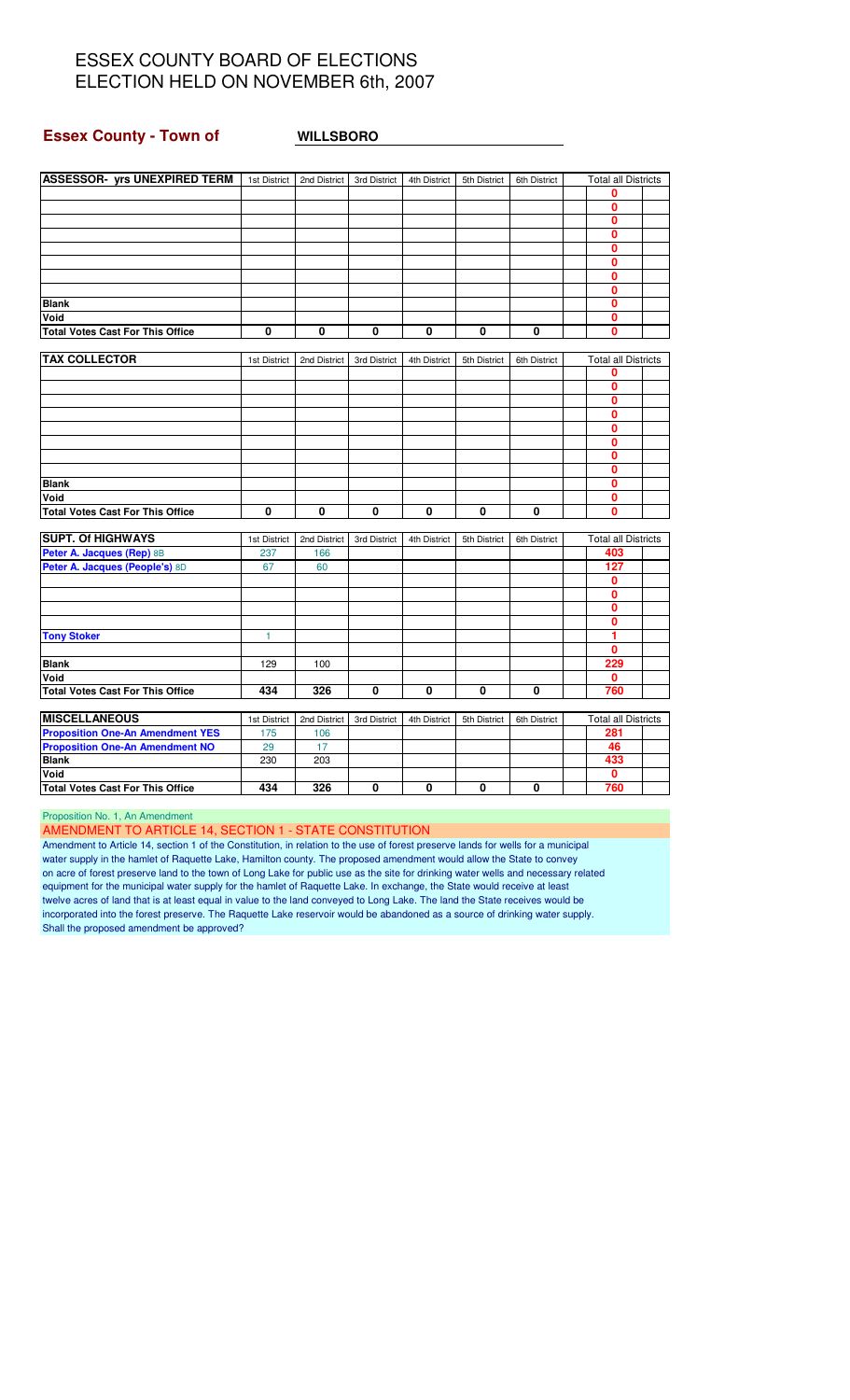## **Essex County - Town of <b>WILMINGTON**

| <b>SUPERVISOR</b>                                                | 1st District         | 2nd District | 3rd District | 4th District | 5th District | 6th District            | <b>Total all Districts</b>        |  |
|------------------------------------------------------------------|----------------------|--------------|--------------|--------------|--------------|-------------------------|-----------------------------------|--|
| Jeanne C. Ashworth (Dem) 4A<br>Jeanne C. Ashworth (Fair Deal) 4D | 187<br>18            |              |              |              |              |                         | 187<br>18                         |  |
| Randy Preston (Taxpayers) 4E                                     | 332                  |              |              |              |              |                         | 332                               |  |
|                                                                  |                      |              |              |              |              |                         | 0                                 |  |
|                                                                  |                      |              |              |              |              |                         | $\mathbf{0}$                      |  |
|                                                                  |                      |              |              |              |              |                         | 0                                 |  |
| <b>Sponge Bob</b>                                                | 1                    |              |              |              |              |                         | 1                                 |  |
| <b>Blank</b>                                                     | 18                   |              |              |              |              |                         | $\mathbf{0}$<br>18                |  |
| Void                                                             |                      |              |              |              |              |                         | $\bf{0}$                          |  |
| <b>Total Votes Cast For This Office</b>                          | 556                  | 0            | 0            | $\pmb{0}$    | 0            | 0                       | 556                               |  |
|                                                                  |                      |              |              |              |              |                         |                                   |  |
| <b>TOWN CLERK/TAX COLLECTOR</b><br>Gerald L. Bruce (Rep) 5B      | 1st District<br>300  | 2nd District | 3rd District | 4th District | 5th District | 6th District            | <b>Total all Districts</b><br>300 |  |
|                                                                  |                      |              |              |              |              |                         | 0                                 |  |
|                                                                  |                      |              |              |              |              |                         | $\mathbf{0}$                      |  |
|                                                                  |                      |              |              |              |              |                         | 0                                 |  |
|                                                                  |                      |              |              |              |              |                         | 0                                 |  |
|                                                                  |                      |              |              |              |              |                         | $\mathbf{0}$<br>0                 |  |
|                                                                  |                      |              |              |              |              |                         | 0                                 |  |
| <b>Blank</b>                                                     | 256                  |              |              |              |              |                         | 256                               |  |
| Void                                                             |                      |              |              |              |              |                         | 0                                 |  |
| <b>Total Votes Cast For This Office</b>                          | 556                  | 0            | 0            | 0            | 0            | 0                       | 556                               |  |
| <b>TOWN JUSTICE(FULL TERM)</b>                                   | 1st District         | 2nd District | 3rd District | 4th District | 5th District | 6th District            | <b>Total all Districts</b>        |  |
| Robert Kirby (Justice) 6F                                        | 168                  |              |              |              |              |                         | 168                               |  |
|                                                                  |                      |              |              |              |              |                         | 0                                 |  |
|                                                                  |                      |              |              |              |              |                         | 0                                 |  |
|                                                                  |                      |              |              |              |              |                         | $\mathbf{0}$<br>0                 |  |
| <b>Donald Duck</b>                                               | 1                    |              |              |              |              |                         | 1                                 |  |
|                                                                  |                      |              |              |              |              |                         | 0                                 |  |
|                                                                  |                      |              |              |              |              |                         | $\mathbf{0}$                      |  |
| <b>Blank</b>                                                     | 387                  |              |              |              |              |                         | 387                               |  |
| Void<br><b>Total Votes Cast For This Office</b>                  | 556                  | 0            | 0            | 0            | 0            | $\overline{\mathbf{0}}$ | 0<br>556                          |  |
|                                                                  |                      |              |              |              |              |                         |                                   |  |
| <b>COUNCILMEN(FULL TERM)</b>                                     | 1st District         | 2nd District | 3rd District | 4th District | 5th District | 6th District            | <b>Total all Districts</b>        |  |
| Darin A. Forbes (Rep) 7B                                         | 224                  |              |              |              |              |                         | 224                               |  |
| Stephen J. Corvelli (Rep) 8B<br>Darin A. Forbes (People's) 7G    | 295<br>55            |              |              |              |              |                         | 295<br>55                         |  |
| Stephen J. Corvelli (Honesty) 8H                                 | 48                   |              |              |              |              |                         | 48                                |  |
|                                                                  |                      |              |              |              |              |                         | 0                                 |  |
|                                                                  |                      |              |              |              |              |                         | 0                                 |  |
| <b>Alicia Armstrong</b>                                          | 24                   |              |              |              |              |                         | 24                                |  |
| Blank                                                            | 466                  |              |              |              |              |                         | 0<br>466                          |  |
| Void                                                             |                      |              |              |              |              |                         | 0                                 |  |
| <b>Total Votes Cast For This Office</b>                          | 1112                 | 0            | 0            | 0            | 0            | 0                       | 1112                              |  |
|                                                                  |                      |              |              |              |              |                         |                                   |  |
| <b>COUNCILMEN(UNEXPIRED TERM)</b><br>Rarilee Conway (Dem) 9A     | 1st District<br>225  | 2nd District | 3rd District | 4th District | 5th District | 6th District            | <b>Total all Districts</b><br>225 |  |
| Rarilee Conway (Peace) 91                                        | 29                   |              |              |              |              |                         | 29                                |  |
|                                                                  |                      |              |              |              |              |                         | 0                                 |  |
|                                                                  |                      |              |              |              |              |                         | 0                                 |  |
|                                                                  |                      |              |              |              |              |                         | 0<br>1                            |  |
| <b>Cheryl Saltmarsh</b><br><b>Alicia Armstrong</b>               | 1<br>7               |              |              |              |              |                         | 7                                 |  |
|                                                                  |                      |              |              |              |              |                         | $\bf{0}$                          |  |
| Blank                                                            | 294                  |              |              |              |              |                         | 294                               |  |
| Void                                                             |                      |              |              |              |              |                         | 0                                 |  |
| <b>Total Votes Cast For This Office</b>                          | 556                  | 0            | 0            | 0            | 0            | 0                       | 556                               |  |
| <b>ASSESSOR-4 yrs TERM</b>                                       | 1st District         | 2nd District | 3rd District | 4th District | 5th District | 6th District            | <b>Total all Districts</b>        |  |
| Alphonso Smith (Rep) 10B                                         | 309                  |              |              |              |              |                         | 309                               |  |
|                                                                  |                      |              |              |              |              |                         | 0                                 |  |
| <b>Dana Peck</b>                                                 | 22<br>$\overline{2}$ |              |              |              |              |                         | 22<br>$\mathbf{2}$                |  |
| <b>Cheryl Coolidge</b><br><b>Cheryl Saltmarsh</b>                | 18                   |              |              |              |              |                         | 18                                |  |
| <b>Alicia Armstrong</b>                                          | 1                    |              |              |              |              |                         | 1                                 |  |
|                                                                  |                      |              |              |              |              |                         | 0                                 |  |
|                                                                  |                      |              |              |              |              |                         | 0                                 |  |
| <b>Blank</b><br>Void                                             | 760                  |              |              |              |              |                         | 760<br>0                          |  |
| <b>Total Votes Cast For This Office</b>                          | 1112                 | 0            | 0            | 0            | 0            | 0                       | 1112                              |  |